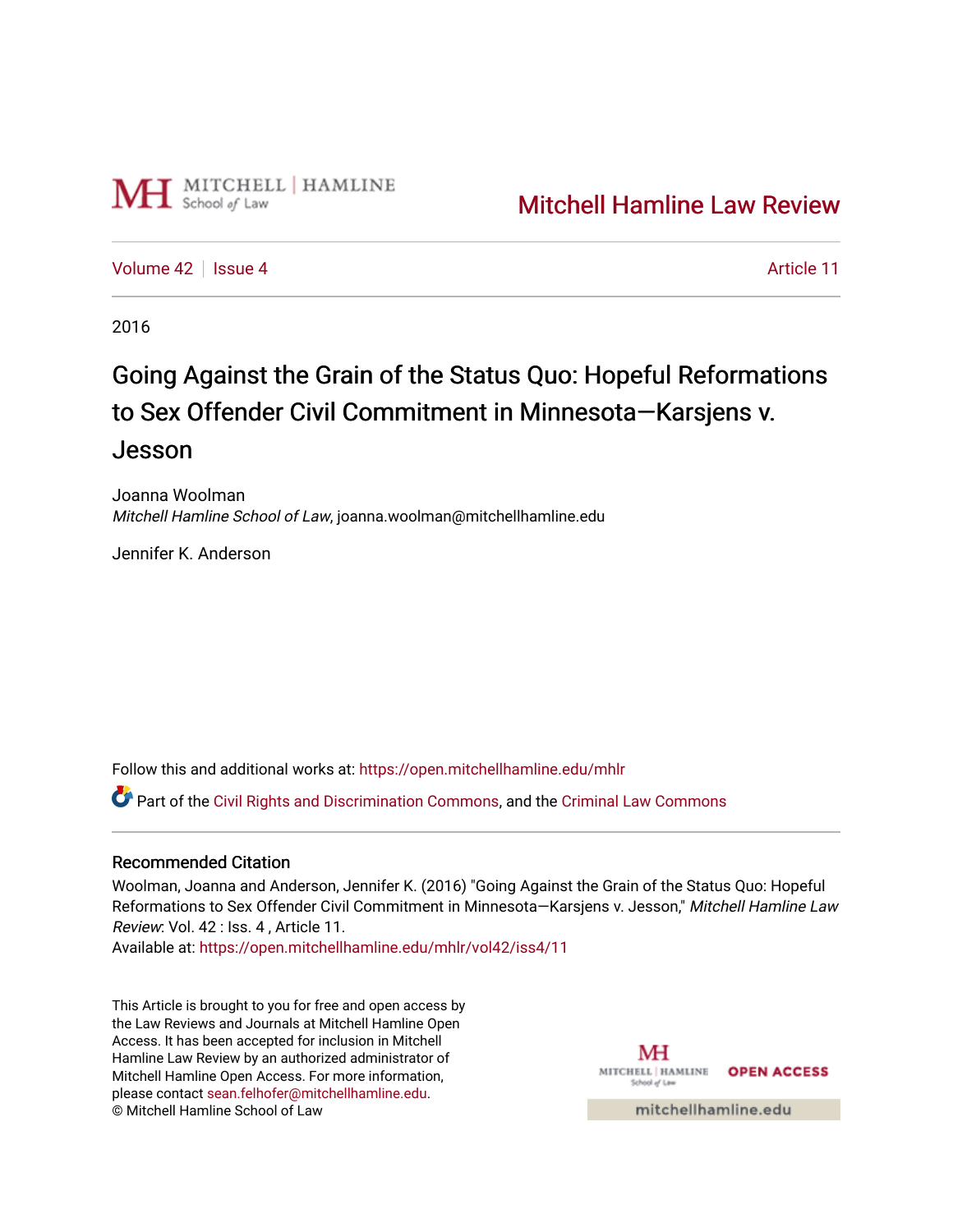### **GOING AGAINST THE GRAIN OF THE STATUS QUO: HOPEFUL REFORMATIONS TO SEX OFFENDER CIVIL COMMITMENT IN MINNESOTA—***KARSJENS V. JESSON*

Joanna Woolman<sup>†</sup> and Jennifer K. Anderson<sup>††</sup>

| L   |                                                                    |  |
|-----|--------------------------------------------------------------------|--|
| H.  |                                                                    |  |
|     | Theories of Civil Commitment Versus Criminal<br>A.                 |  |
|     |                                                                    |  |
|     | $1_{-}$                                                            |  |
|     |                                                                    |  |
|     | Rise in Sex Offender Civil Commitment Popularity 1373<br>В.        |  |
|     | 1. Increase in Popularity Nationwide 1373                          |  |
|     | The First Wave of Sex Offender Civil Commitment<br>$a_{\cdot}$     |  |
|     |                                                                    |  |
|     | The Second Wave of Sex Offender Civil<br>b.                        |  |
|     |                                                                    |  |
|     | 2. Increase in Popularity in Minnesota  1377                       |  |
| HI. |                                                                    |  |
|     | А.                                                                 |  |
|     | В.                                                                 |  |
|     | $1_{\cdot}$                                                        |  |
|     |                                                                    |  |
|     | Why Minnesota Is Different than the Rest of the Nation  1391<br>C. |  |
|     | 1. Failure to Differentiate Treatment Programming 1392             |  |
|     | Failure to Provide the Appropriate Number of Hours of<br>2.        |  |
|     |                                                                    |  |
|     | Failure to Conduct Valid, Annual Risk Assessments 1394<br>3.       |  |
|     | Failure to Reduce Custody or Discharge Eligible<br>4.              |  |
|     |                                                                    |  |
|     | a. Lack of Treatment Progression1395                               |  |
|     |                                                                    |  |

† Associate Professor, Mitchell Hamline School of Law.

 <sup>††</sup> JD Candidate, Mitchell Hamline School of Law, 2017. The authors owe gratitude to Eric Janus and Jon Brandt for their help and encouragement with this comment.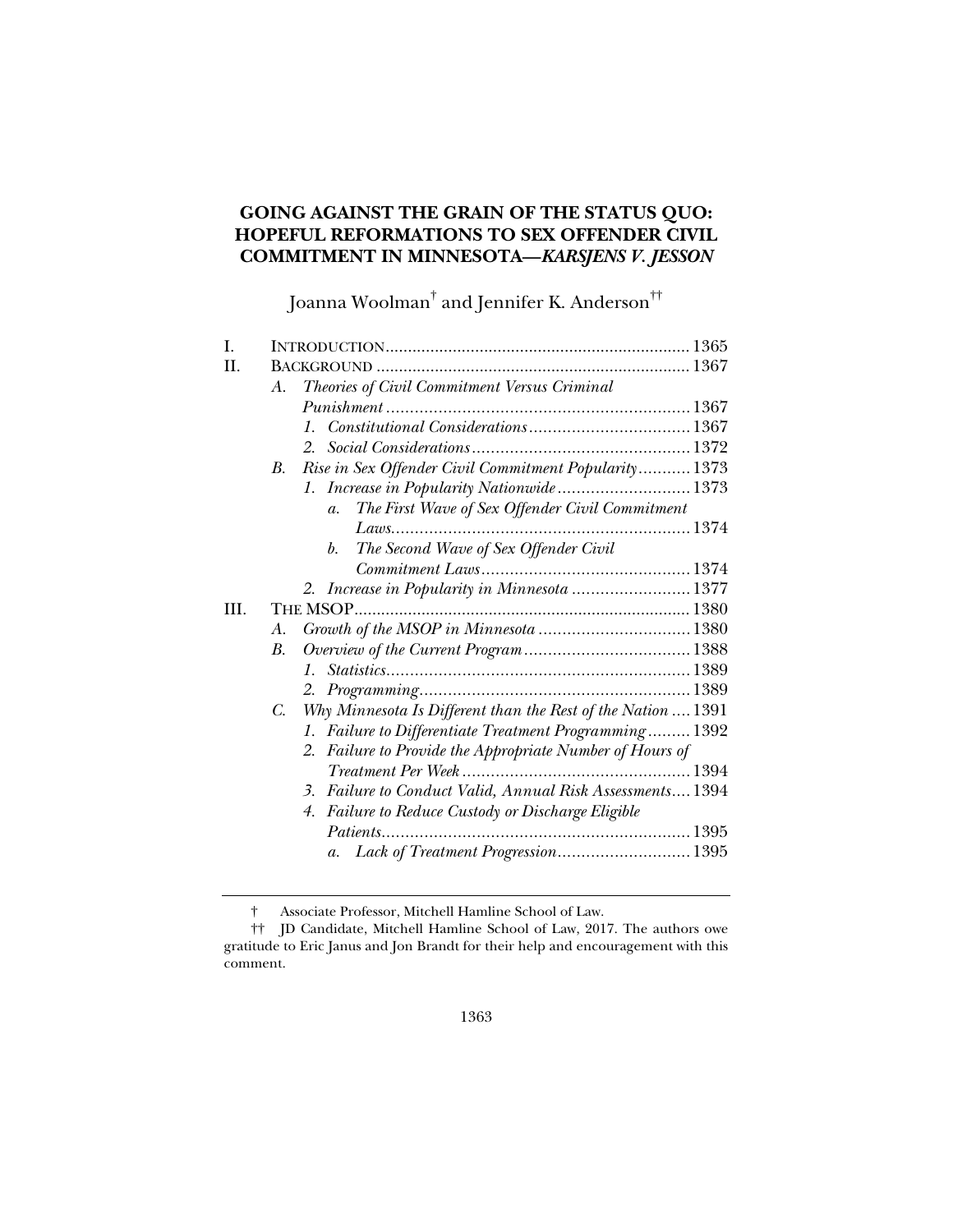1364 MITCHELL HAMLINE LAW REVIEW [Vol. 42:1363

|     | Limited Less-Restrictive Options Available  1398<br>b.           |  |
|-----|------------------------------------------------------------------|--|
|     | Some Clients at the MSOP No Longer Benefit from<br>$\mathcal{C}$ |  |
|     |                                                                  |  |
|     | Difficult Petitioning Process for a Reduction in<br>d.           |  |
|     |                                                                  |  |
|     | The MSOP Lags Behind Other SOCC Treatment<br>$e_{\cdot}$         |  |
|     |                                                                  |  |
| IV. |                                                                  |  |
|     | $Background \dots 1404$<br>А.                                    |  |
|     | A <i>rguments</i> <sup>1406</sup><br>В.                          |  |
|     |                                                                  |  |
|     |                                                                  |  |
|     | C.                                                               |  |
|     |                                                                  |  |
|     |                                                                  |  |
|     | D.                                                               |  |
|     | $E_{\cdot}$                                                      |  |
| V.  |                                                                  |  |
|     | А.                                                               |  |
|     | В.                                                               |  |
| VI  |                                                                  |  |

*They are [portrayed as] "monsters" and "beasts" . . . [b]ut sexual predators—and our powerful reaction to them—are doing another form of damage as well. We have come to think of these men as archetypical sex offenders and have shaped our public policy responses as if all sex offenders fit this mold. We are blind to the true nature of sexual violence in our society, which is far different from what we think it is . . . . [S]exual predators represent but a small fraction—a thin sliver—of the sexual criminals in our country.*<sup>1</sup>

*– Eric Janus*<sup>2</sup>

*The Court must emphasize that politics or political pressures cannot trump the fundamental rights of Class Members who, pursuant to state law, have been civilly committed to receive* 

 <sup>1.</sup> ERIC S. JANUS, FAILURE TO PROTECT: AMERICA'S SEXUAL PREDATOR LAWS AND THE RISE OF THE PREVENTIVE STATE 2 (2006).

 <sup>2.</sup> Eric Janus is a member of the Minnesota Sex Offender Civil Commitment Advisory Task Force.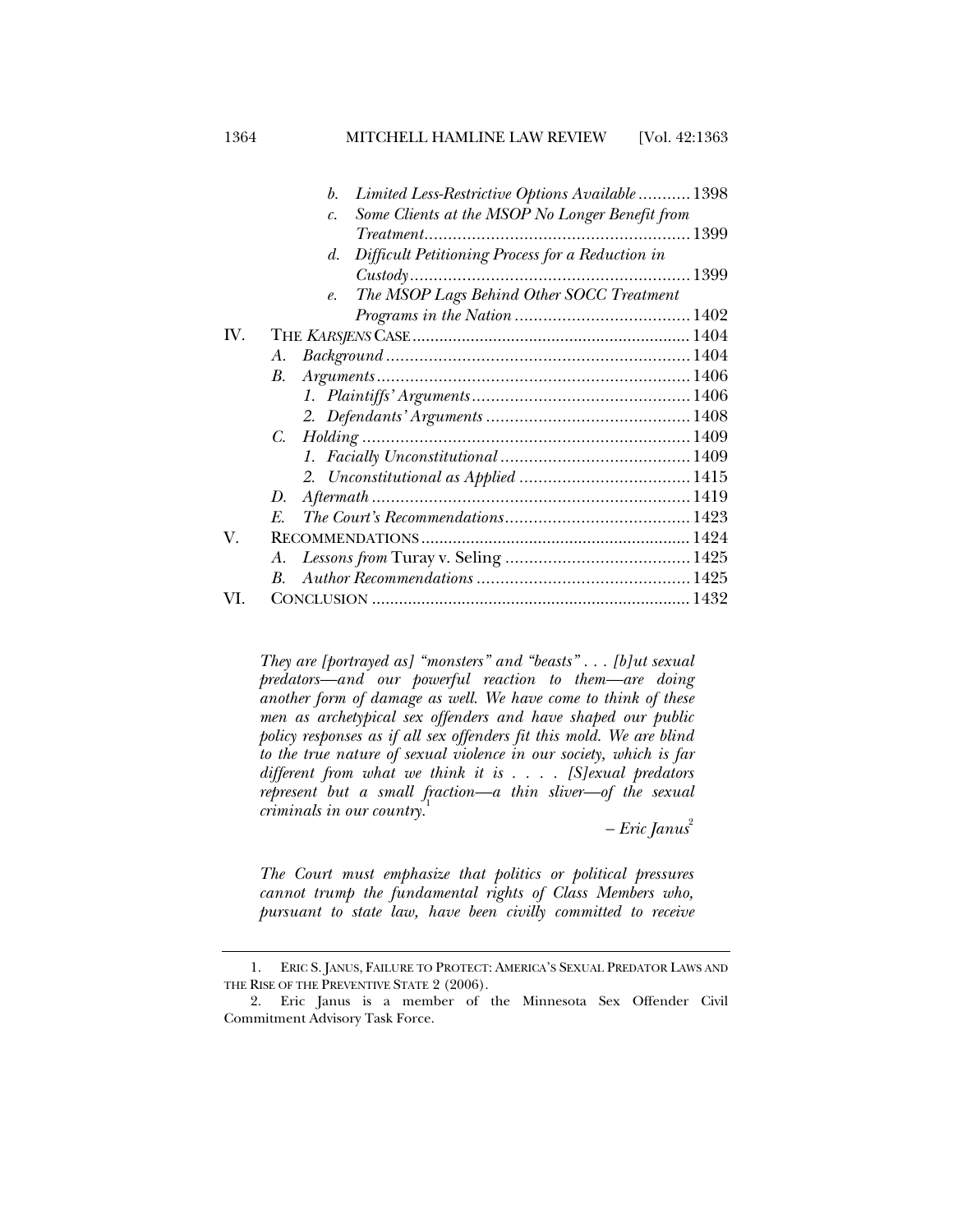*treatment. The Constitution protects individual rights even when they are unpopular. As Justice Sandra Day O'Connor sagely observed, "[a] nation's success or failure in achieving democracy is judged in part by how well it responds to those at the bottom and the margins of the social order.*"

*– Judge Donovan W. Frank* 

#### I. INTRODUCTION

The case of *Karsjens v. Jesson* has brought much needed attention to the Minnesota Sex Offender Program (MSOP). The MSOP, a deeply troubling program set up under Minnesota's Sex Offender and Civil Commitment and Treatment Act (MCTA),<sup>4</sup> has expanded at unprecedented rates since its creation in 1994.<sup>5</sup> Civil commitment is a scheme of involuntary commitment for the purpose of treating an underlying mental illness in order to ensure public safety.<sup>6</sup> Most sex offenders are civilly committed to the MSOP for an indeterminate period of time after they serve their prison sentence.<sup>7</sup> The MSOP consists of high security facilities, designed as prisons, as well as one less-restrictive facility for patients who have progressed through treatment.<sup>8</sup>

Sexual predator civil commitments address only a small sliver of the sexual violence problem in our society<sup>9</sup>—and at a staggering

 <sup>3.</sup> Karsjens v. Jesson, 109 F. Supp. 3d 1139, 1174 (D. Minn. 2015) (quoting Sandra Day O'Connor et al., *The Third Annual William French Smith Memorial Lecture: A Conversation with Retired Justice Sandra Day O'Connor*, 37 PEPP. L. REV. 63, 65 (2009)).

 <sup>4.</sup> MINN. STAT. § 253D (2014 & Supp. 2015).

 <sup>5.</sup> *Infra* Section II.B.1; *see, e.g.*, *Frequently Asked Questions*, MINN. DEP'T HUM. SERVS. [hereinafter *MSOP FAQs*], http://mn.gov/dhs/people-we-serve/adults /services/sex-offender-treatment/faqs.jsp (last updated Mar. 15, 2016 3:13 PM).

 <sup>6.</sup> BRIAN STETTIN ET AL., TREATMENT ADVOCACY CTR., MENTAL HEALTH COMMITMENT LAWS: A SURVEY OF THE STATES 5 (2014), http://tacreports.org /storage/documents/2014-state-survey-abridged.pdf.

 <sup>7.</sup> CIVIL COMMITMENT TRAINING RES. CTR., SEX OFFENDER CIVIL COMMITMENT FACT SHEET 2 (2010), http://mn.gov/omhdd/assets/sex-offender-cc-fact-sheet -2010\_tcm23-27594.pdf.

 <sup>8.</sup> Cynthia A. Frezzo, *Treatment Under Razor Wire: Conditions of Confinement at the Moose Lake Sex Offender Treatment Facility*, 52 AM. CRIM. L. REV. 653, 674 (2015).

 <sup>9.</sup> In 2005, the most recent data available, 61,000 children and adults in Minnesota were sexually assaulted. During this same period of time, one in five women reported she had been raped in her lifetime and between eighty and ninety percent of those rapes were committed by someone the survivor knew. *Sexual Violence*, MINN. DEP'T HEALTH, http://www.health.state.mn.us/injury/topic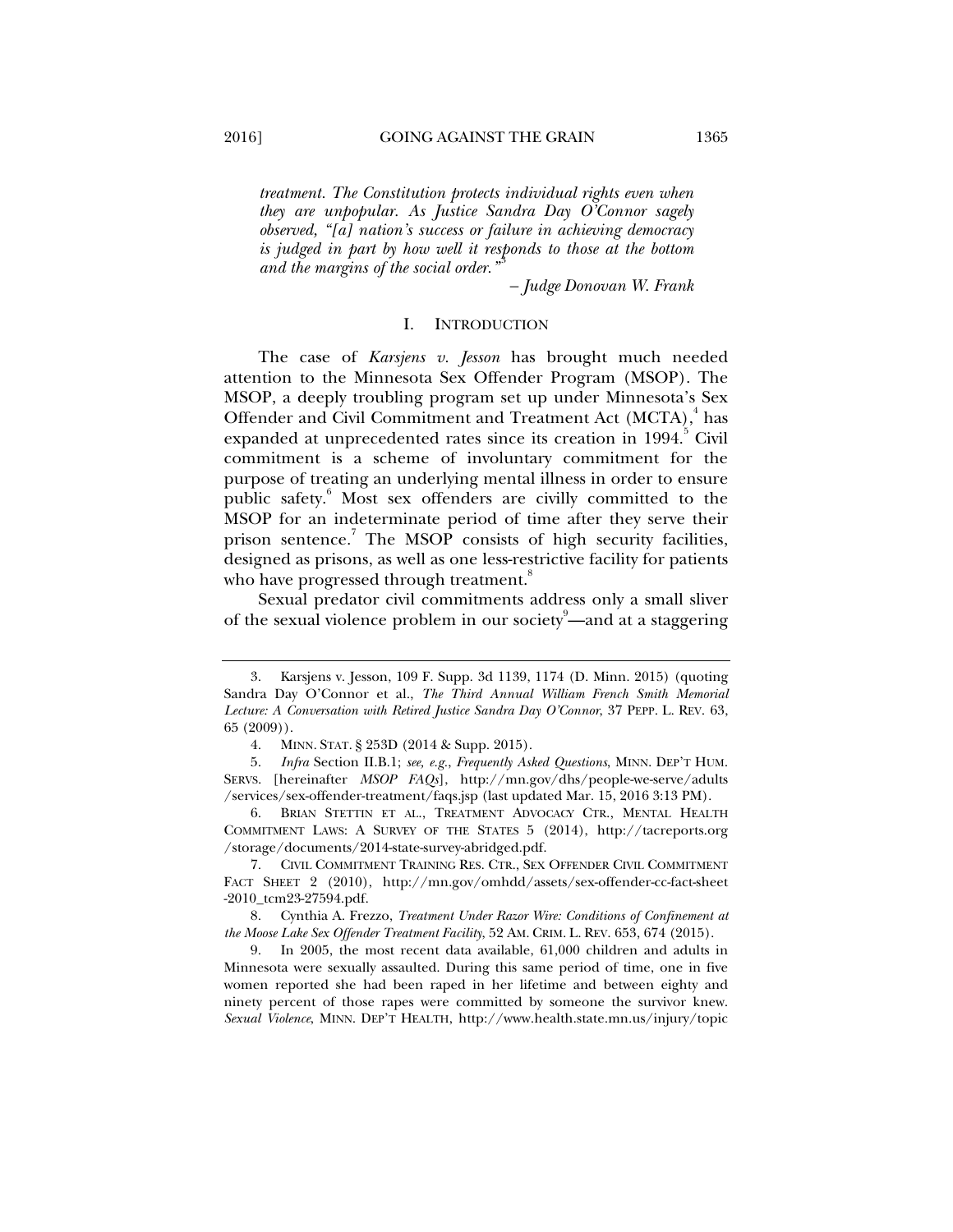cost of \$120,000 per year per individual housed at the MSOP.<sup>10</sup> Regardless, Minnesota's three branches of government are unwilling to address the program's constitutional concerns:

Despite the Federal Court's admonishment to state leadership to take immediate action to correct course, all three branches of Minnesota's state government remain in paralysis. The last two governors have placed moratoriums on administrative releases from MSOP, and the state courts have repeatedly ignored opportunities to step-up judicial oversight . . . . [T]wo legislative sessions have passed without enacting necessary reforms.<sup>1</sup>

The inability or unwillingness of Minnesota's government to make changes, despite the U.S. District Court for the District of Minnesota's directives, exemplifies the challenge of reforming a state system that has spiraled dangerously out of control.<sup>12</sup> Part of the problem is due to societal fears and political pressure, which renders Minnesota's government powerless to enact needed changes.13 The *Karsjens* case presents an opportunity to meaningfully reform this draconian system in Minnesota for the betterment of victims, patients, and communities.<sup>14</sup>

This comment begins with a brief overview of some of the underlying theories at play in this case and why it is so important for both individuals and our justice system that civil commitment programs conform to their purported purpose to treat and rehabilitate.<sup>15</sup> Next, it discusses the social considerations at play in the case, as well as a historical discussion of the rise in popularity of sex offender civil commitment nationwide and in Minnesota.<sup>16</sup> Then, it provides some context to help understand the MSOP—a description of the political climate at the time of its creation,

<sup>/</sup>svp/sviolence.cfm#scope (last visited Mar. 7, 2016).

 <sup>10.</sup> The annual budget for the MSOP for fiscal year 2016 is \$83.7 million. *MSOP FAQs*, *supra* note 5 (click on "What is the total operating cost of the sex offender treatment program?").

 <sup>11.</sup> Jon Brandt & David S. Prescott, *The Minnesota Sex Offender Program: Federal Intervention Part 1—The Challenges*, SEXUAL ABUSE (Feb. 1, 2015), http:// sajrt.blogspot.com/2015/02/the-minnesota-sex-offender-program.html.

 <sup>12.</sup> *See* Karsjens v. Jesson, 109 F. Supp. 3d 1139 (D. Minn. 2015), *appeal docketed*, No. 15-3485 (8th Cir. Nov. 2, 2015).

<sup>13.</sup> *Infra* Section III.A.<br>14. *Infra* Part V.

 <sup>14.</sup> *Infra* Part V.

 <sup>15.</sup> *Infra* Section II.A.1.

 <sup>16.</sup> *Infra* Section II.A.2.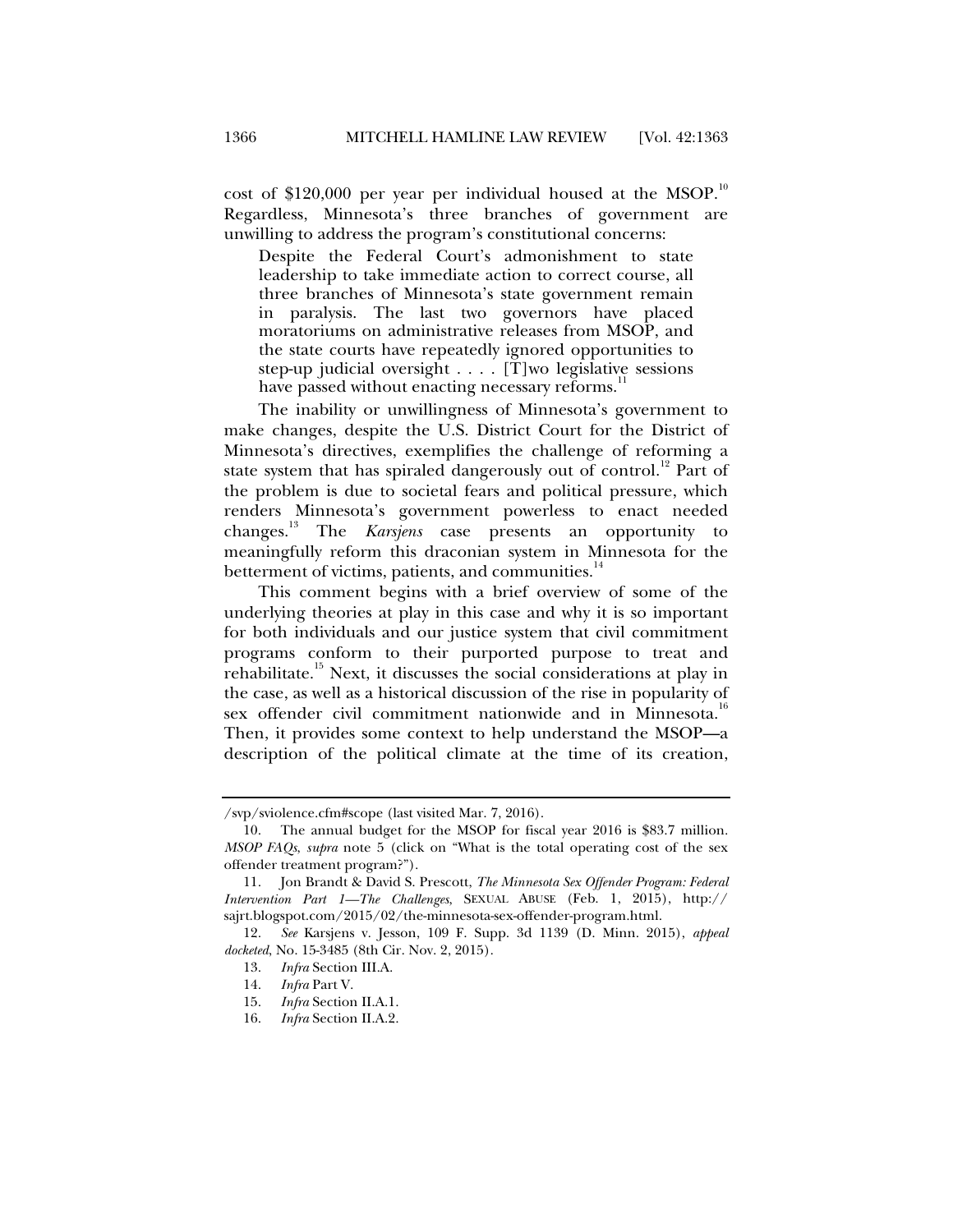information about demographics and current policies, and a comparison with other states' sex offender civil commitment  $(SOCC)$  programs.<sup>17</sup> Then, it explores the background of the *Karsjens* litigation, Plaintiffs' and Defendants' arguments, Judge Donovan Frank's holding, and the aftermath of the court's decision.<sup>18</sup> Finally, it discusses the next challenge in this case: to provide and implement an effective plan for reform after such a long period of dysfunction.<sup>19</sup>

#### II. BACKGROUND

In order to effectively understand how Minnesota got to this point in its civil commitment of sex offenders, it is important to explore the background of the constitutional considerations and societal concerns surrounding the theories of civil commitment and criminal punishment. Also important is a consideration of the rise of civil commitment popularity—in Minnesota and in other states in the nation.

#### *A. Theories of Civil Commitment Versus Criminal Punishment*

Civil commitment is an area where constitutional considerations of individual liberties frequently collide with societal outrage and political pressure. A central goal of SOCC is to protect public safety by removing from society individuals who have been determined to be sexually dangerous until they have been sufficiently rehabilitated. One problem with SOCC programs, as seen in *Karsjens*, is the ultimate goal of protecting the public frequently supersedes individuals' rights to effective rehabilitation and a meaningful opportunity for successful treatment.

#### *1. Constitutional Considerations*

Judge Frank establishes one important tenant for any SOCC that it must not be punishment. He explains that "while incapacitation is a goal common to both the criminal and civil systems of confinement, retribution and general deterrence are reserved for the criminal system alone."<sup>20</sup> Civil commitment

 <sup>17.</sup> *Infra* Part III.

 <sup>18.</sup> *Infra* Part IV.

 <sup>19.</sup> *Infra* Part V.

 <sup>20.</sup> Karsjens v. Jesson, 109 F. Supp. 3d 1139, 1143 (D. Minn. 2015) (quoting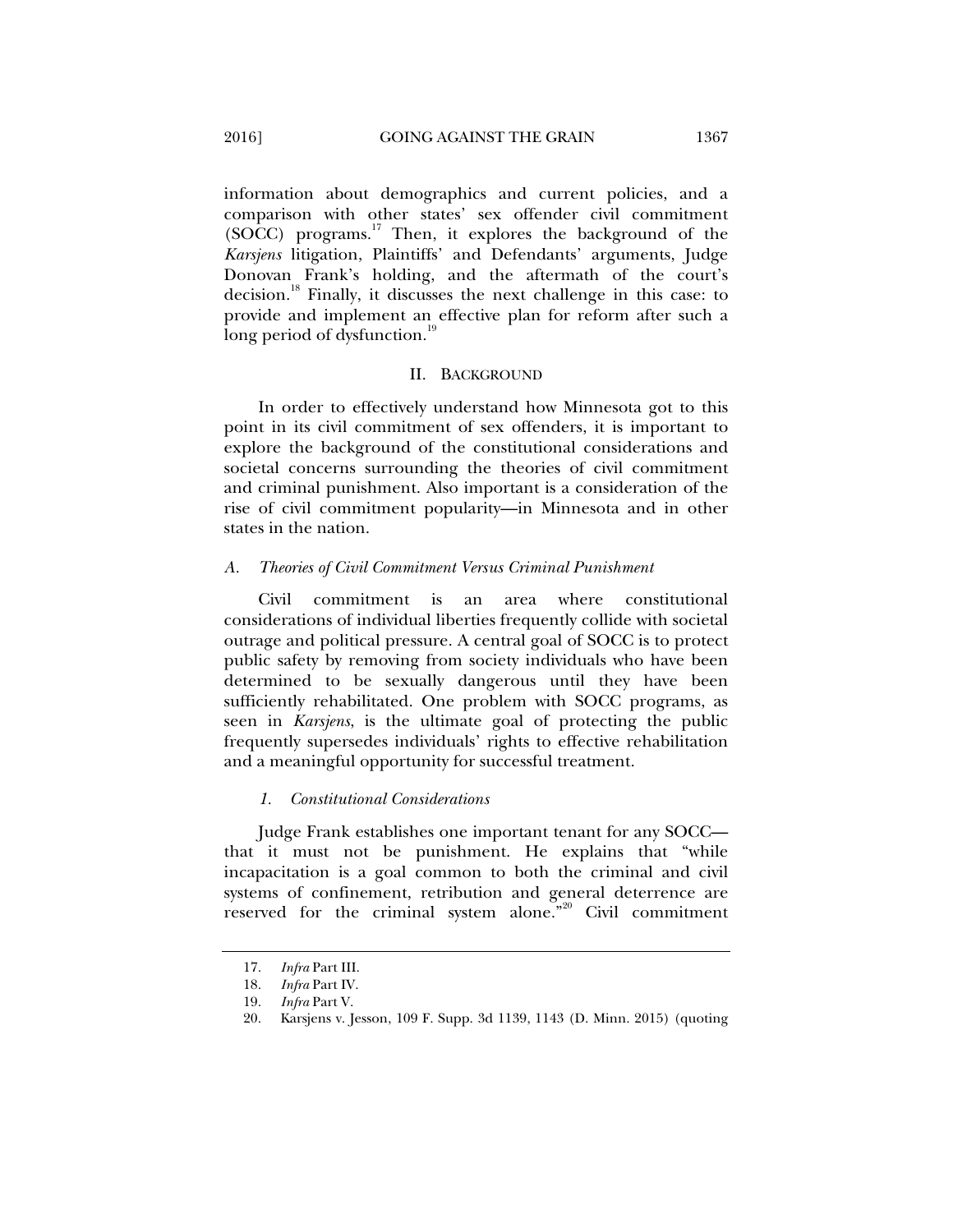programs should be therapeutic—a place where individuals rehabilitate constructively with sustainable progress towards an independent and self-reliant way of life.<sup>21</sup> Judge Frank found that "the MSOP has developed into indefinite and lifetime detention. Since the program's inception in 1994, no committed individual has ever been fully discharged from the MSOP, and only three committed individuals have ever been provisionally discharged from the MSOP."<sup>22</sup> Further distinguishing civil commitment and criminal punishment, Judge Frank found the following:

[W]here, notwithstanding a "civil label," a statutory scheme "is so punitive either in purpose or effect as to negate the State's intention to deem it 'civil,'" a court will reject a legislature's "manifest intent" to create a civil proceeding . . . . Moreover, "[i]f the object or purpose" of a civil commitment law is to provide treatment, "but the treatment provisions were adopted as a sham or mere pretext," such a scheme would indicate "the forbidden purpose to punish."<sup>23</sup>

Civil commitment systems are constitutionally excluded from punishing individuals. $24$  In our justice system, only criminal convictions can lead to punishment.<sup>25</sup> John Rawls, among others, provided a reflection on two distinct justifications for punishment—the retributive view and the utilitarian view.<sup>26</sup> His retributive view is that "punishment is justified on the grounds that wrongdoing merits punishment."<sup>27</sup> He states, "It is morally fitting that a person who does wrong should suffer in proportion to his wrongdoing."<sup>28</sup> Therefore, punishment follows guilt and the severity of punishment depends on the evil of the crime.<sup>29</sup>

Rehabilitation is "the process of helping a person to readapt to society or to restore someone to a former position or rank."

Kansas v. Hendricks, 521 U.S. 346, 373 (1997) (Kennedy, J., concurring)), *appeal docketed*, No. 15-3485 (8th Cir. Nov. 2, 2015) .

 <sup>21.</sup> *Id.*

 <sup>22.</sup> *Id.* at 1147.

 <sup>23.</sup> *Id.* at 1168 (quoting *Hendricks*, 521 U.S. at 361).

 <sup>24.</sup> *Hendricks*, 521 U.S. at 373.

 <sup>25.</sup> *See generally* John Rawls, *Two Concepts of Rules*, 64 PHIL. REV. 3, 6–7 (1955).

 <sup>26.</sup> *Id.* 

 <sup>27.</sup> *Id.* at 4.

 <sup>28.</sup> *Id.* at 4–5.

 <sup>29.</sup> *Id.* at 5.

 <sup>30.</sup> ENCYCLOPEDIA OF PRISONS & CORRECTIONAL FACILITIES 831 (Mary F.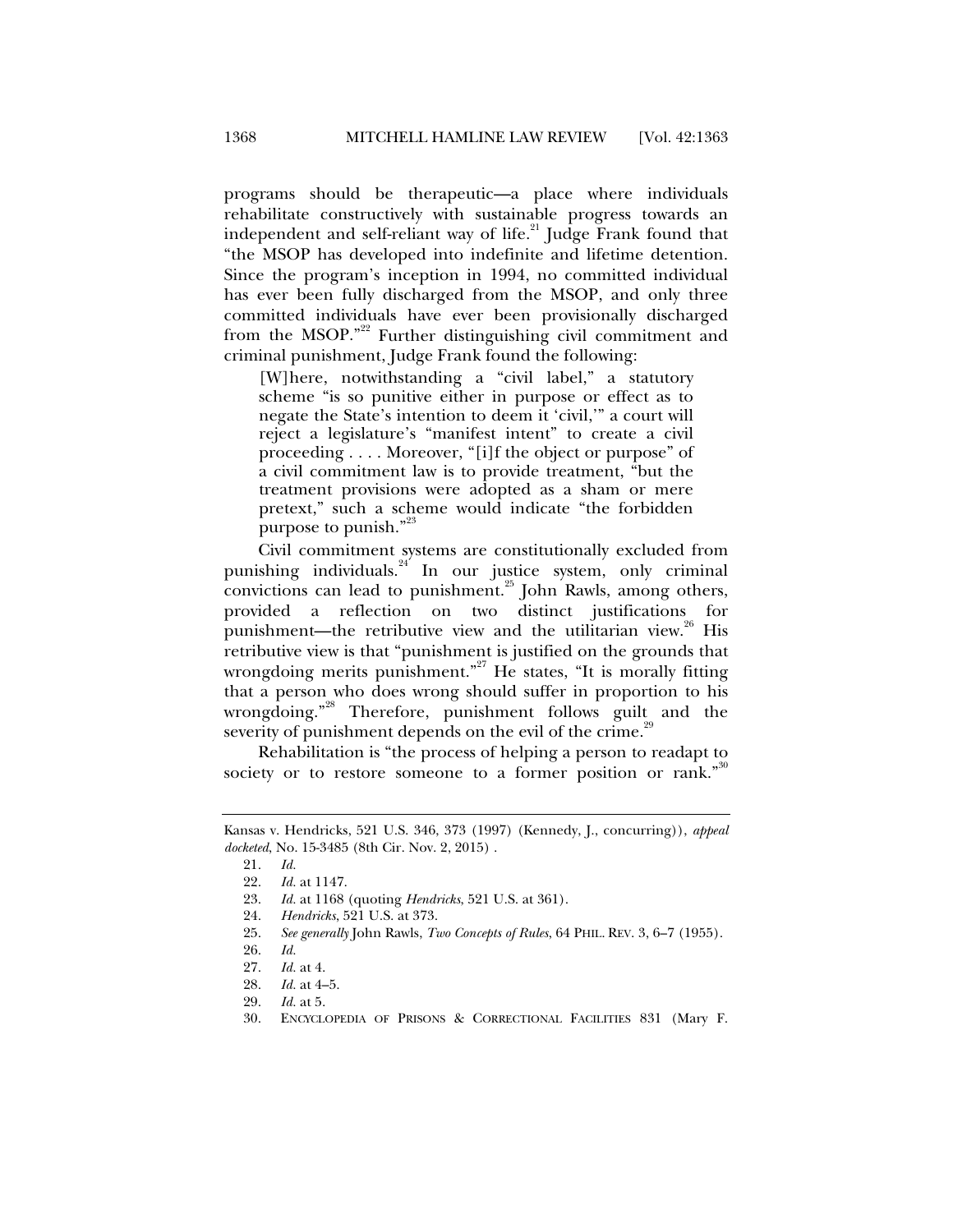Rehabilitation—as a stated goal—is largely absent from the sentencing phase of the United States criminal justice system.<sup>3</sup> Funding for programs to rehabilitate within prisons has been decreased. State criminal statutes and sentencing guidelines use retribution in some form as their foundational principle so that a person's criminal history and the severity of his or her crime determine his or her criminal sanction.<sup>32</sup> While rehabilitation has lost popular and political support in the criminal justice system, it is a critical endeavor of a civil commitment system.<sup>3</sup>

In states like Minnesota, where a theory of limiting retributivism—or modified just deserts $34$  drives our criminal sentencing guidelines<sup>35</sup>—offenders know the length of time they will be incapacitated for the commission of their crime.<sup>3</sup>

 32. *See* Frase*, supra* note 30, at 77–78 ("[I]n practice, modern systems of law enforcement and punishment always function according to a limiting retributive model under which most offenders, in return for their cooperation, receive less severe sanctions than the maximum they deserve.").

 33. *See generally, e.g.*, Eric Janus, *Sexually Violent Predator Laws: Psychiatry in Service to a Morally Dubious Enterprise*, 364 MED. CRIME & PUNISHMENT 50 (2004) (discussing the political implications of the use of psychiatry in sexually violent predator laws).

36. Frase, *supra* note 30, at 76; *see id.* at 73 ("[T]he limiting (negative) version

Bosworth ed., 2005). *See generally* Richard S. Frase, *Punishment Purposes, A More Perfect System: Twenty-Five Years of Guidelines Sentencing Reform Purposes*, 58 STAN. L. REV. 67, 70–71 (2005) (discussing rehabilitation and sentencing in the criminal justice system).

 <sup>31.</sup> *See* Frase*, supra* note 30, at 70–71; *see also* Michael Rothfield, *As Rehab Programs Are Cut, Prisons Do Less to Keep Inmates From Returning*, L.A. TIMES (Oct. 17, 2009), http://articles.latimes.com/2009/oct/17/local/me-rehab17 (stating California approved to cut \$250 million a year from prison rehabilitation services at a time they were "most needed").

 <sup>34.</sup> *See* Frase, *supra* note 30, at 76 & n.22 (citing NORVAL MORRIS, MADNESS AND THE CRIMINAL LAW 161, 182–87, 196–200 (1982)); MINN. SENTENCING GUIDELINES COMM'N, REPORT TO THE LEGISLATURE 9 (1980) (adopting modified just deserts approach); RICHARD S. FRASE, LIMITING RETRIBUTIVISM, IN THE FUTURE OF IMPRISONMENT 83, 90–104 (Michael Tonry ed., 2004) (discussing widespread support for basic elements of limiting retributivism); Richard S. Frase, *Sentencing Principles in Theory and Practice*, 22 CRIME & JUST. 363, 365–78 (1997) (summarizing Morris' theory of punishment and Minnesota's approach). *See generally* Janus, *supra* note 33, at 50.

 <sup>35.</sup> Frase, *supra* note 30, at 78; Janus, *supra* note 33, at 50; *see* Frase, *supra*  note 30, at 76 ("Under this widely endorsed and adopted model, the offender's desert defines a range of morally justified punishments, setting upper and lower limits on the severity of penalties that may fairly be imposed on a given offender.").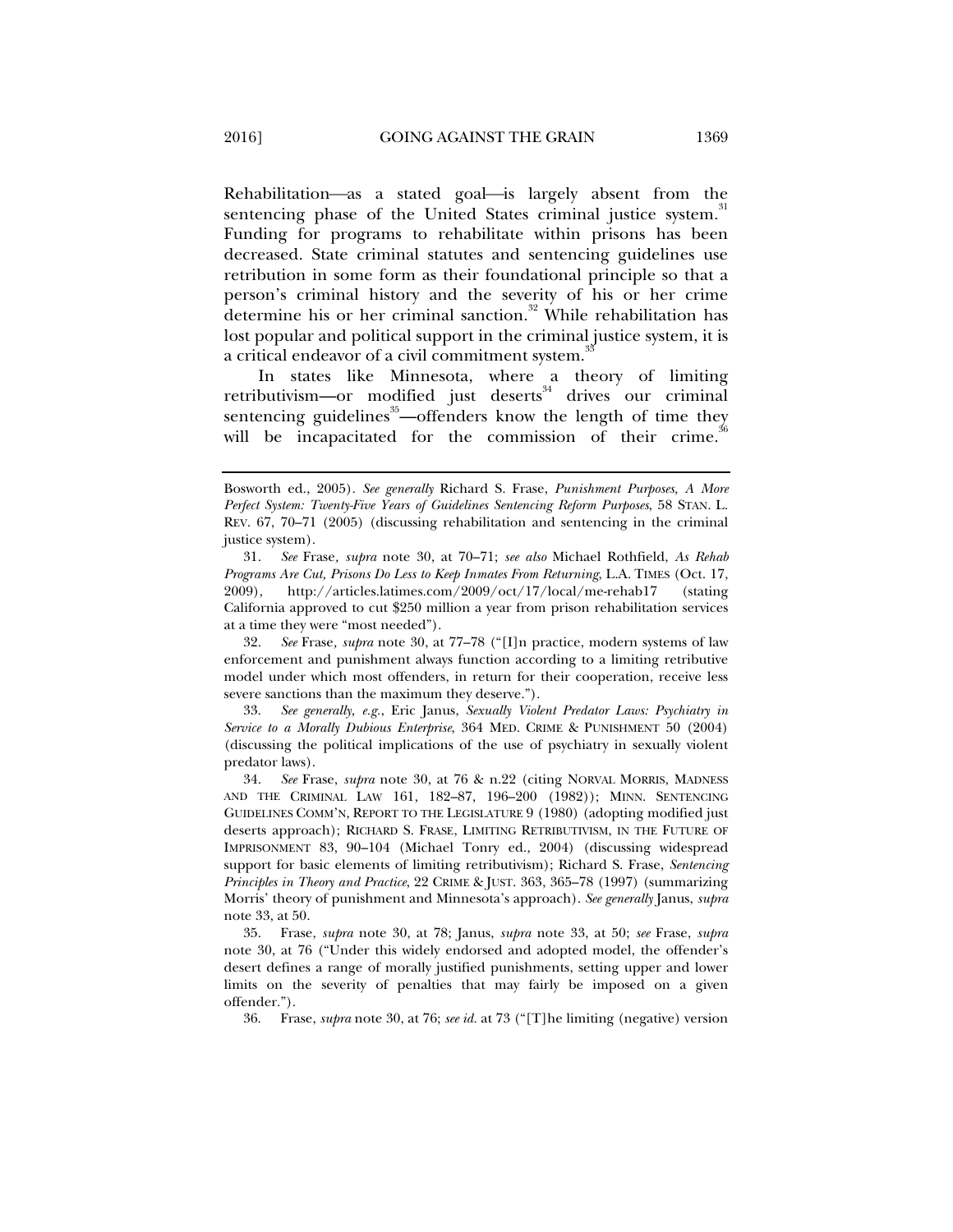Minnesota's switch in the early 1980s to determinate sentencing<sup>37</sup> meant, among many things, that offenders know-on the day of their sentencing—the exact amount of time they will serve in prison.<sup>38</sup>

In a well-functioning civil commitment system, some individuals may never be released.<sup>39</sup> But the focus should still be on rehabilitation for the duration of a person's incapacitation in a civil system so that the people housed within the system and employees working at the system understand that it is legitimate—and not a pretext for continued punishment.<sup> $40$ </sup> A central problem with the MSOP is that because no individual has ever been fully released, no one detained within it believes that they will ever get out.<sup>41</sup> This sense of uncertainty and the hopelessness felt by those at the MSOP, combined with the lack of release, is punitive—in some ways worse than prison.<sup>42</sup>

Civil commitment systems in many states struggle to conform to their proper purpose—to treat and rehabilitate.<sup>43</sup> One major difference between criminal justice systems and civil commitment systems is that a criminal system focuses on past behavior and the punishment for a past wrong.<sup>44</sup> We understand we cannot punish dangerousness; we cannot apply criminal sanctions based on future dangerousness.<sup>45</sup> To do so is unconstitutional.<sup>46</sup> Therefore,

- 45. *E.g.*, *id.* at 1169.
- 46. *E.g.*, *id.* at 1173.

of retributive theory merely sets outer limits on punishment, defining a range of permissible severity for any given case.").

 <sup>37.</sup> *See* Janus, *supra* note 33, at 50.

 <sup>38.</sup> Offenders have a due process right to their release date from prison. *See* Carrillo v. Fabian, 701 N.W.2d 763, 773 (Minn. 2005).

 <sup>39.</sup> Karsjens v. Jesson, 109 F. Supp. 3d 1139, 1144 (D. Minn. 2015).

 <sup>40.</sup> *See generally* Kansas v. Hendricks, 521 U.S. 346, 371–72 (1997) (Kennedy, J., concurring).

 <sup>41.</sup> *See* Expert Report and Recommendations at 52, Karsjens v. Jesson, 109 F. Supp. 3d 1139, No. 0:11-cv-03659-DWF-JJK (D. Minn. 2015), ECF No. 658, http:// stmedia.startribune.com/documents/Expert+panel+report+on+sex+offender +program.pdf.

 <sup>42.</sup> *See id.*; Don Betzold, Commentary, *What the Minnesota Sex Offender Program Was Meant to Be*, STAR TRIB. (Minneapolis) (June 30, 2015), http:// www.startribune.com/what-the-minnesota-sex-offender-program-was-meant-to-be /311061851 ("The sex offender treatment program is like a prison—only worse, because there's no 'out' date.").

 <sup>43.</sup> JANUS, *supra* note 1, at 2–3.

 <sup>44.</sup> *E.g.*, *Karsjens*, 109 F. Supp. 3d at 1143–44.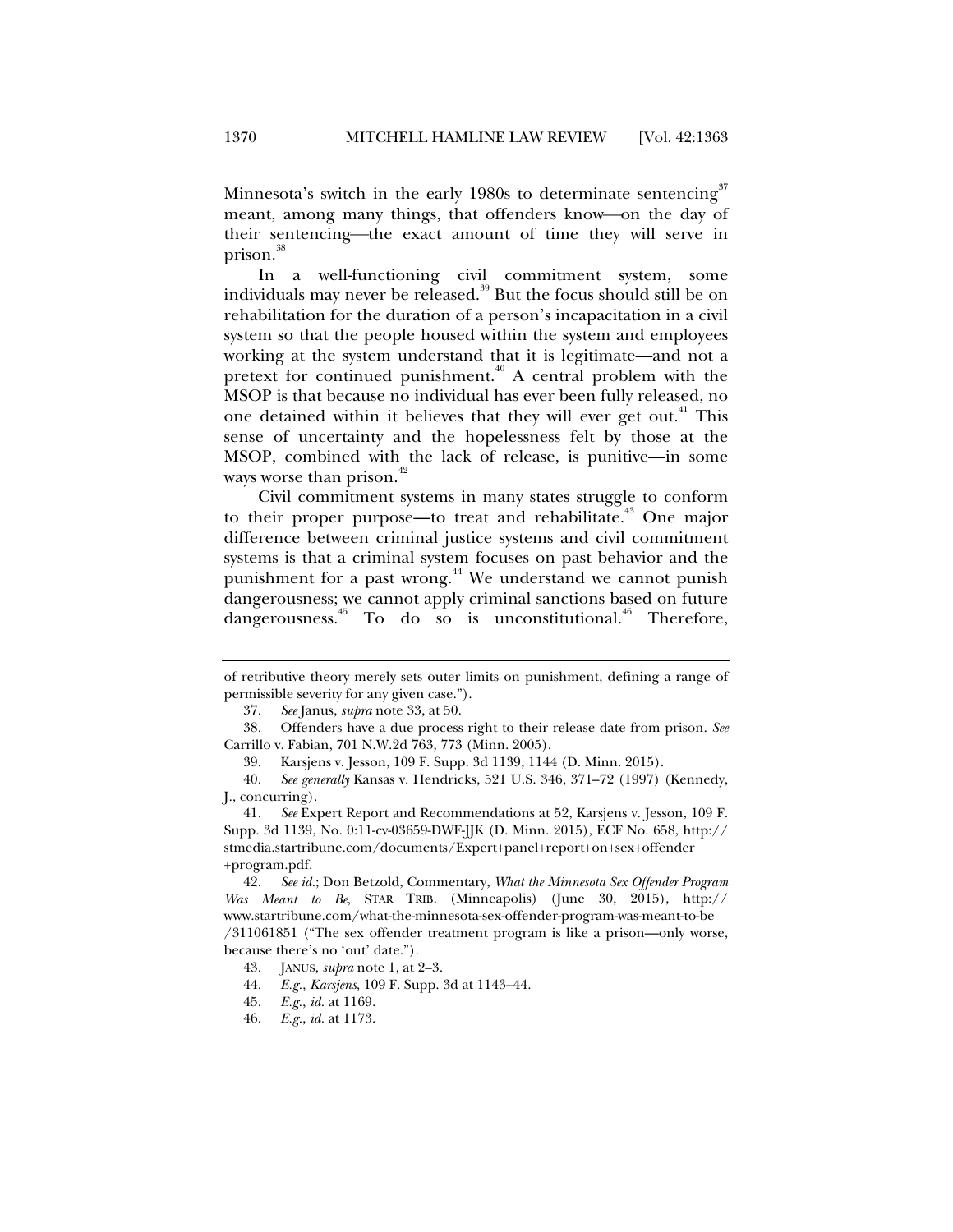Minnesota created a preventative detention system to address future risk of danger.<sup> $47$ </sup> Civil commitment seeks to prevent future harm to society—because it is forward looking.<sup>48</sup>

Civil commitment systems detain (and aim to rehabilitate) individuals for the benefit of keeping society safe.<sup>49</sup> Therefore, the conditions of that individual's detention should not be punitive, but instead should be rehabilitative as the individual moves along a continuum of treatment with the ultimate goal of safe release back to the community. $50^{\circ}$  This is where many civil commitment systems fail.<sup>51</sup> They fail in one respect because they do not actually provide meaningful treatment for individuals (including regular reviews of risk assessment).<sup>52</sup> They fail in a greater respect because the actual experience of the individuals housed in these programs is in many cases worse than prison—it looks and feels—within the scope of their daily lives—like punishment.<sup>53</sup>

From the onset, civil commitment systems have been entangled with the criminal justice system.<sup>54</sup> They provide a way to keep dangerous people incapacitated beyond their prison term. Currently, the dangerous individual is not punished but is instead housed (suffering an intrusion on his or her liberty) for the ultimate benefit of society.<sup>55</sup> Many feel safer knowing people who have committed sexually violent crimes will not simply be released from prison—but instead will be housed somewhere far away from the mainstream. Using civil commitment schemes as a pretext for punishment degrades the integrity and morality of our criminal

 <sup>47.</sup> *E.g.*, *id.*

 <sup>48.</sup> *E.g.*, *id.* at 1143–44; *see also* Paul H. Robinson, *Punishing Dangerousness: Cloaking Preventative Justice as Criminal Justice*, 114 HARV. L. REV. 1429, 1446 (2001) ("Detention for longer than the deserved term of imprisonment is justified as preventing predicted future crimes. Such detention not only punishes an offense for which the detainee has not yet been convicted, but also punishes an offense that he has not yet committed. But the ability to punish the uncommitted crime, and thereby prevent it, is the genius of the current system's cloaking of preventive detention as criminal justice.").

 <sup>49.</sup> *See* Kansas v. Hendricks, 521 U.S. 346, 372 (1997) (Kennedy, J., concurring).

 <sup>50.</sup> *See generally Karsjens*, 109 F. Supp. 3d at 1167–68.

 <sup>51.</sup> *Id.* at 1174.

 <sup>52.</sup> *See infra* Section II.C*.*3.

 <sup>53.</sup> *See infra* notes 267–68.

 <sup>54.</sup> Robinson, *supra* note 48, at 1454 (discussing the relationship between prevention in civil commitment and criminal justice).

 <sup>55.</sup> *Id.* at 1446.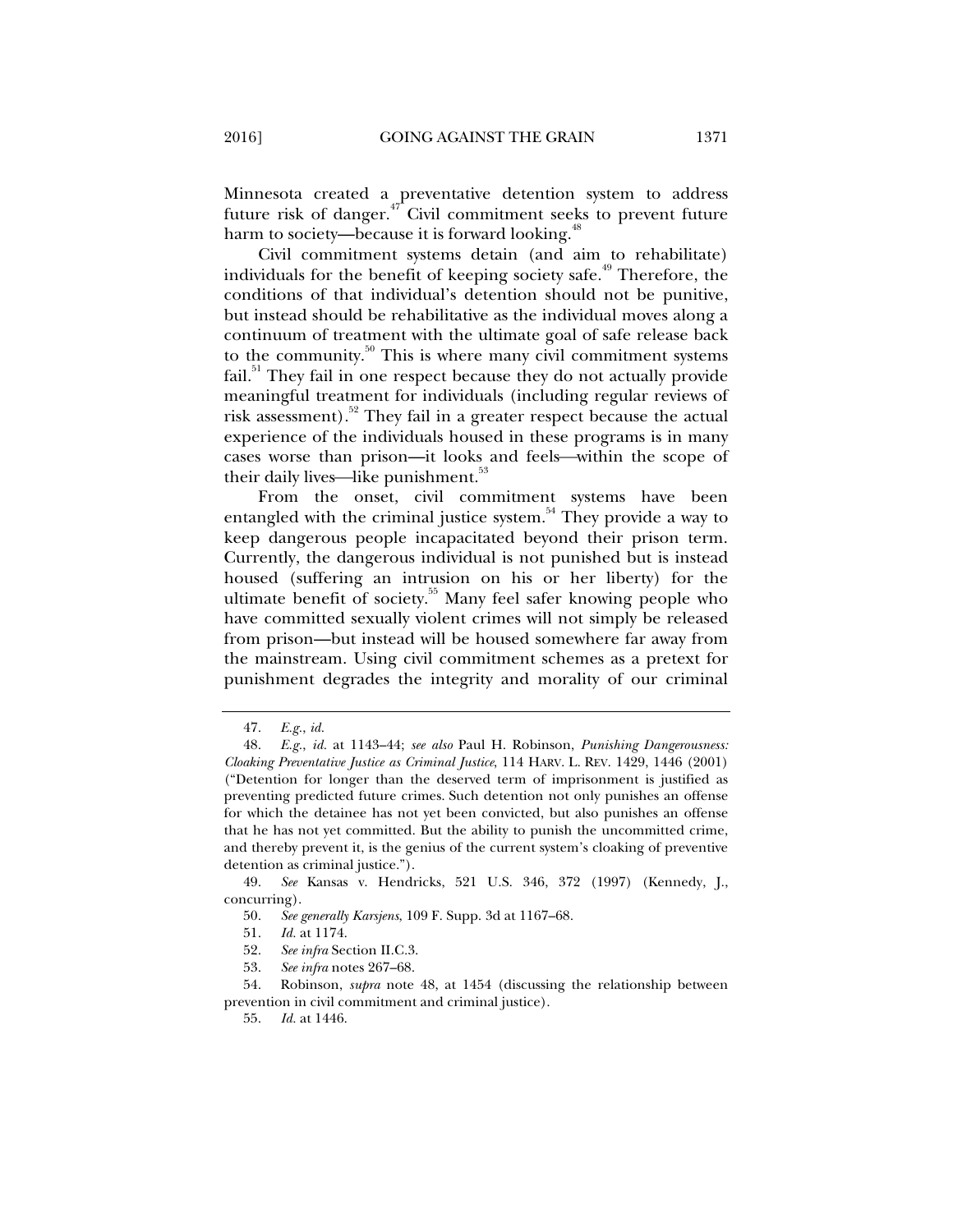justice system.<sup>56</sup> This unconstitutional use also violates the individual rights of the people it is designed to help, further degrading our sense of rehabilitative justice.

#### *2. Social Considerations*

Society's collective interests in social policy directly influence the legislature and criminal justice system to act in accordance with its wishes.57 The obvious societal interest at stake in the release of sex offenders from prison is the safety of the public.<sup>58</sup> All sex offenders are deemed the "'worst of the worst'-violent predators too dangerous for public release.<sup>559</sup> The image that comes to mind when thinking of a sex offender is naturally the "worst of the worst" within the population of all sex offenders—the most frightening image conceivable.<sup>60</sup> Because of this, the public deeply fears sex offenders will reoffend because of their violent pasts.<sup>61</sup>

It is extremely difficult to predict the rate of recidivism in sex offenders.<sup>62</sup> The rate of recidivism varies between states as well as the length of time between follow-ups. $63$  What studies do show, though, is that sex offender treatment results in a reduction in the

 59. Chris Serres, *Minnesota Sex Offenders: Are They Really the 'Worst of the Worst'?*, STAR TRIB. (Minneapolis) (Dec. 2, 2013), http://www.startribune.com/minnesota -sex-offenders-are-they-really-the-worst-of-the-worst/233945281; *see also* Betzold, *supra* note 42.

60. Serres, *supra* note 59.

 61. *E.g.*, JANUS, *supra* note 1, at 2; *MSOP FAQs*, *supra* note 5 (click on "How does the program help clients transition to the community?") ("Public safety is the department's top priority.").

 <sup>56.</sup> *See* Kansas v. Hendricks, 521 U.S. 346, 371–73 (1997) (Kennedy, J., concurring).

 <sup>57.</sup> *See generally, e.g.*, Karsjens v. Jesson, 109 F. Supp. 3d, 1139, 1174 (D. Minn. 2015); Expert Report and Recommendations, *supra* note 41, at 25, 72.

 <sup>58.</sup> *E.g.*, NANCY A. JOHNSTON, MINN. DEP'T OF HUMAN SERVS., TREATMENT OVERVIEW: MINNESOTA SEX OFFENDER PROGRAM 1 (2015), http:// www.dhs.state.mn.us/main/groups/agencywide/documents/pub/dhs16\_167937 .pdf; *see* Betzold, *supra* note 42.

 <sup>62.</sup> *E.g.*, Melissa Hamilton, *Public Safety, Individual Liberty, and Suspect Science: Future Dangerousness Assessments and Sex Offender Laws*, 83 TEMP. L. REV. 697, 712 (2011).

 <sup>63.</sup> *See, e.g.*, Expert Report and Recommendations, *supra* note 41, at 39; Hamilton, *supra* note 62, at 708; *No Easy Answers: Sex Offender Laws in the US*, HUM. RTS. WATCH (Sept. 11, 2007), https://www.hrw.org/report/2007/09/11/no-easy -answers/sex-offender-laws-us.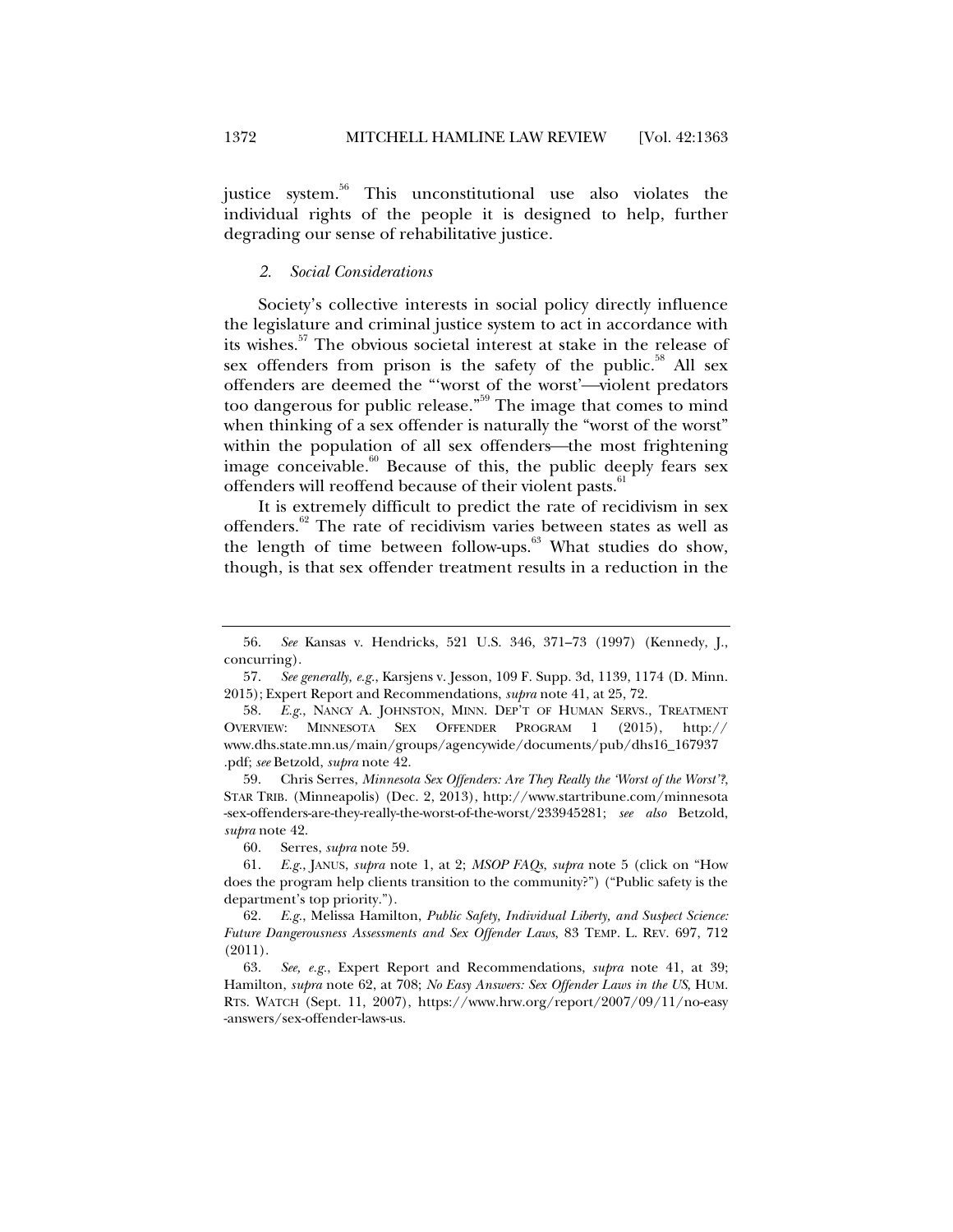rate of sexual recidivism.<sup>64</sup> One study found that the rate of sexual recidivism in sex offenders who receive treatment is 12.3%, while those who do not receive treatment reoffend at a rate of  $16.8\%$ .<sup>85</sup>

#### *B. Rise in Sex Offender Civil Commitment Popularity*

The origins and rise of SOCC are fairly uniform between Minnesota and other jurisdictions around the nation. Both experienced a first and second wave of SOCC laws, which were heavily influenced by a heightened concern about sexual offenses, heavy media attention, and ultimately, legislative action. The differentiating factor between the two is the case-specific instances in Minnesota and other states alike.

#### *1. Increase in Popularity Nationwide*

The mid-1930s bore a first wave of hysteria surrounding sex crimes.<sup>66</sup> Sexuality became a respected study and "the influence of psychoanalytic theories on American psychiatry during the 1930s provided an intellectual base for a sexual theory of crime."<sup>67</sup> The increased relationship between the criminal justice system and psychiatry led to the use of a new term, the sexual psychopath, to explain the patterns of wearisome prisoners, ultimately leading to the creation of a new deviant population. $\frac{68}{6}$  As the study of sexual psychopaths expanded into the late 1930s, writers linked sexual deviances such as "exhibitionists, sadists, masochists, and voyeurs" to the commission of sexual crimes. $69$  The chief psychotherapist at a hospital in Washington D.C., Benjamin Karpman, identified sexual psychopaths by their inability to control their sexual impulses

 <sup>64.</sup> *E.g.*, Expert Report and Recommendations, *supra* note 41, at 32, 38; REAGAN DALY, VERA INST. OF JUSTICE, TREATMENT AND REENTRY PRACTICES FOR SEX OFFENDERS: AN OVERVIEW OF STATES 3–4 (2008), http://www.csom.org /pubs/Treatment%20and%20Reentry%20for%20SO%20an%20overview%20of %20states.pdf.

 <sup>65.</sup> *Id.* 

 <sup>66.</sup> Estelle B. Freedman, *"Uncontrolled Desires": The Response to the Sexual Psychopath, 1920–1960*, 74 J. AM. HIST. 83, 84 (1987); Bela August Walker, *Essay: Deciphering Risk: Sex Offender Statutes and Moral Panic in a Risk Society*, 40 U. BALT. L. REV. 183, 188 (2010).

 <sup>67.</sup> Freedman, *supra* note 66, at 88.

 <sup>68.</sup> *See id.* at 88–89.

 <sup>69.</sup> *Id.* at 91 (internal citation omitted).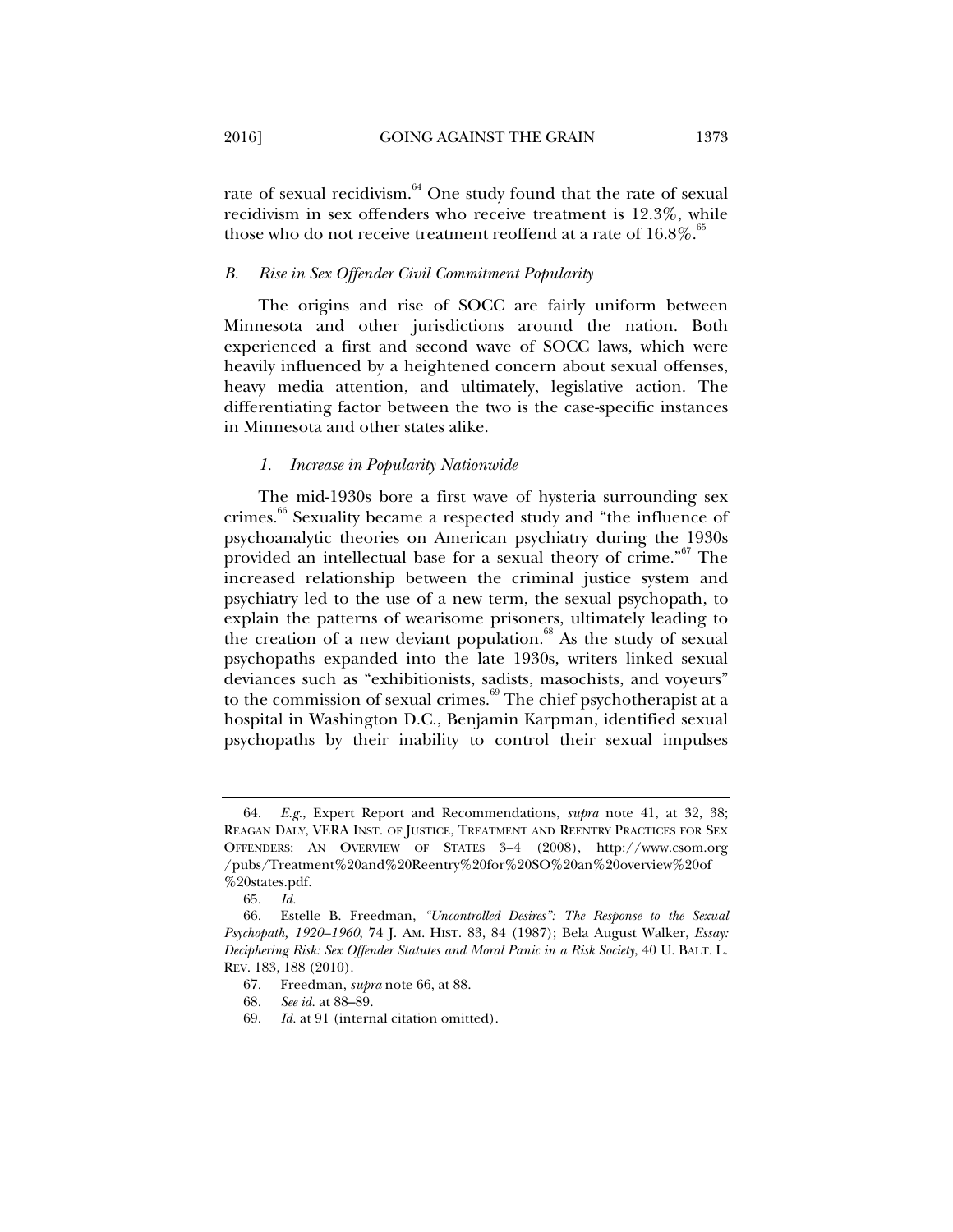because these people were "all instinct and impulse."<sup>70</sup> His vision caught fire because of its connection to the theory of the born criminal and eventuated in intense media attention, and, ultimately, the first wave of sex offender laws—the sexual psychopathic personality statutes.

#### *a. The First Wave of Sex Offender Civil Commitment Laws*

Michigan passed the first sexual psychopathic personality statute in  $1937.^{\prime\prime}$ . The incident that ultimately led to Michigan's law was the murder and mutilation of a young girl, whose body was found in an apartment by a man who had been committed to a mental institution for sex crimes.<sup>73</sup> The statute was subsequently found unconstitutional, but by 1939, three additional states had passed sexual psychopathic personality statutes—Illinois in 1938, and California and Minnesota in 1939.<sup>74</sup> Eventually, more than half of the states enacted sexual psychopathic personality statutes, which afforded sex offenders special medical and legal treatment.<sup>15</sup> Committees were civilly committed as an alternative to prison sentences.<sup>76</sup> The laws were "touted as a scientific, enlightened response to dangerous sex offenders that would achieve two goals: remove the sex offender from the community, and treat the underlying mental condition. $n^{77}$  This trend continued into the 1960s and subsequently went widely unused until the second wave of sex offender civil commitment laws.<sup>78</sup>

#### *b. The Second Wave of Sex Offender Civil Commitment Laws*

Washington was the first state to reinvigorate sex offender civil commitment laws in 1990.<sup>79</sup> Its new statute was passed as a response to the intense public outcry after recidivist sex offenders committed

 <sup>70.</sup> *Id.* 

See id.

 <sup>72.</sup> Roxanne Lieb et al., *Sexual Predators and Social Policy*, 23 CRIME & JUST. 43, 55 (1998).

 <sup>73.</sup> *Id.*

 <sup>74.</sup> *Id.* 

 <sup>75.</sup> *Id.* 

 <sup>76.</sup> *Id.* at 55–56.

 <sup>77.</sup> *Id.* at 55 (internal citation omitted).

 <sup>78.</sup> *See id.*

 <sup>79.</sup> *See* WASH. STATE INST. FOR PUB. POLICY, A SUMMARY OF RECENT FINDINGS FROM THE COMMUNITY PROTECTION RESEARCH PROJECT 1 (1994).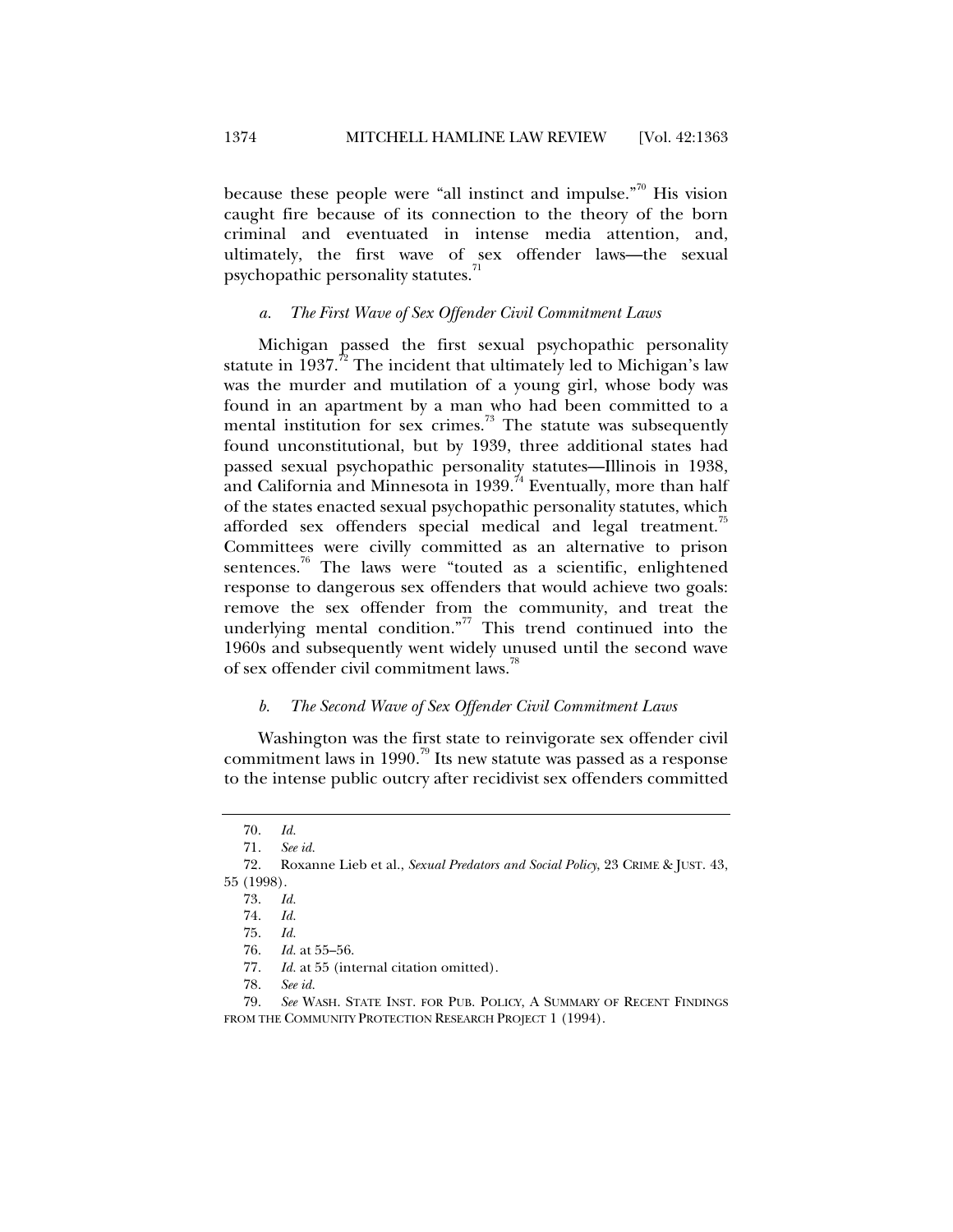a series of sex crimes against women and children.<sup>80</sup> Many states followed shortly thereafter and modeled their statutes after Washington.<sup>81</sup> Today, twenty states and the federal government have SOCC statutes.<sup>8</sup>

The general outline of most statutes for SOCC is that the person has a history of sexual offenses, a mental abnormality or personality disorder, and because of the combination of the two, is deemed likely to sexually reoffend.<sup>83</sup> Unlike the first wave of SOCC laws, sex offenders are now committed near the end of their prison sentence.<sup>84</sup>

Constitutional challenges were brought under the second wave of SOCC laws. The first time the U.S. Supreme Court heard a case that challenged the new wave of SOCC statutes was in *Kansas v. Hendricks*. 85 Leroy Hendricks was civilly committed under Kansas' Sexually Violent Predator Act, which permits commitment of sex offenders who, because of a mental abnormality or personality disorder, are likely to engage in future sex offenses.<sup>86</sup> On appeal, the Kansas Supreme Court ruled the statute unconstitutional because the statutory definition of "mental abnormality" did not satisfy substantive due process.<sup>87</sup> Instead, it overruled Kansas' statute, stating that SOCC must be initiated because of a "mental illness."<sup>88</sup> On appeal, the Supreme Court ruled in the converse:

The Act's definition of "mental abnormality" satisfies "substantive" due process requirements . . . . The Act unambiguously requires a precommitment finding of dangerousness either to one's self or to others, and links

 <sup>80.</sup> *E.g.*, Marie A. Bochnewich, *Prediction of Dangerousness and Washington's Sexually Violent Predator Statute*, 29 CAL. W. L. REV. 277, 277 (1992) (citing WASH. REV. CODE. ANN. § 71.09.010–.902 (West 1975 & Supp. 1991)); *see, e.g.*, Lieb et al., *supra* note 72, at 66.

 <sup>81.</sup> *Id.* at 67.

 <sup>82.</sup> Monica Davey, *A New Look at Sex Offenders and Lockups*, N.Y. TIMES, Oct. 30, 2015, at A1.

 <sup>83.</sup> *See, e.g.*, KAN. STAT. ANN. § 59-29a02, subdiv. (a) (West, Westlaw through 2015 Reg. Sess.); MINN. STAT. § 253D.02, subdiv. 16 (2014 & Supp. 2015); WIS. STAT. ANN. § 980.01, subdiv. 7 (West, Westlaw through 2015); Bochnewich, *supra*  note 80, at 277.

 <sup>84.</sup> *See, e.g.*, KAN. STAT. ANN. § 59-29a03, subdiv. (a)(1) (Westlaw); MINN. STAT. § 253D.07, subdiv. 1; WIS. STAT. ANN. § 980.015, subdiv. (2)(a) (Westlaw).

 <sup>85. 521</sup> U.S. 346, 346 (1997).

 <sup>86.</sup> *Id.*

 <sup>87.</sup> *Id.* 

 <sup>88.</sup> *Id.*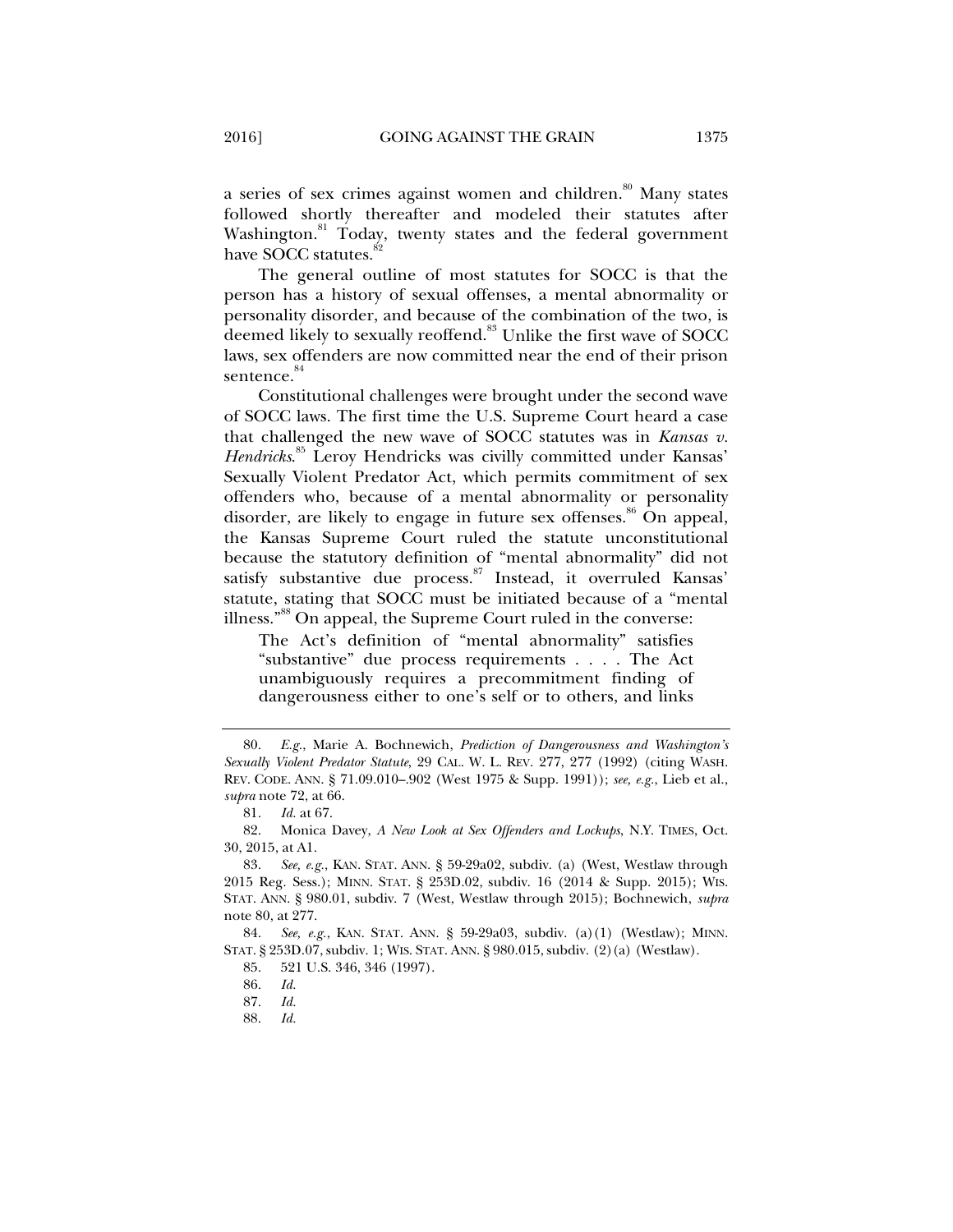that finding to a determination that the person suffers from a "mental abnormality" or "personality disorder." Generally, this Court has sustained a commitment statute if it couples proof of dangerousness with proof of some additional factor, such as a "mental illness" or "mental abnormality," . . . for these additional requirements serve to limit confinement to those who suffer from a volitional impairment rendering them dangerous beyond their control. The Act sets forth comparable criteria with its precommitment requirement of "mental abnormality" or "personality disorder."<sup>89</sup>

The second challenge to the constitutionality during a second wave of SOCC statutes was only a few years later in *Kansas v. Crane*, which challenged the other the lack of control over sexual behavior.<sup>90</sup> The Kansas Supreme Court had ruled that Kansas' SOCC statute was unconstitutional because it required a showing of the inability to control sexual actions as a prerequisite for civil commitment.91 Although not formally codified in Kansas' SOCC statute, the Kansas Supreme Court ruled that the statute contained an implied requirement of the inability to control one's sexual behavior.<sup>92</sup> Because Crane had some control over his actions, the state supreme court ruled that Crane's civil commitment was unconstitutional.<sup>93</sup> On appeal, the U.S. Supreme Court overruled the state supreme court's decision.<sup>94</sup> Instead, the Court relied on *Hendricks* and ruled that there was "no requirement of *total* or *complete* lack of control, but the Constitution does not permit commitment of the type of dangerous sexual offender considered in *Hendricks* without *any* lack-of-control determination."<sup>95</sup>

The civil commitment of sex offenders was revitalized in the 1990s due to select heinous sex crimes against women and children, which were subsequently given immense media attention, increased political pressure, and ultimately led to the resurfacing of

 <sup>89.</sup> *Id.* at 346–47.

 <sup>90. 534</sup> U.S. 407, 407 (2002).

 <sup>91.</sup> *Id.* 

 <sup>92.</sup> *Id.*; John M. Fabian, Kansas v. Hendricks*, Crane and Beyond: "Mental Abnormality" and "Sexual Dangerousness": Volitional vs. Emotional Abnormality and the Debate Between Community Safety and Civil Liberties*, 29 WM. MITCHELL L. REV. 1367, 1399 (2003).

 <sup>93.</sup> *Crane*, 534 U.S. at 407; Fabian, *supra* note 92, at 1400.

 <sup>94.</sup> *Crane*, 534 U.S. at 407.

 <sup>95.</sup> *Id.*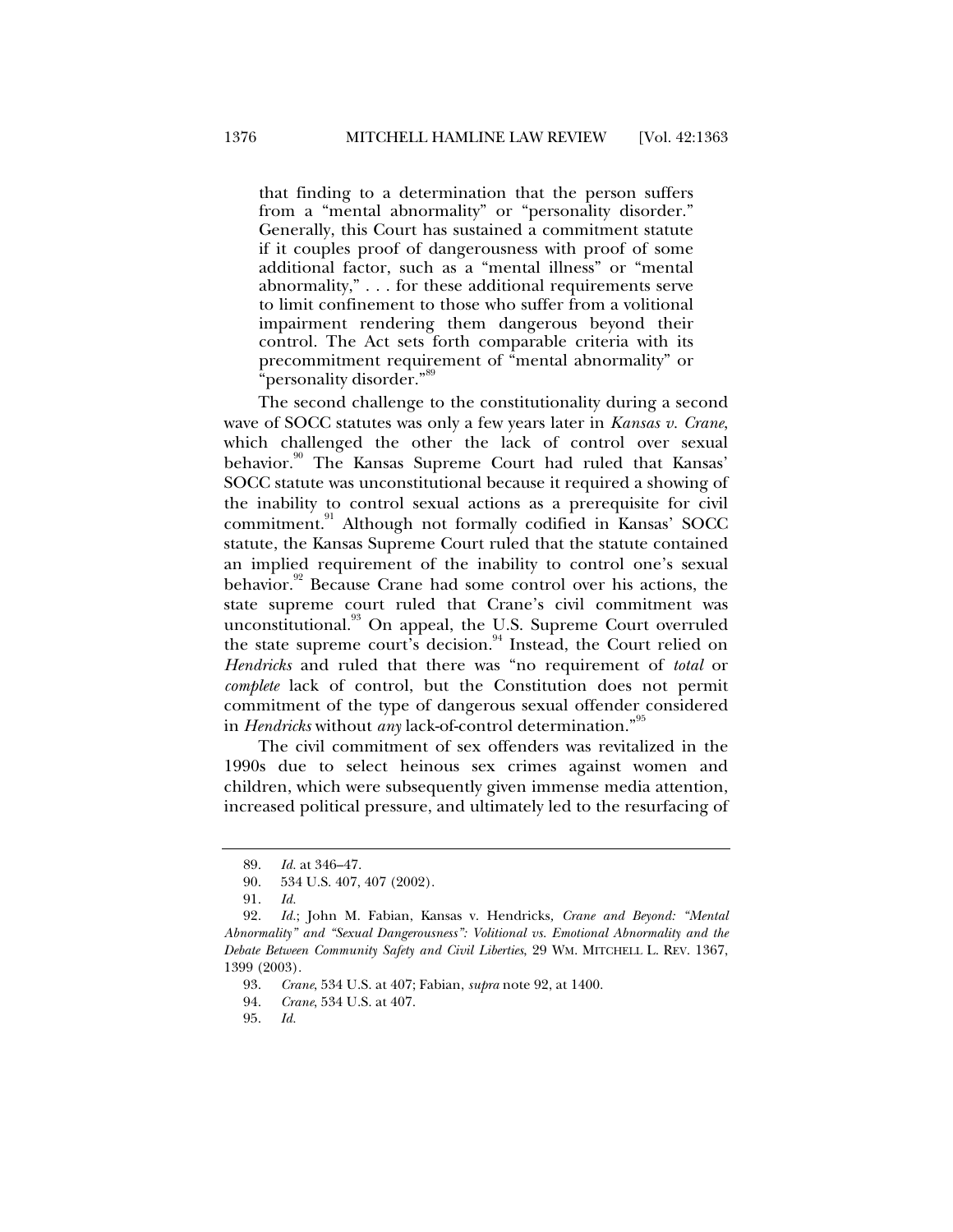#### *2. Increase in Popularity in Minnesota*

In order to understand the current design and programming of the MSOP, the historical origins of the civil commitment of sex offenders in Minnesota must be explored. In the 1990s, there was a considerable increase in SOCC followed abruptly by another substantial increase in commitment in the early 2000s. Both increases were due in large part to societal and media influence, which gave rise to what the MSOP is today.

Civil commitment for sex offenders existed in Minnesota long before the MSOP. $96$  Unlike the MSOP, civil commitment for sex offenders in Minnesota was historically rooted as an alternative to a criminal charge and conviction. $\frac{97}{12}$  From 1939 to the 1980s, those deemed to have a "psychopathic personality" under Minnesota's Sexual Psychopathic Personality Statute were civilly committed to the Minnesota State Security Hospital in St. Peter<sup>98</sup> for an indefinite period of time.<sup>99</sup>

Within its first year of enactment, Minnesota's Sexual Psychopathic Personality Statute's constitutionality was challenged.<sup>100</sup> The Minnesota Supreme Court upheld the law and the U.S. Supreme Court affirmed, stating that the "sexual psychopathic personality" law was not unconstitutionally uncertain or vague.101 To satisfy the "psychopathic personality" requirement, sex offenders had to display:

conditions of emotional instability, or impulsiveness of behavior, or lack of customary standards of good judgment, or failure to appreciate the consequences of personal acts, or a combination of any such conditions, . . . render such person irresponsible for personal conduct

 <sup>96.</sup> JANUS, *supra* note 1, at 22; *see* MINN. STAT. § 253D.02, subdiv. 15 (2014), *declared unconstitutional by* Karsjens v. Jesson, 109 F. Supp. 3d 1139, 1147 (D. Minn. 2015).

 <sup>97.</sup> *Karsjens*, 109 F. Supp. 3d at 1146; JANUS, *supra* note 1, at 22.

 <sup>98.</sup> *See Karsjens*, 109 F. Supp. 3d at 1146; JANUS, *supra* note 1, at 29.

 <sup>99.</sup> OFFICE OF THE LEGISLATIVE AUDITOR, PSYCHOPATHIC PERSONALITY COMMITMENT LAW 9 (1994) [hereinafter PSYCHOPATHIC COMMITMENT LAW].

 <sup>100.</sup> State *ex rel.* Pearson v. Prob. Court, 205 Minn. 545, 287 N.W. 297 (1939), *aff'd,* 309 U.S. 270 (1940).

 <sup>101.</sup> *Id.*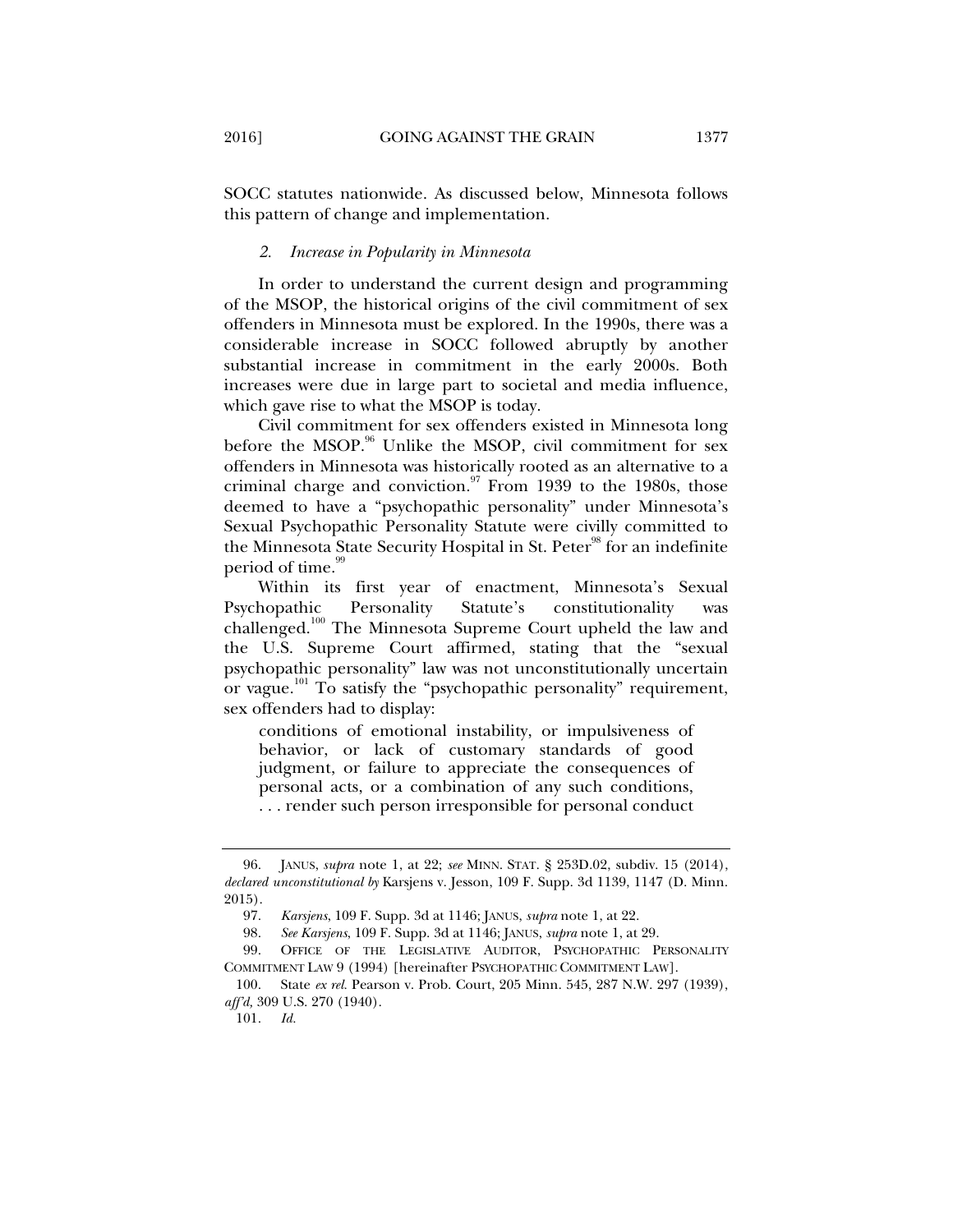with respect to sexual matters and thereby dangerous to other persons. $102$ 

In 1989, the Minnesota Legislature broadened the use of SOCC.103 During sentencing, judges were required to decide if civil commitment was appropriate for sexual offenders, as opposed to the ad hoc commitment system previously utilized.<sup>104</sup> If appropriate, the judge recommended the sex offender to the county attorney, who initiated proceedings for civil commitment.<sup>105</sup>

SOCC fell into disuse in the 1970s and 1980s.<sup>106</sup> However, in 1992 the Minnesota Legislature enacted a statute to modify the procedural screening process of those imprisoned for sexual offenses.<sup>107</sup> The new statute called for the evaluation of high-risk offenders by the Department of Corrections near the end of their sentence prior to their release from prison.<sup>108</sup> In conjunction with its previous use, sex offenders were civilly committed rather than serving prison sentences.<sup>109</sup> Many states followed suit. The second generation of SOCC statutes across the United States varied, but had central characteristics in common: their specific purpose is to confine and treat offenders determined to have a mental abnormality and are likely or highly likely to reoffend.<sup>110</sup>

In the 1990s, screening was reserved for "repeat sex offenders who either had failed or refused to participate in sex offender treatment while in prison."<sup>111</sup> Today, the Department of Corrections recommends prisoners to the county attorney in the county of the offense underlying their imprisonment and the county attorney initiates civil commitment proceedings.<sup>112</sup>

104. *Id.* 

 <sup>102.</sup> JANUS, *supra* note 1, at 29 (quoting *Pearson*, 205 Minn. at 555, 287 N.W. at 302).

 <sup>103.</sup> *See Karsjens*, 109 F. Supp. 3d at 1146.

 <sup>105.</sup> *Id.* 

 <sup>106.</sup> JANUS, *supra* note 1, at 29; PSYCHOPATHIC COMMITMENT LAW, *supra* note 99.

 <sup>107.</sup> *Karsjens*, 109 F. Supp. 3d at 1146.

 <sup>108.</sup> *Id.* 

 <sup>109.</sup> *Id.* 

 <sup>110.</sup> Eric S. Janus & Jon Brandt, Karsjens v. Jesson*: Challenging the Un-Civil Commitment of Civil Rights*, ACCESS TO JUST., July 2, 2015, at 4, http:// www.americanbar.org/content/dam/aba/publications/litigation\_committees /access/summer2015.authcheckdam.pdf.

 <sup>111.</sup> *Karsjens*, 109 F. Supp. 3d 1139, 1146 (D. Minn. 2015).

 <sup>112.</sup> *Id.* at 1146–47.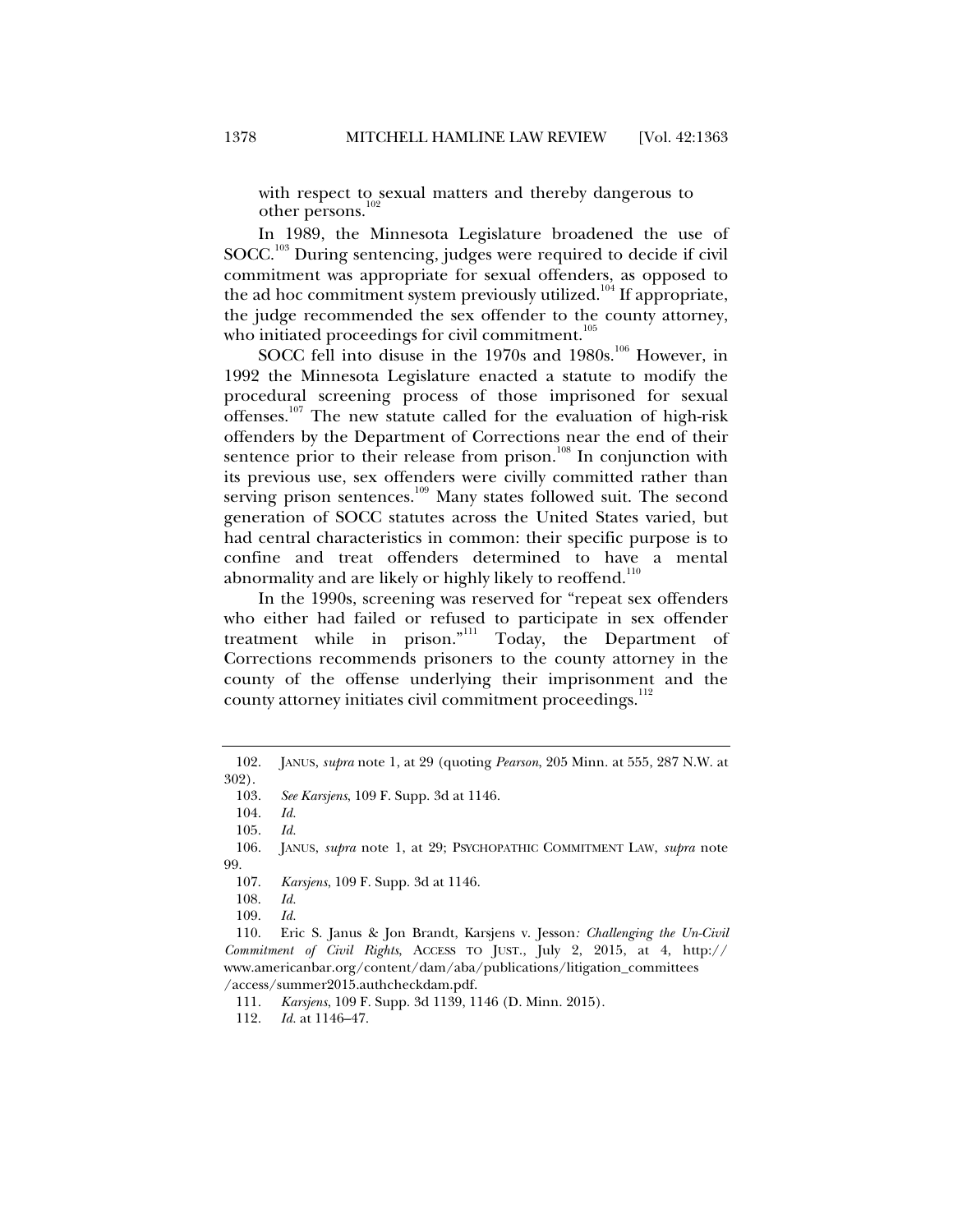The evaluation of sex offenders near the end of their prison sentence marked a drastic change in the character of SOCC.<sup>113</sup> Previously, sex offenders were civilly committed as an alternative to serving prison sentences, seeking to care for "those too sick to deserve punishment."114 Although "[i]t is fundamental to our notions of a free society that we do not imprison citizens because we fear that they might commit a crime in the future[,] $v^{115}$  sex offenders today are civilly committed for an indeterminate period of time,<sup>116</sup> in addition to completing prison sentences in order to ensure public safety.<sup>117</sup>

In 1994, the Minnesota Legislature further broadened SOCC to include individuals found to be a "sexually dangerous person" in addition to the previous Sexual Psychopathic Personality Statute.<sup>118</sup> Today, sex offenders are civilly committed if they possess a "sexual psychopathic personality" and/or are a "sexually dangerous person."<sup>119</sup>

Civil commitment in Minnesota rose in frequency after the passage of the new screening process in 1992.<sup>120</sup> Civil commitment went from being a prison alternative to a virtual extension of the sex offender's prison sentence.<sup>121</sup> In 1990, the total population of civilly committed sex offenders was only two people<sup>122</sup> and in 1992, the population was twenty-two.<sup>123</sup> The MSOP was created in 1994 to

118. *Karsjens*, 109 F. Supp. 3d at 1146.

 119. MINN. STAT. § 253D.02, subdiv. 4 (2014 & Supp. 2015). Sex offenders may be civilly committed under Minnesota Statutes section 235D.02, subdivisions 15 and 16 or a previous version of such, including section 526.10. MINN. STAT. § 253D.02, subdivs. 15–16; MINN. STAT. § 526.10 (1994).

 120. *See Karsjens*, 109 F. Supp. 3d at 1146; PSYCHOPATHIC COMMITMENT LAW, *supra* note 99, at xi ("[T]he number of psychopathic personality commitments has increased sharply, largely because the Department of Corrections now routinely screens soon-to-be-released sex offenders and notifies county attorneys if the department thinks [Psychopathic Personality] commitment may be appropriate.").

121. *See* JANUS, *supra* note 1, at 22.

122. *Karsjens*, 109 F. Supp. 3d at 1146.

123. *Id.* 

 <sup>113.</sup> JANUS, *supra* note 1, at 22.

 <sup>114.</sup> *Id.* (citation omitted).

 <sup>115.</sup> *Karsjens*, 109 F. Supp. 3d at 1143.

 <sup>116.</sup> MINN. DEP'T OF HUMAN SERVS., MINNESOTA SEX OFFENDER PROGRAM ANNUAL PERFORMANCE REPORT 23 (2012) [hereinafter ANNUAL PERFORMANCE REPORT].

 <sup>117.</sup> *Id.*; JANUS, *supra* note 1, at 22.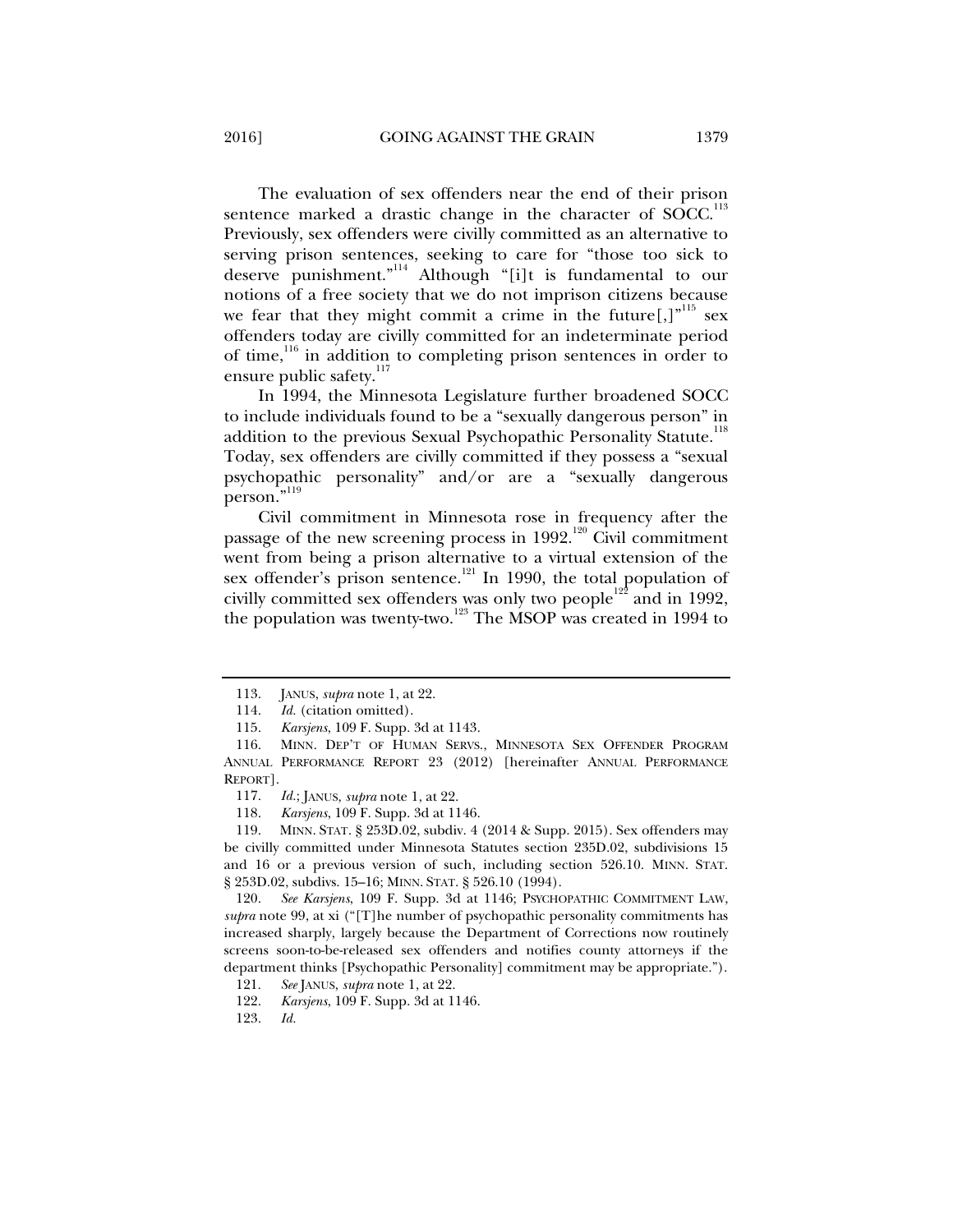deal with the increase in civilly committed sex offenders.<sup>124</sup> By December 2012, the total population of the MSOP was 678 individuals<sup>125</sup> and as of December 31, 2015, 726 sex offenders are confined to the MSOP.<sup>126</sup> To account for the drastic increase in the population of the MSOP, one must explore how changes in public policy are the direct result of voluminous media coverage and intense public outcry.

#### III. THE MSOP

In recent years, the MSOP has grown substantially in its number of patients, likely due to two specific cases—Dennis Linehan and Alfonso Rodriguez, Jr.—who had a history of committing sex offenses. Both significantly influenced the civil commitment of sex offenders in Minnesota because of the public outcry associated with their cases and actions. Because of this, current MSOP programming and statistics show that the changes to the system and the statute under which sex offenders are civilly committed was a knee-jerk reaction to a select few heinous cases. As a result, the MSOP is different than other SOCC programs in the nation and greatly lags behind in its effectiveness. This forces us to ask: What has the MSOP become?

#### *A. Growth of the MSOP in Minnesota*

Two very public cases changed the civil commitment of sex offenders in Minnesota. The case of Dennis Linehan directly changed the statute under which sex offenders are civilly committed in Minnesota.<sup>127</sup> The case of Alfonso Rodriguez, Jr., who reoffended when he killed Dru Sjodin after his release from prison for a sex crime, $128$  changed the way in which the new statute was implemented.

Dennis Linehan's case is one of swift legislative reform. Linehan had a long history of sexual offenses prior to his release

 <sup>124.</sup> *See id.* at 1146–47.

 <sup>125.</sup> ANNUAL PERFORMANCE REPORT, *supra* note 116, at 22.

 <sup>126.</sup> *MSOP FAQs*, *supra* note 5 (click on "How many people are in the Minnesota Sex Offender Program?").

 <sup>127.</sup> *See, e.g.*, JANUS, *supra* note 1, at 27.

 <sup>128.</sup> *See, e.g.*, Caroline Palmer & Bradley Prowant, *Re-Thinking Minnesota's Criminal Justice Response to Sexual Violence Using a Prevention Lens*, 39 WM. MITCHELL L. REV. 1584, 1596 (2013).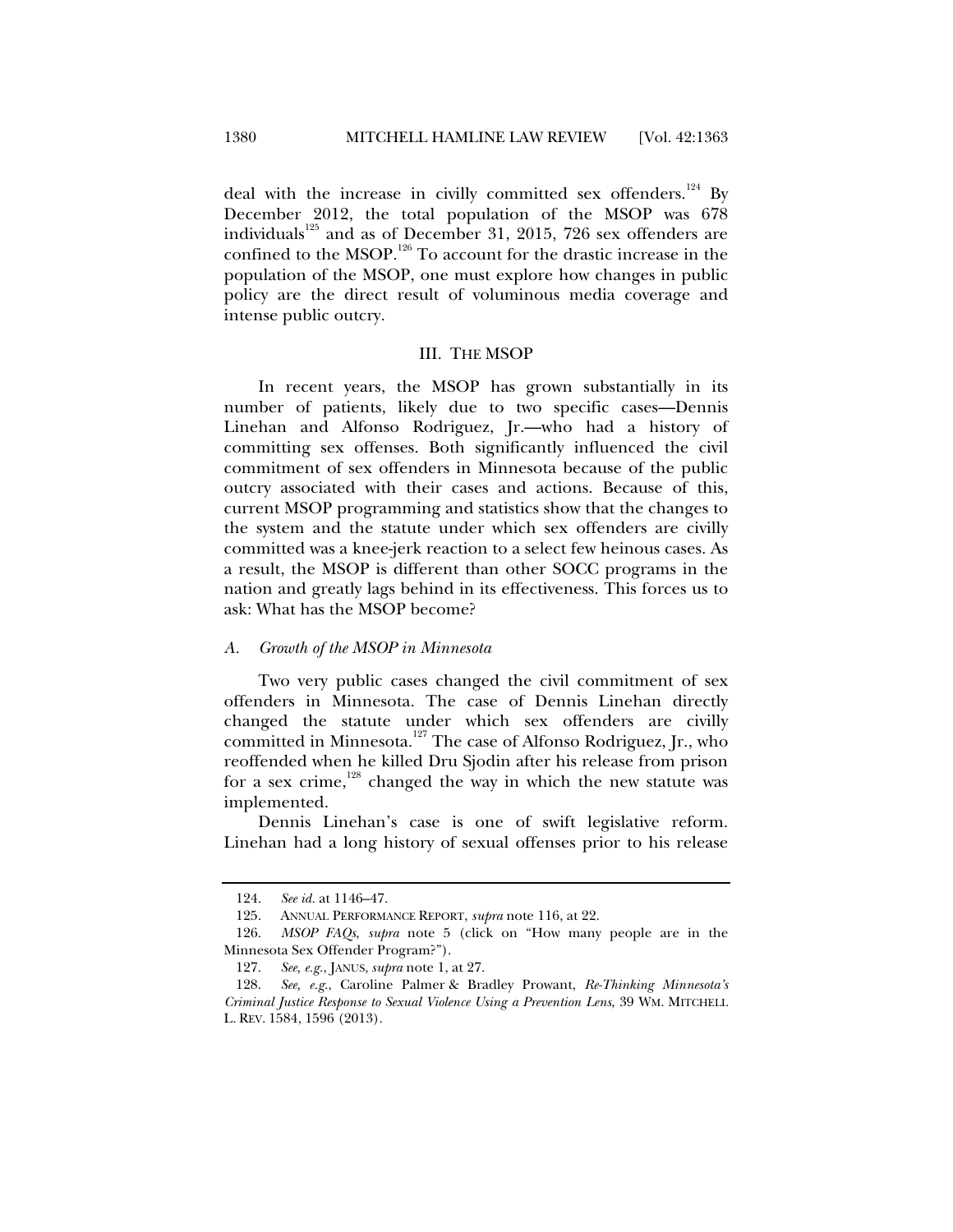on parole in 1992.<sup>129</sup> In 1965, at the age of twenty-four, he killed a fourteen-year-old girl while sexually assaulting her.<sup>130</sup> Prior to the sexual assault and murder of his 1965 victim, Linehan had sexually assault or attempted to sexually assault seven known victims.<sup>131</sup> After a ten-year prison sentence, Linehan escaped from a minimumsecurity prison and was arrested a few days later and two states away from Minnesota for trying to sexually assault a twelve-year-old  $\left. \text{girl.} \right.$ <sup>132</sup>

In 1992, Linehan was paroled for good behavior after a tenyear prison term.<sup>133</sup> He had served a total of twenty-seven years in prison for multiple sex crimes.<sup>134</sup> Although he had completed chemical dependency and sex offender treatment in prison, $135$  he became one of the first candidates for sexual predator commitment in Minnesota.<sup>136</sup>

Linehan's civil commitment proceedings were brought under the *Pearson* test, which allowed civil commitment of people who:

by a habitual course of misconduct in sexual matters, have evidenced an *utter lack of power to control* their sexual impulses and who, as a result, are likely to attack or otherwise inflict injury, loss, pain or other evil on the objects of their uncontrolled and uncontrollable desire.<sup>13</sup>

Because civil commitment went widely unused until the early 1990s,<sup>138</sup> the *Pearson* test was forgotten as well.<sup>139</sup> After years of litigation and appeals, the Minnesota Supreme Court found that the State did not meet its burden of showing Linehan had an "utter

134. JANUS, *supra* note 1, at 27.

138. *See supra* note 112.

 <sup>129.</sup> JANUS, *supra* note 1, at 27.

 <sup>130.</sup> *Id.* 

 <sup>131.</sup> *Id.* 

 <sup>132.</sup> *Id.* 

 <sup>133.</sup> *Id.*; *see also* MINN. STAT. § 243.166, subdiv. 5a (2014 & Supp. 2015).

 <sup>135.</sup> *Id.* at 28.

 <sup>136.</sup> *Id.* at 27.

 <sup>137.</sup> *Id.* at 29 (quoting State *ex rel.* Pearson v. Prob. Court, 205 Minn. 545, 555, 287 N.W. 297, 302 (1939)) (emphasis added). Interestingly enough, the *Pearson*  test required a lack of power to control, while criminal sex crimes require a form of intent or control. *See* Larry Oakes, *The New Life Sentence: A Long-Standing, Thorny Issue for Minnesota and the Courts*, STAR TRIB. (Minneapolis), June 8, 2008, at 14A, LEXIS.

 <sup>139.</sup> JANUS, *supra* note 1, at 29.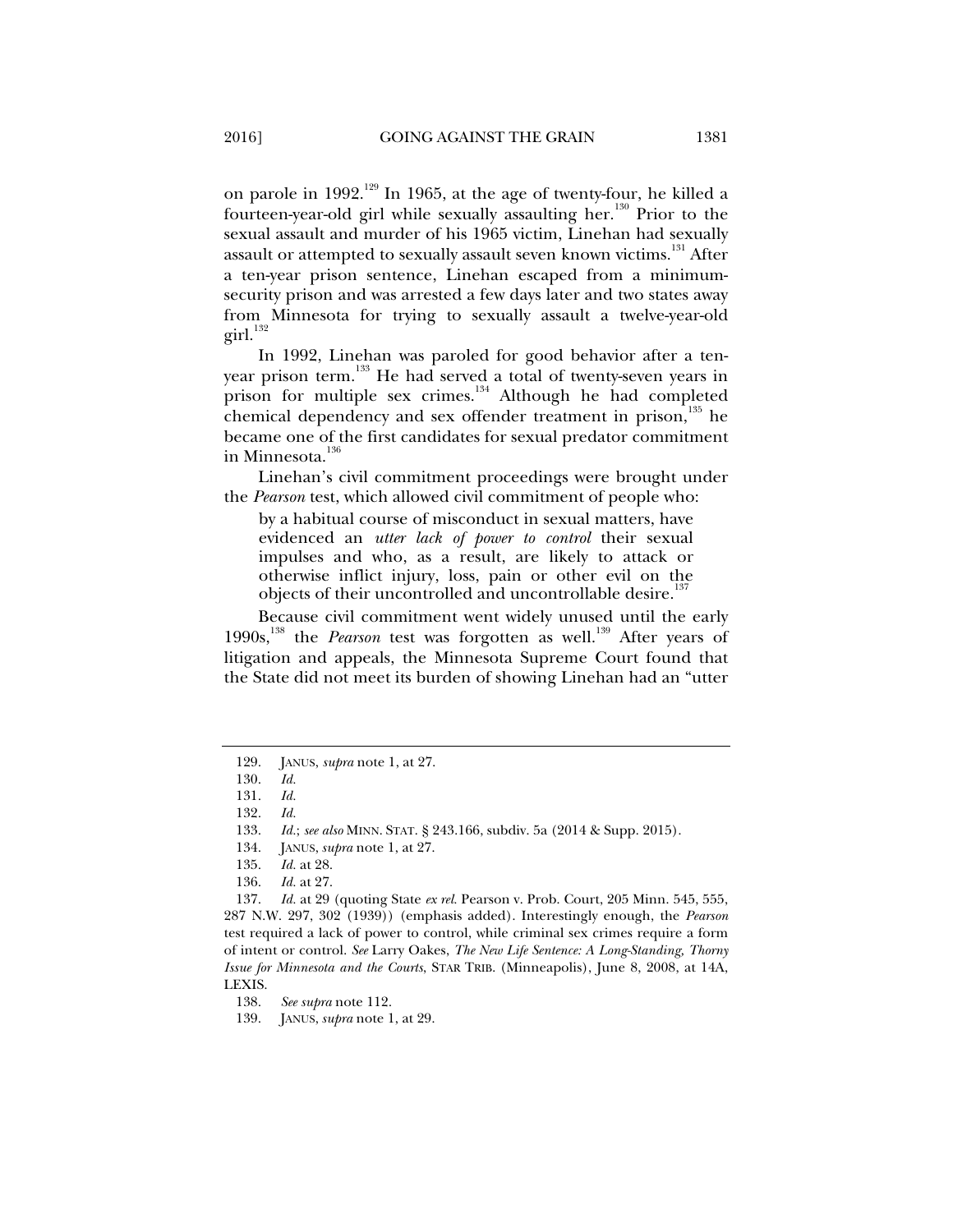lack of power to control" himself in sexual matters under the *Pearson* test.<sup>140</sup>

Public outcry after the Minnesota Supreme Court's decision was instantaneous. Newspapers headlined the court's decision in anger and political officials and candidates publicly spoke out against the decision.<sup>141</sup> Mike Hatch, then campaigning for state attorney general, urged "the governor to call a special session of the legislature to 'tighten' (more accurately, 'loosen') the civil commitment law."142 Hatch was critical of the *Pearson* test. Instead, he advocated that the legislature look closer at sex offender recidivism and the risk to public safety involved in releasing sex offenders into the community.<sup>143</sup>

In response to public outcry, Governor Arne Carlson called the legislature into special session.<sup>1</sup>

Just eight days before statewide primary elections, the governor officially called for a one-day, one-bill special

 <sup>140.</sup> *In re* Linehan (*Linehan I*), 518 N.W.2d 609, 614 (Minn. 1994) (stating the Ramsey County District Court had failed to provide clear and convincing evidence that Linehan was utterly unable to control his sexual impulses); *In re* Linehan, 503 N.W.2d 142, 148 (Minn. Ct. App. 1993) (finding that (1) Linehan was a person who met the standards for commitment as a psychopathic personality and, (2) the psychopathic personality statute was constitutional).

 <sup>141. &</sup>quot;After this court denied the state's petition for rehearing in *Linehan I,* the governor announced that the state would move Linehan to an old staff residence just outside the prison and keep him under constant surveillance." *In re* Linehan (*Linehan II*), 557 N.W.2d 171, 198 (Minn. 1996) (Tomjanovich, J., dissenting) (citing Paul Gustafson & Robert Whereatt, *Rapist/Murderer Wins Release—and Tight Surveillance,* STAR TRIB. (Minneapolis), Aug. 16, 1994, at 1A). After, Linehan's attorney stated his treatment was appalling and the governor responded by saying, "I'd much rather make a mistake on the side of public safety than be overwhelmingly concerned with some attorney's perception of the civil rights of Mr. Linehan." *Id.* Meanwhile, the Ramsey County prosecutor stated, "These are dangerous people and we've got to protect the women and children in our communities." *Linehan II*, 557 N.W.2d at 198 (Tomjanovich, J., Dissenting) (quoting Mimi Hall, *A Furor Brews over Release of Sex Offenders,* USA TODAY, Aug. 17, 1994, at 3A). "[An] article quoted State Representative David Bishop, who called Chief Justice A. M. Keith 'the chief zookeeper of the zoo. . . . Now he's proposing to let the tigers out one by one to see if they're dangerous.'" JANUS, *supra* note 1, at 31–32.

 <sup>142.</sup> JANUS, *supra* note 1, at 31.

 <sup>143.</sup> *See id.*

 <sup>144.</sup> *E.g.*, Betzold, *supra* note 42; Jason Hoppin, *Are Sex Offenders Patients or Prisoners?*, ST. PAUL PIONEER PRESS, (Feb. 21, 2010), http://www.twincities.com /ci\_14438035.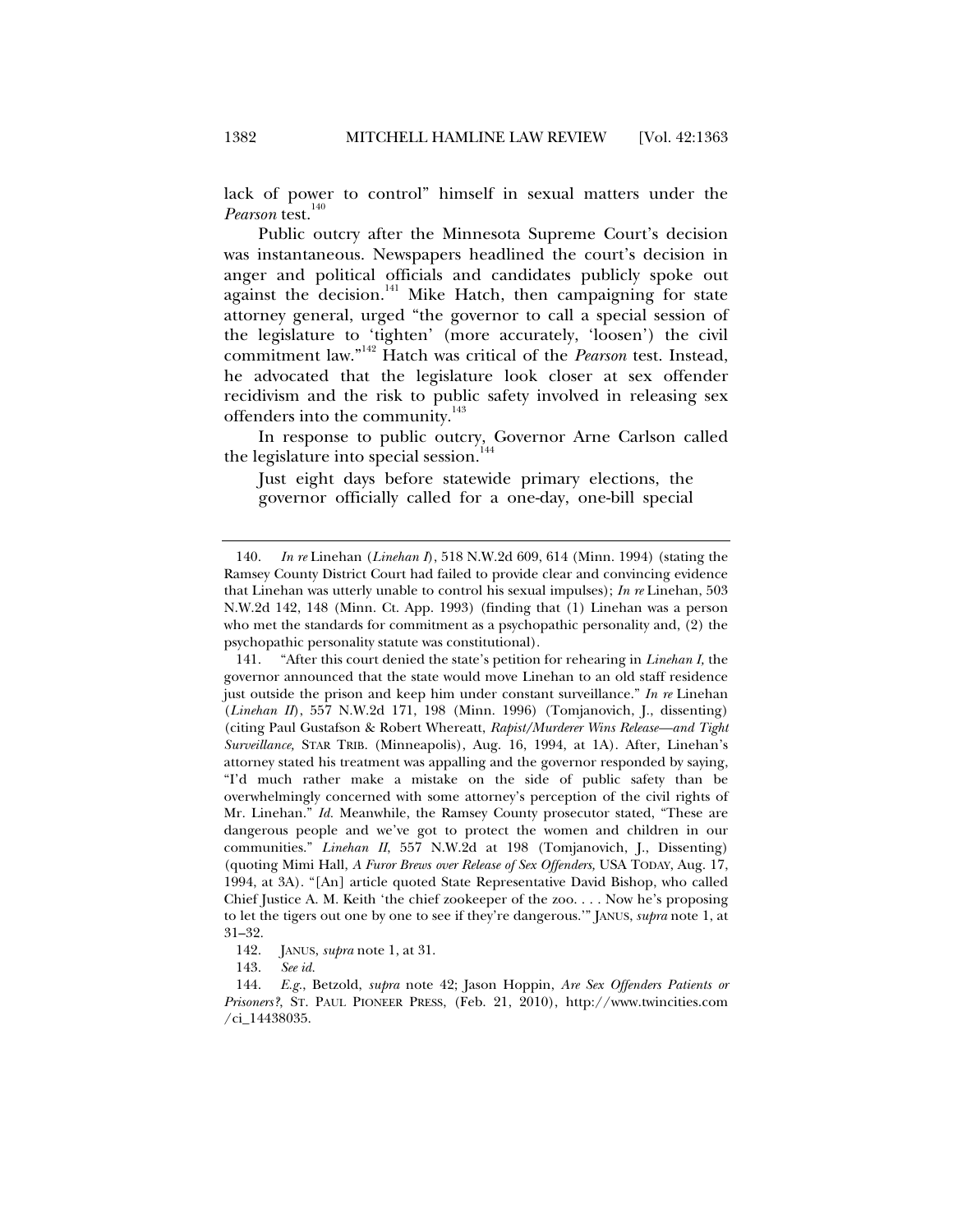legislative session. The legislature convened one week later and in just 1 hour, 37 minutes passed the SDP Act by a 65–0 margin in the senate and a 133–0 margin in the house. Immediately prior to the session, the bill's drafters had told their colleagues to avoid speaking about Linehan specifically because, "Whatever we say on the floor will be used against us . . . . It's going to be used to challenge the bill."

The legislature unanimously passed the new laws, which included the former "psychopathic personality" act (renamed the Sexual Psychopathic Personality Act (SPP Act)), and adding those who are "sexually dangerous person[s]" as defined in the SDP Act to the restructured laws, collectively called MCTA.<sup>146</sup> As a clear response to Linehan's case, the legislature wrote, "[I]t is not necessary to prove that the person has an inability to control the person's sexual impulses" in the reformed SOCC laws.<sup>147</sup>

A few days later, the state filed a petition to civilly commit Linehan under the restructured legislation.<sup>148</sup> Under the new standard, the state sought to commit Linehan under the SDP  $Act^{149}$ and its new requirements.<sup>150</sup>

During the *Linehan II* proceedings, a psychiatric expert testified that Linehan had antisocial personality disorder and the district court found it highly likely that Linehan would reoffend.<sup>151</sup> The court of appeals and the Minnesota Supreme Court affirmed

 <sup>145.</sup> *Linehan II*, 557 N.W.2d at 198 (Tomjanovich, J., Dissenting) (citing Donna Halvorsen & Robert Whereatt, *Sexual Predator Bill OK'd, Signed,* STAR TRIB. (Minneapolis), Sept. 1, 1994, at 1A; Robert Whereatt, *Legislators, Carlson Agree to Session; Ground Rules Set with Goal of Avoiding Partisanship,* STAR TRIB. (Minneapolis), Aug. 24, 1994, at 1B).

 <sup>146.</sup> Karsjens v. Jesson, 109 F. Supp. 3d 1139, 1147 (D. Minn. 2015).

 <sup>147.</sup> MINN. STAT. § 253B.02, subdiv. 18c(b) (1998); *see* JANUS, *supra* note 1, at 32.

 <sup>148.</sup> *In re* Linehan (*Linehan III*), 594 N.W.2d 867, 870 (Minn. 1999); JANUS, *supra* note 1, at 32.

 <sup>149.</sup> *Linehan III*, 594 N.W.2d at 870.

 <sup>150.</sup> The new laws required the person to have "engaged in a course of harmful sexual conduct[,] . . . manifested a sexual, personality, or other mental disorder or dysfunction[,] and as a result, [be] likely to engage in acts of harmful sexual conduct." MINN. STAT. § 253B.02 18(a)(1)–(3) (1998).

 <sup>151.</sup> *In re* Linehan, No. P8-94-0382, at \*9–13, 23–24, 26 (Ramsey Cty. Dist. Ct., July 27, 1995).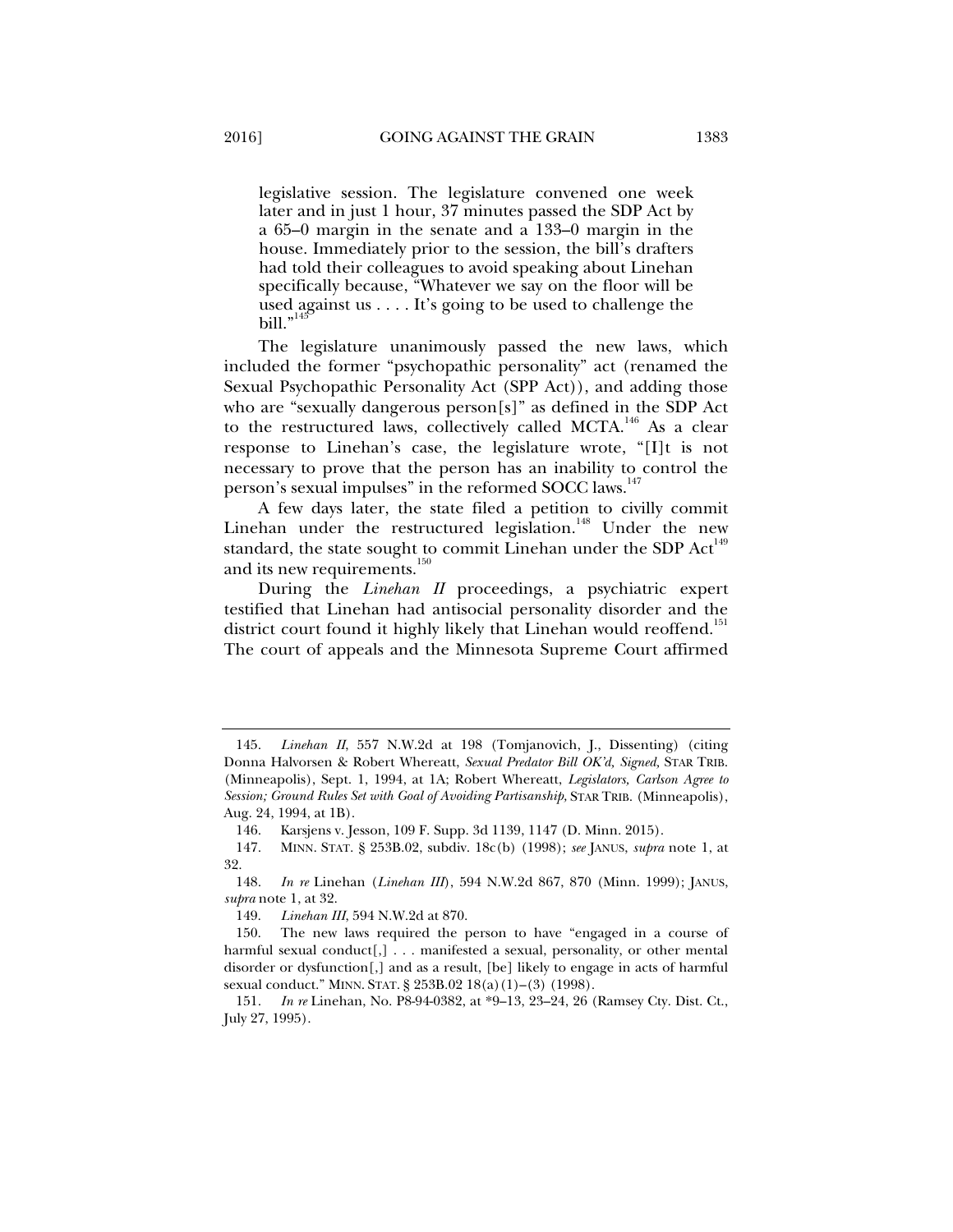the district court's ruling.<sup>152</sup> To this day, Linehan is civilly committed to the MSOP.<sup>153</sup>

Dennis Linehan's story is one of heinous sex crimes and quick legislative action resulting from immense outcry from the media, the public, and individual legislators in response to his failed civil commitment under the "psychopathic personality" act after *Linehan I*. Arguably, the media and individual legislators, in conjunction, is the most effective vehicle for notions of social change today. Conversely, legislators and the media are the most effective conduits for influencing societal mindsets regarding a particular social issue. A combination of both forms of influence feeding off one another creates the perfect recipe for change. In the case of Dennis Linehan, the combination of the three quickly changed the way sex offenders are civilly committed in Minnesota.

Sex offenders are now civilly committed under a broadened set of laws implemented directly in response to Linehan's case. Today, Linehan's story remains in the memories of many Minnesotans because of its impact on Minnesota law and its surrounding controversy. In recent months since the *Karsjens* decision, the media is quick to retell the tale of Dennis Linehan,<sup>154</sup> whose case changed the fate of civilly committed sex offenders in Minnesota.<sup>155</sup> Instead of the outcry that followed *Linehan I*, the media is now more likely to question the Minnesota Legislature's hasty revision of sex offender commitment law.<sup>156</sup> Individual legislators have followed suit. $157$  After twenty-five years and a ruling of the

 <sup>152.</sup> *Linehan III*, 594 N.W.2d 867 (Minn. 1999); *In re* Linehan, 544 N.W.2d 308 (Minn. Ct. App. 1996).

 <sup>153.</sup> JANUS, *supra* note 1, at 28.

 <sup>154.</sup> *See, e.g.*, John Croman, *Judge Rules Minnesota Sex Offender Program Unconstitutional*, KARE 11, Aug. 10, 2015, http://www.kare11.com/story/news /local/2015/06/17/judge-rules-minnesota-sex-offender-program-unconstitutional /28863371/; Pat Kessler, *Reality Check: Minnesota's Sex Offender Treatment Program*, CBS MINN., June 18, 2015, http://minnesota.cbslocal.com/2015/06/18/reality -check-minnesotas-sex-offender-treatment-program; Editorial, *Searching for Answers on Sex Offenders: Can Indefinite Confinement Be the Right Choice for All?*, STAR TRIB. (Minneapolis), June 15, 2008, at 4OP.

 <sup>155.</sup> *Compare* MINN. STAT. § 253D.02, subdivs. 15–16 (2014 & Supp. 2015), *with*  MINN. STAT. § 526.10 (1994).

 <sup>156.</sup> *Compare Linehan III*, 594 N.W.2d 867 (Minn. 1999), *and In re* Linehan, 544 N.W.2d 308 (Minn. Ct. App. 1996), *with* JANUS, *supra* note 1, at 27.

 <sup>157.</sup> *See, e.g.*, Kathy Sheran, *MSOP: A Minnesota State Senator's Perspective*, 41 WM. MITCHELL L. REV. 689, 690 (2015).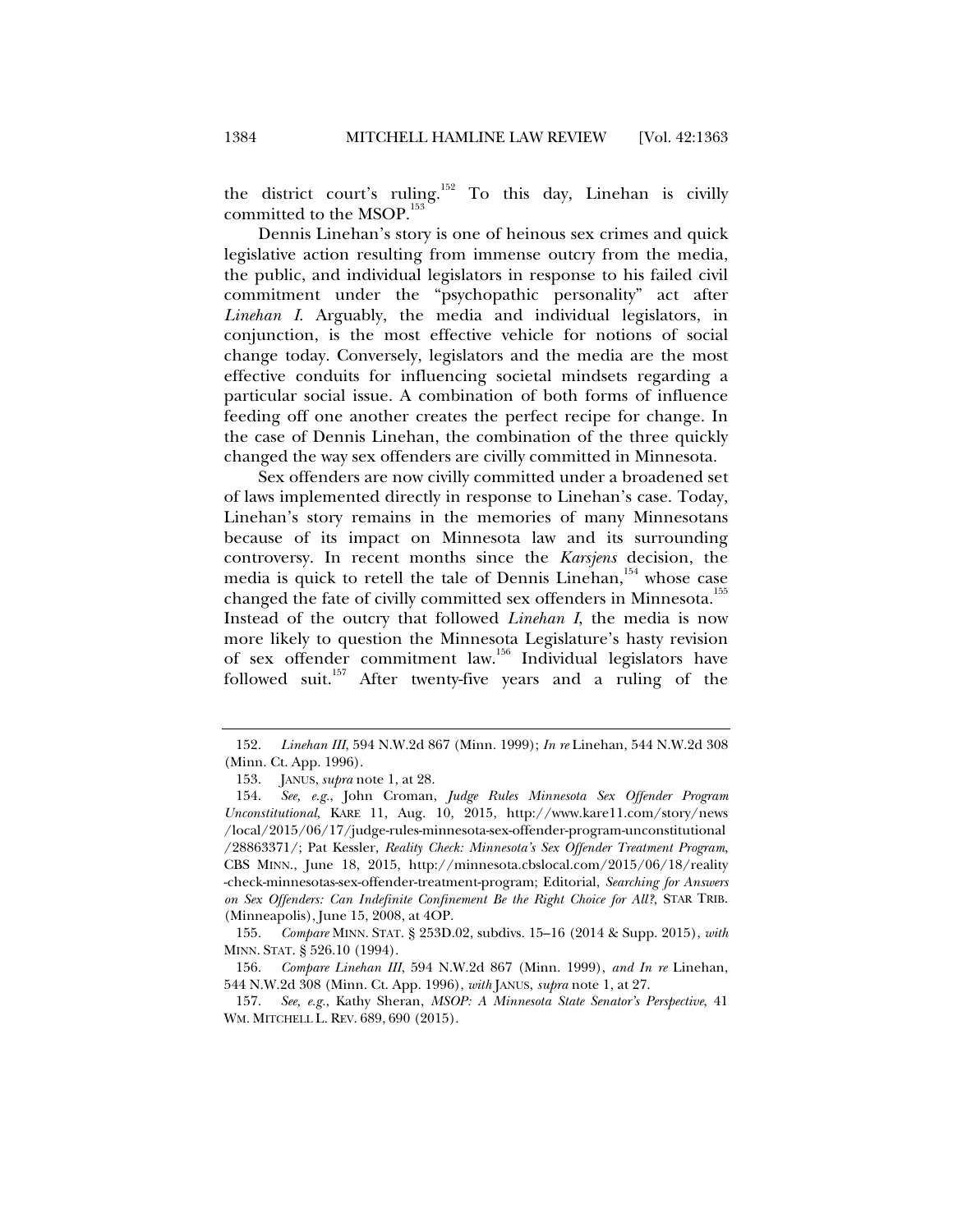unconstitutionality of the MSOP, the media, legislators, and the public are finally asking themselves: Did we get it wrong?

Alfonso Rodriguez, Jr.'s case is one of swift change in the implementation of the MSOP. Rodriguez was released from prison in May 2003 after serving a twenty-three-year sentence as a level three repeat sex offender.<sup>158</sup> Reaffirming the public's fears, he reoffended.

Dru Sjodin was a college student that Rodriguez abducted from a shopping center in Grand Forks, North Dakota on November 22, 2003.159 Her body was later found in Minnesota in April of  $2004$  after the snow melted.<sup>160</sup> She had been raped, tortured, and murdered.<sup>161</sup>

Ten days after Sjodin's abduction, Rodriguez was arrested and charged with her kidnapping.<sup>162</sup> His charges were later amended to include willfully transporting Sjodin in interstate commerce and murder.<sup>163</sup> Rodriguez's case was tried in federal court where he was sentenced to death.<sup>164</sup> He is currently on death row.<sup>165</sup>

Rodriguez's case garnered significant national attention.<sup>166</sup> He has never been an inmate at the MSOP, but this did not stop his

159. JANUS, *supra* note 1, at 1.

160. *Id.* 

162. *Id.* 

 163. United States v. Rodriguez, 389 F. Supp. 2d 1135, 1335 (D.N.D. 2005), *aff'd on other grounds*, 581 F.3d 775 (8th Cir. 2009).

165. *Id.*

166. *See id.*

 <sup>158.</sup> Sex offender levels are determined by the Minnesota Department of Corrections' policies, which use risk assessments to assign individual offenders a numerical risk value based on the individual's risk of reoffending. Level I offenders have a predicted probability of sexual recidivism of 3.49% or lower, Level II offenders have a predicted probability of sexual recidivism between 3.50% and 9.99%, and Level III offenders have a predicted probability of sexual recidivism at or above 10%. MINN. DEP'T CORR., POLICY 205.220, PREDATORY OFFENDER: REGISTRATION, COMMUNITY NOTIFICATION, VICTIM NOTIFICATION, LEVEL 3 WEBSITE, AND RISK LEVEL REASSESSMENT REQUEST (2013), http://www.doc.state.mn .us/DocPolicy2/html/DPW\_Display\_TOC.asp?Opt=205.220.htm; JANUS, *supra* note 1, at 1.

 <sup>161.</sup> *See, e.g.*, Stephen J. Lee, *10 Years Later, Dru Sjodin's Kidnapping, Murder Changed Law and Society*, ST. PAUL PIONEER PRESS, (Nov. 21, 2013), http:// www.twincities.com/localnews/ci\_24575871/10-years-later-dru-sjodins-kidnapping -murder-changed.

 <sup>164.</sup> Dan Gunderson, *Judge Sentences Alfonso Rodriguez Jr. to Death*, MINN. PUB. RADIO NEWS, Feb. 8, 2007, http://www.mprnews.org/story/2007/02/08 /rodriguezsentence.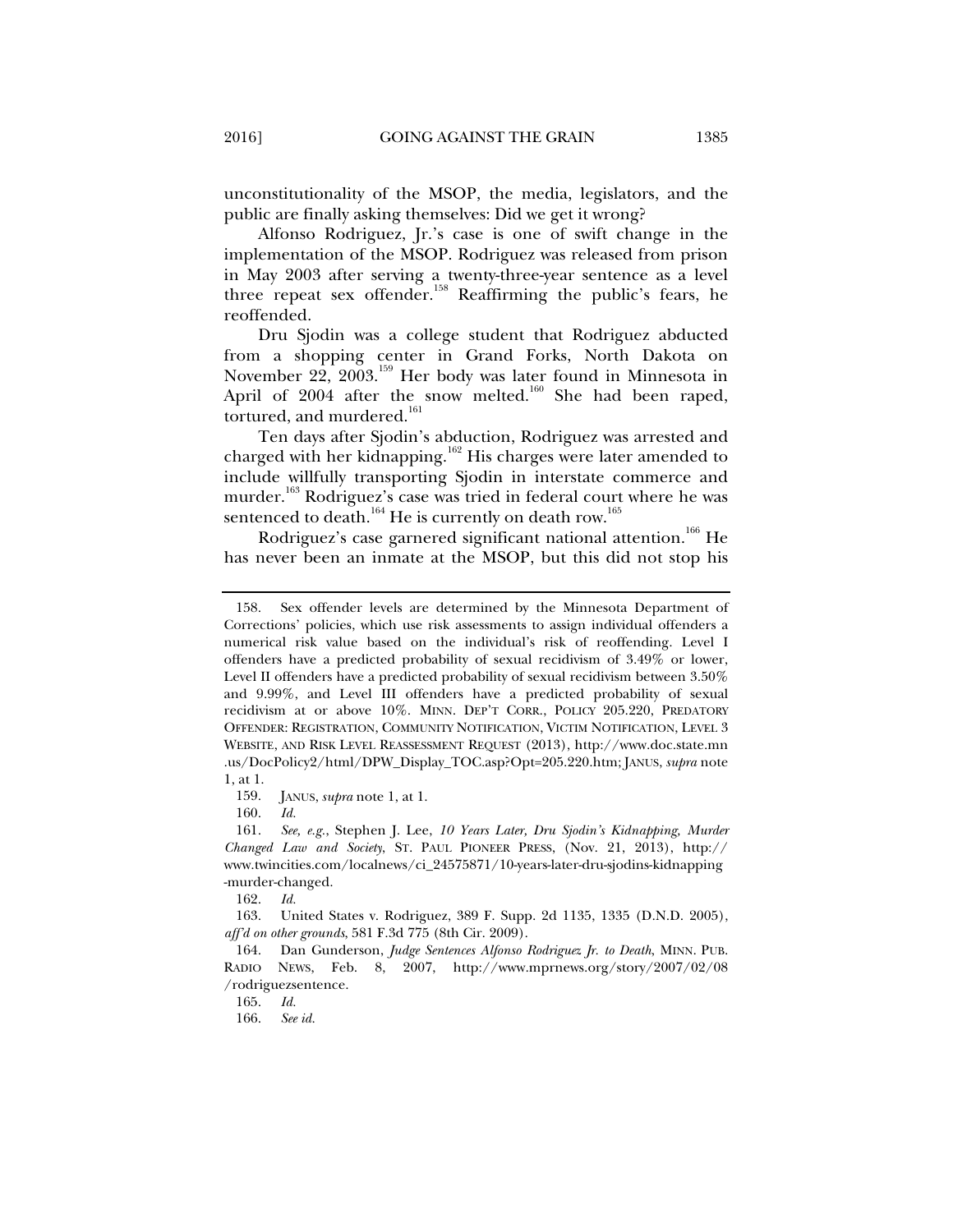case from forever changing both the way Minnesotans view the MSOP and the way in which the Department of Corrections implements the referral of inmates to the program. The public was outraged that "officials decided not to take the . . . step of seeking [Rodriguez's] civil commitment to a secure treatment facility as a 'sexually dangerous person."<sup>167</sup> Countless Minnesota and North Dakota residents searched for Ms. Sjodin when she was abducted the public had an emotional stake in her case and did not feel she received justice.<sup>168</sup>

As a result of Sjodin's murder, Congress passed the Adam Walsh Child Protection and Safety Act,<sup>169</sup> which President George W. Bush signed into law on July 27, 2006.<sup>170</sup> A provision of the Act includes the creation of the Dru Sjodin National Sex Offender Public Website (Sjodin Act).<sup>171</sup> The website provides nationwide sex offender data which allows concerned residents to search for sex offenders in their area.<sup>172</sup> The Sjodin Act is an example of public backlash on sex offender policy on a national level.<sup>173</sup>

On the local level, the Minnesota Department of Corrections drastically increased the number of inmate referrals to the MSOP in response to public outcry<sup>174</sup> after Sjodin's death.<sup>175</sup> Between 1991

 <sup>167.</sup> JANUS, *supra* note 1, at 1.

 <sup>168.</sup> *See, e.g.*, *Missing N.D. Student Dru Sjodin Found*, FOX NEWS (Apr. 18, 2004), http://www.foxnews.com/story/2004/04/18/missing-nd-student-dru-sjodin-found .html.

 <sup>169.</sup> Adam Walsh Child Protection and Safety Act of 2006, Pub. L. No. 109-248, 120 Stat. 587 (codified at 42 U.S.C. §§ 16901–91 (2006)).

 <sup>170.</sup> *The Dru Sjodin Story*, NAT'L SEX OFFENDER PUB. WEBSITE, https:// www.nsopw.gov/en/Home/DruSjodin (last visited May 19, 2016).

 <sup>171.</sup> Adam Walsh Child Protection and Safety Act § 120, 120 Stat. at 597 (codified at 42 U.S.C. § 16920 (2006)); *see The Dru Sjodin Story*, *supra* note 170.

 <sup>172.</sup> *About NSOPW*, NAT'L SEX OFFENDER PUB. WEBSITE, https://www.nsopw.gov /en/Home/About (last visited May 19, 2016).

 <sup>173.</sup> Another example of public backlash on national sex offender policy is Washington State's enactment of Megan's Law, which was passed in memory of Megan Kanka, who was raped and murdered by a released sex offender who lived across the street from her. Lucy Berliner, *Sex Offenders: Policy and Practice*, 92 NW. U. L. REV. 1203, 1217 (1998) (citing William Glaberson*, At Center of "Megan's Law" Case, A Man the System Couldn't Reach*, N.Y. TIMES, May 6, 1996, at C10). Congress later added Washington's version of Megan's Law to the Jacob Wetterling Act in 1996. *Id.* Megan's Law is now in effect in all fifty states. *Id.*

 <sup>174. &</sup>quot;'How do you not contemplate the ongoing detention of these offenders, or at least severe restrictions on their activities?' [North Dakota Lieutenant Governor Drew Wrigley] said. 'Are we to do nothing but react to the next victim? The public is fed up.'" Chuck Haga, *Ten Years After Dru Sjodin's Abduction, "She*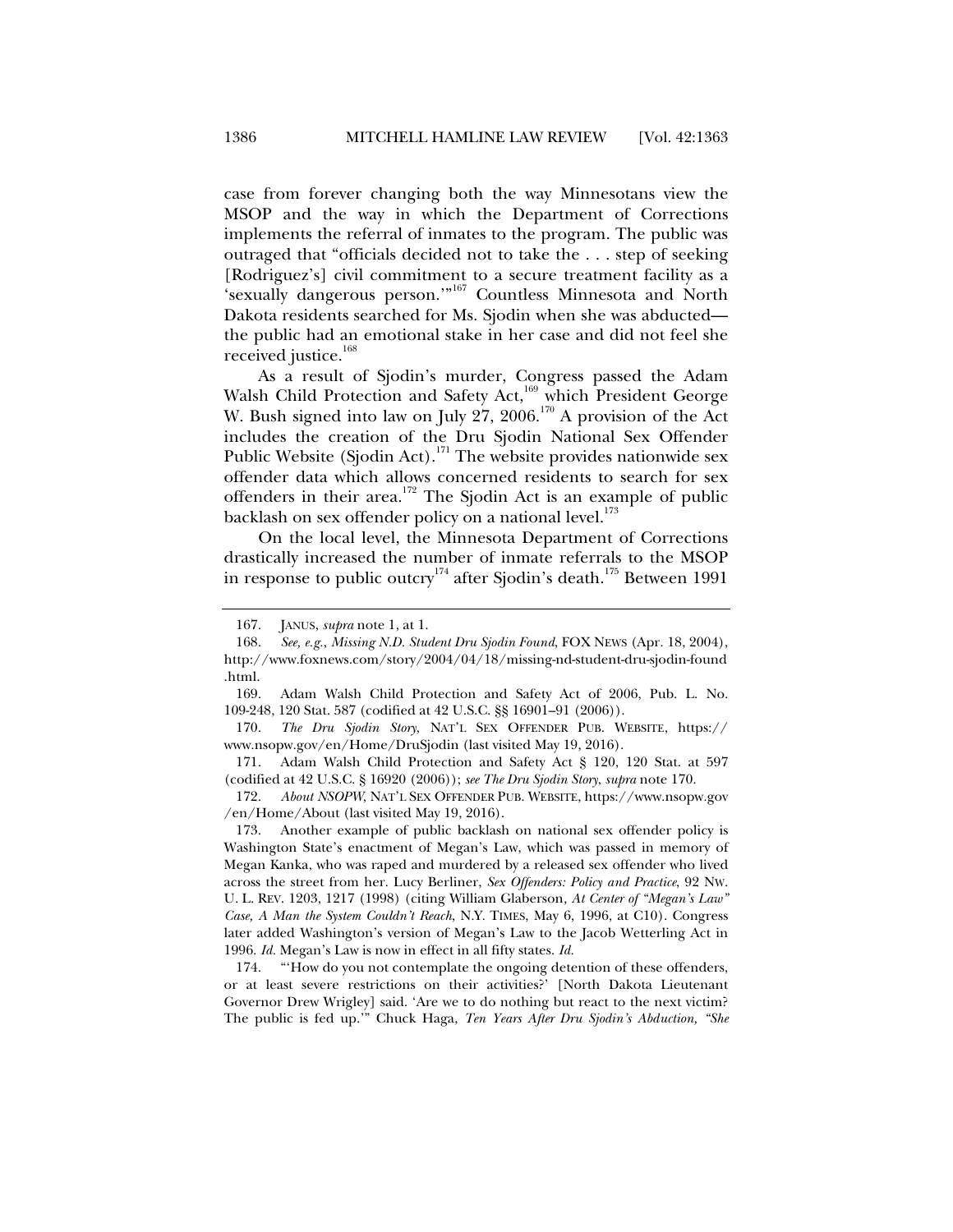and 2003, prior to Sjodin's murder, the Minnesota Department of Corrections referred about twenty-six offenders per year to county attorneys.176 In December of 2003 alone, one month after Sjodin's abduction, the Department of Corrections referred 236 inmates to the MSOP. $177$  As of 2011, the number of individuals referred to the MSOP each year since Sjodin's death was six times the total number of people referred to the MSOP between 1991 and 2003.<sup>178</sup> "A large increase has followed the substantial increase in DOC referrals since December 2003."179 The increase in referrals to the MSOP is a direct result of Sjodin's death $^{180}$ :

Attorney Thomas Heffelfinger, who worked . . . on [Rodriguez's] case as U.S. attorney for Minnesota, said he saw a rapid shift after Sjodin's murder in public and official sentiment over how to deal with high-risk offenders. "The focus was on getting knowledge and information out to people and keeping sex offenders locked up through civil commitment," he said. "Over here in Minnesota, more pressure was put on county attorneys to review these cases for civil commitment a lot more quickly and more aggressively."<sup>181</sup>

*Reminds Us Every Day How Precious Life Is"*, MINNPOST (Nov. 22, 2013), https:// www.minnpost.com/politics-policy/2013/11/ten-years-after-dru-sjodins-abduction -she-reminds-us-every-day-how-precious-.

 <sup>175.</sup> Palmer & Prowant, *supra* note 128, at 1595–96.

 <sup>176.</sup> SEX OFFENDER CIVIL COMMITMENT ADVISORY TASK FORCE, SELECTED MATERIALS REGARDING THE SEX OFFENDER CIVIL COMMITMENT ADVISORY TASK FORCE 39 (2013), http://www.senate.mn/committees/2013-2014/1016\_Committee\_on \_Judiciary/SelectedMaterials%20Regarding%20the%20Sex%20Offend\_3.pdf

<sup>(</sup>citing OFFICE OF THE LEGISLATIVE AUDITOR, EVALUATION REPORT: CIVIL COMMITMENT OF SEX OFFENDERS 1 (2011)).

 <sup>177.</sup> Mark A. Ostrem, *MSOP: A County Attorney's Perspective*, 41 WM. MITCHELL L. REV. 698, 699 (2015).

 <sup>178.</sup> OFFICE OF THE LEGISLATIVE AUDITOR, EVALUATION REPORT: CIVIL COMMITMENT OF SEX OFFENDERS 28 (2011) [hereinafter OLA EVALUATION REPORT], http://www.auditor.leg.state.mn.us/ped/pedrep/ccso.pdf. *See generally* Lucy Massopust & Raina Borrelli, *"A Perfect Storm": Minnesota's Sex Offender Program— More Than Twenty Years Without Successful Reintegration*, 41 WM. MITCHELL L. REV. 706 (2015).

 <sup>179.</sup> OLA EVALUATION REPORT, *supra* note 178, at 29.

 <sup>180.</sup> Ostrem, *supra* note 177, at 699; *see, e.g.*, GOVERNOR'S COMM'N ON SEX OFFENDER POLICY, FINAL REPORT 7 (2005), http://archive.leg.state.mn.us/docs /2005/other/050099.pdf.

 <sup>181.</sup> Lee, *supra* note 161.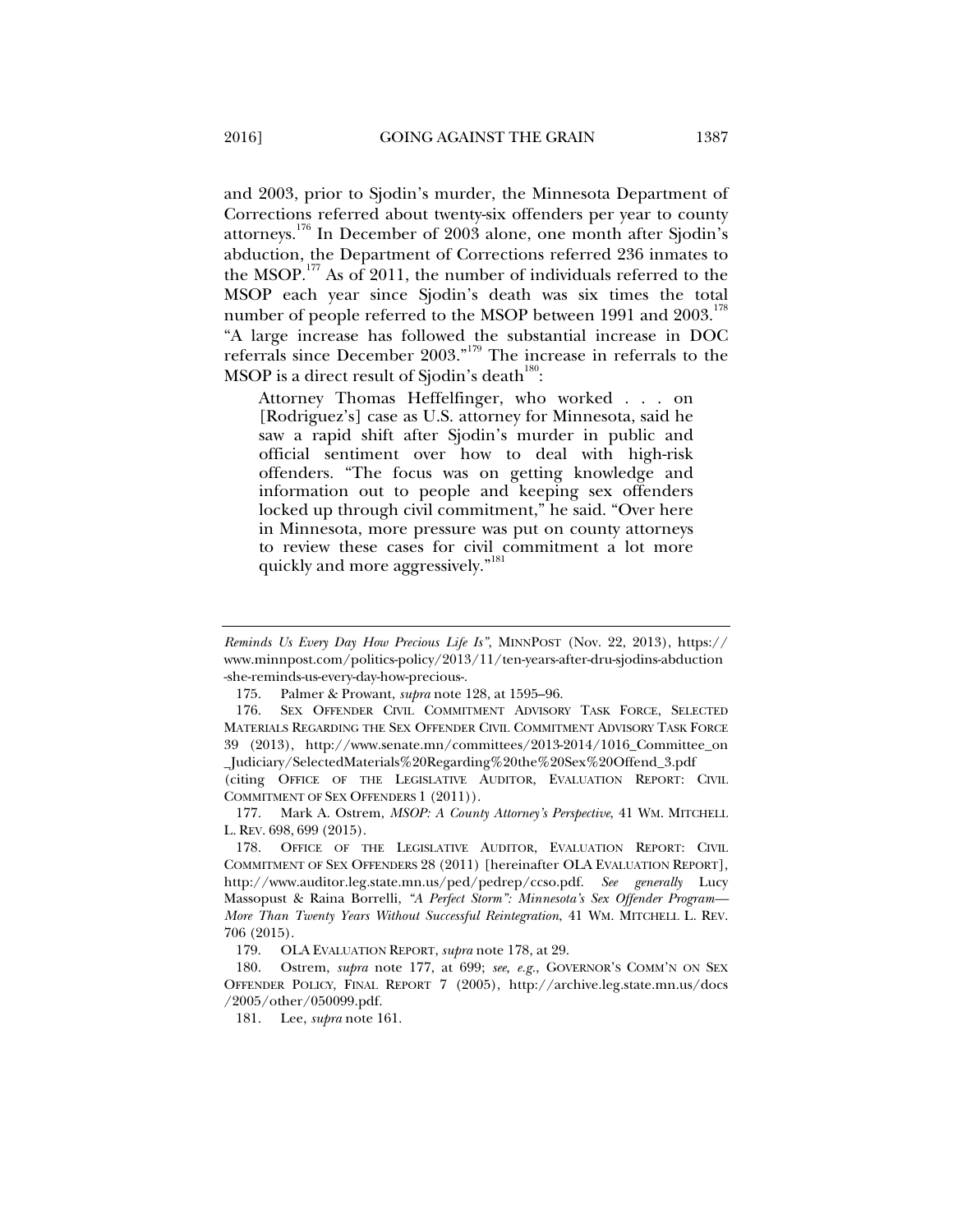Since Sjodin's murder, SOCC has increased sharply largely because of her murder.<sup>182</sup> The current population of the MSOP is "[d]ue in no small part to the Sjodin case."183 Today, Minnesota has the highest number of civilly committed sex offenders per capita of any state in the United States<sup>184</sup> and boasts the lowest percentage of release of any other state.<sup>185</sup>

The case of Alfonso Rodriguez, Jr.'s release and subsequent reoffense affirmed the public's fear of released sex offenders. After Rodriguez was released from prison, he kidnapped and murdered Dru Sjodin, an innocent college student.<sup>186</sup> As an obvious result, the public was outraged that he was not civilly committed as a sex offender.<sup>187</sup> Sjodin's murder led to many drastic federal policy changes.188 Society's outrage after Sjodin's murder also led to Minnesota's drastic changes in the implementation of its SOCC laws and as a direct result, there has been a substantial increase in the number of civilly committed sex offenders since her death.<sup>189</sup>

#### *B. Overview of the Current Program*

Currently, sex offenders civilly committed in the MSOP encompass a broad range of individuals, varying in age, mental capacity, and life experiences. Despite this fact, the MSOP is a uniform system for all patients. An overview of the current program is needed to gauge the scope of the deficiencies in Minnesota's civil commitment of sex offenders.

 <sup>182.</sup> *Id.*; *see also supra* notes 178–79.

 <sup>183.</sup> Haga, *supra* note 174.

 <sup>184.</sup> *E.g.*, Karsjens v. Jesson, 109 F. Supp. 3d 1139, 1148 (D. Minn.), *motion to certify appeal denied*, No. CIV. 11-3659, 2015 WL 4478972 (D. Minn. July 22, 2015); ERIC J. MAGNUSON & JAMES ROSENBAUM, SEX OFFENDER CIVIL COMMITMENT ADVISORY TASK FORCE, FINAL REPORT 1 (2013) [hereinafter TASK FORCE FINAL REPORT], https://cbsminnesota.files.wordpress.com/2013/12/sotf-report.pdf; Haga, *supra*  note 174; *see also Sex Offender Civil Commitment Advisory Task Force,* MINN. DEP'T HUM. SERVS., http://mn.gov/dhs/general-public/about-dhs/advisory-councils-task -forces/sex-offender-task-force.jsp (providing resources related to the Task Force including reports, court orders, meeting minutes, and links to legislation).

 <sup>185.</sup> *Karsjens*, 109 F. Supp. 3d at 1147.

 <sup>186.</sup> *See supra* notes 162–64.

 <sup>187.</sup> JANUS, *supra* note 1, at 136–37; Lee, *supra* note 161.

 <sup>188.</sup> United States v. Rodriguez, 389 F. Supp. 2d 1135, 1335 (D.N.D. 2005) *aff'd on other grounds*, 581 F.3d 775 (8th Cir. 2009); Gunderson, *supra* note 164; Lee, *supra* note 161.

 <sup>189.</sup> *See supra* notes 180–84.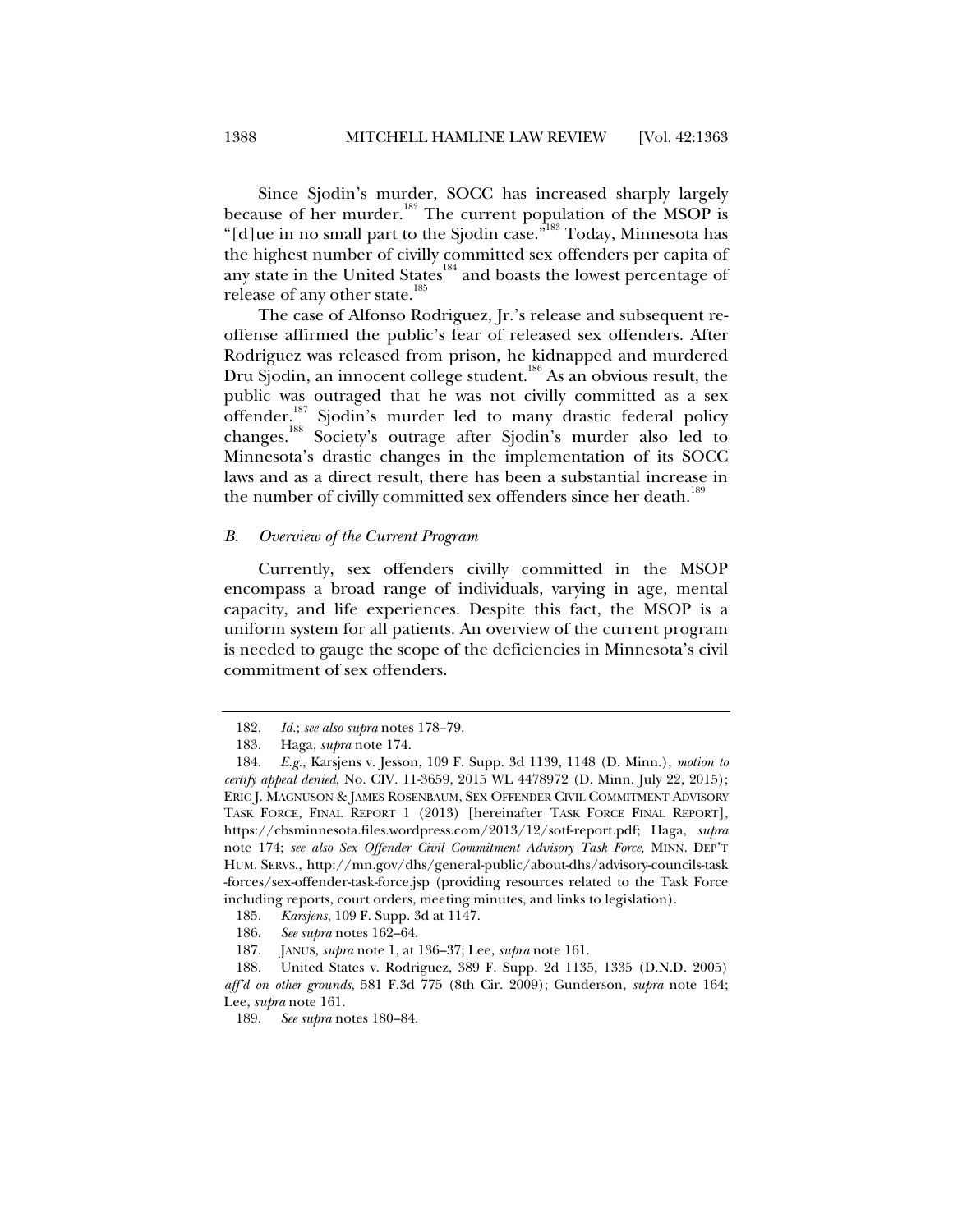#### *1. Statistics*

In recent years, the MSOP has become larger than life. There are currently 726 individuals civilly committed to the MSOP, costing Minnesota taxpayers  $$83.7$  million per year.<sup>190</sup> This means that each committee costs taxpayers almost \$120,000 per year. Clients in the MSOP are between the ages of twenty-one and ninety-three, with an average age of forty-eight. $191$  As of June 2015, sixty-seven juvenile-only offenders were committed to the MSOP.<sup>192</sup>

For too long, too many people have been civilly committed to the MSOP. To date, five people have been provisionally discharged in the twenty-two year history of the  $MSOP$ .<sup>193</sup> In contrast, the same number of people were civilly committed to the MSOP between October 26, 2015 and December 31, 2015 $\rightarrow$ in just over two months.<sup>194</sup>

#### *2. Programming*

The MSOP consists of three phases, each of indeterminate length.<sup>195</sup> Although modules or phases are common amongst jurisdictions with SOCC programs,<sup>196</sup> programming at the MSOP has changed many times since its inception in 1994.<sup>197</sup> The MSOP's Theory Manual states that the most important factor in sex offender treatment is the client's willingness to change.<sup>198</sup> Other important factors include skill acquisition, rehearsal, and

 192. Karsjens v. Jesson, 109 F. Supp. 3d 1139, 1152 (D. Minn.), *motion to certify appeal denied*, No. CIV. 11-3659, 2015 WL 4478972 (D. Minn. July 22, 2015).

 <sup>190.</sup> *MSOP FAQs*, *supra* note 5 (click on "What is the total operating cost of the sex offender treatment program?"); *see* Esme Murphy, *WCCO Investigates Minnesota's Sex Offender Program*, CBS MINN. (Apr. 22, 2015), http:// minnesota.cbslocal.com/2015/04/22/wcco-investigates-minnesotas-sex-offender -program ("It's outrageous. The taxpayers should be screaming to their politicians about it.").

 <sup>191.</sup> *MSOP FAQs*, *supra* note 5 (click on "How old are the clients?").

 <sup>193.</sup> *MSOP FAQs*, *supra* note 5 (click on "Has anyone ever been released from the program?").

 <sup>194.</sup> As of October 26, 2015, 722 people were civilly committed to the MSOP. By December 31, 2015, that number increased to 726. *See MSOP FAQs*, *supra* note 5.

 <sup>195.</sup> *Karsjens*, 109 F. Supp. 3d. at 1153.

 <sup>196.</sup> Expert Report and Recommendations, *supra* note 41, at 27.

 <sup>197.</sup> *Karsjens*, 109 F. Supp. 3d. at 1153.

 <sup>198.</sup> Expert Report and Recommendations, *supra* note 41, at 28.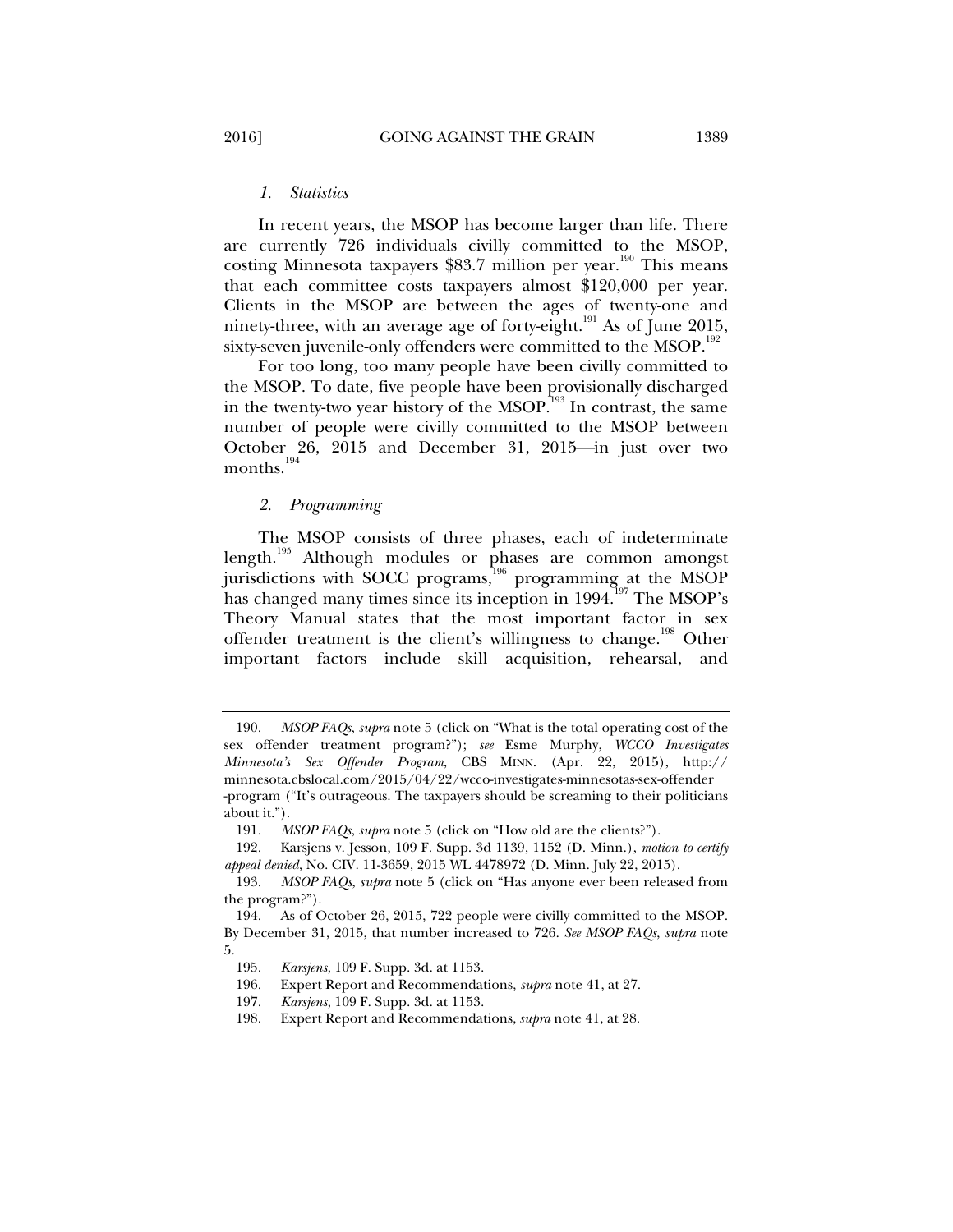implementation, which allow clients to make changes and implement new behaviors.<sup>199</sup>

Although the MSOP's treatment manual permits individuals to begin treatment in different stages of treatment depending on their background and previous sex offender treatment, all committed individuals at the MSOP start in Phase  $I^{200}$  While client willingness to change is the most important factor in treatment at the MSOP, clients are not assessed on their willingness to change when determining phase placement upon intake at the MSOP.<sup>201</sup>

In its current programming, Phase I of the MSOP concentrates on rule conformity, engagement in treatment, and emotional regulation.<sup>202</sup> It also serves as a basic introduction to treatment concepts.<sup>203</sup> Clients do not receive any specific sex offender treatment during Phase  $I^{204}$ 

Civilly committed sex offenders begin actual treatment for sexual offenses in Phase II, which focuses on "addressing patterns of sexually abusive behavior and cycles."205 This concentrates on the person's sexual offending history, maladaptive patterns, and the person's motives and rationale behind their behavior.<sup>206</sup> The goal of Phase II is the development of coping strategies to avoid recidivism.<sup>207</sup>

Civil committees begin reintegration planning during Phase III.208 Reintegration planning is available only for individuals in

 <sup>199.</sup> *Id.*

 <sup>200.</sup> *Karsjens*, 109 F. Supp. 3d. at 1154.

 <sup>201.</sup> Expert Report and Recommendations, *supra* note 41, at 30; *see Karsjens*, 109 F. Supp. 3d 1139, at 1154 ("There are no reports or assessments conducted at the time of admission to determine what phase of treatment a committed individual should be placed in at the MSOP.").

 <sup>202.</sup> *Karsjens*, 109 F. Supp. 3d. at 1153; *see* Expert Report and Recommendations, *supra* note 41, at 30; OLA EVALUATION REPORT, *supra* note 178, at 55.

 <sup>203.</sup> Expert Report and Recommendations, *supra* note 41, at 30; OLA EVALUATION REPORT, *supra* note 178, at 55.

 <sup>204.</sup> *Karsjens*, 109 F. Supp. 3d. at 1153; OLA EVALUATION REPORT, *supra* note 178, at 64.

 <sup>205.</sup> *Karsjens*, 109 F. Supp. 3d. at 1153; *see also* OLA EVALUATION REPORT, *supra*  note 178, at 55 ("In Phase Two, clients are expected to disclose their sexual offenses and understand their patterns of sexual abuse.").

 <sup>206.</sup> *Karsjens*, 109 F. Supp. 3d. at 1153.

 <sup>207.</sup> Expert Report and Recommendations, *supra* note 41, at 30.

 <sup>208.</sup> *Karsjens*, 109 F. Supp. 3d. at 1153.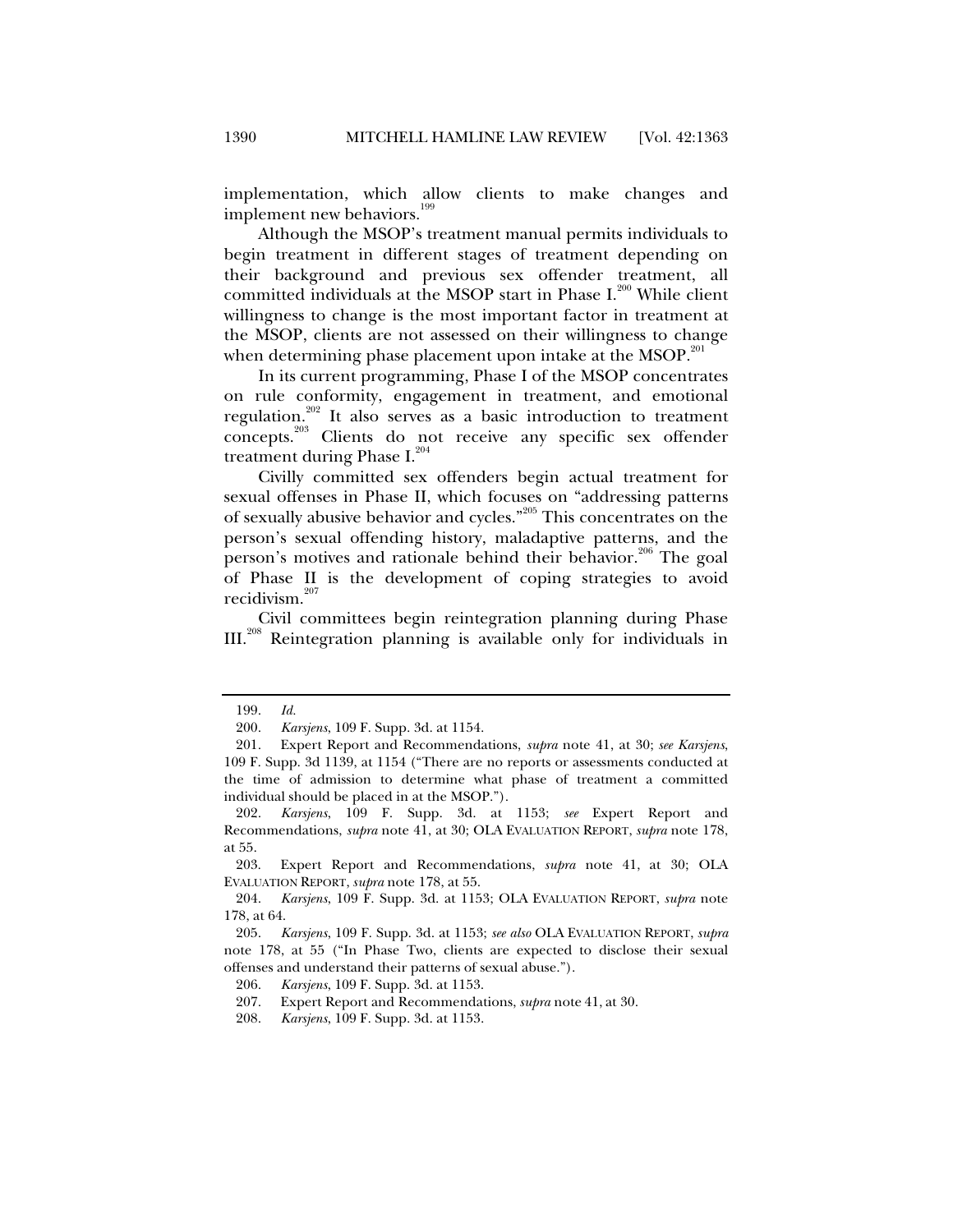Phase III.<sup>209</sup> Here, clients focus on the application of skills they learned during Phase II by utilizing coping mechanisms.<sup>210</sup> This phase is considered the maintenance stage of treatment.<sup>211</sup> During Phase III, clients continue to "reside in a secure area, but may be allowed supervised access to the community."<sup>212</sup> Nearly all individuals, regardless of phase, wear electronic monitoring ankle bracelets.<sup>213</sup> In addition to wearing electronic monitoring ankle bracelets, clients in Phase III are monitored by Global Positioning Satellite because they are given more freedom within the community. $^{214}$ 

Clients at the MSOP receive the vast majority of their treatment in a group setting of eight to ten individuals led by cofacilitators.<sup>215</sup> Little individual therapy is offered to MSOP clients.<sup>216</sup> Although the MCTA requires that civilly committed sex offenders be mentally ill, $^{217}$  the MSOP does not have a full-time psychiatrist on staff to serve its population of  $726$  clients.<sup>218</sup>

#### *C. Why Minnesota Is Different than the Rest of the Nation*

Minnesota's treatment of civilly committed sex offenders differs greatly from the national norm. The MSOP fails to differentiate treatment programming for subgroups of individuals such as those with severe mental illnesses and those with cognitive capacity limitations.219 It also fails to adequately provide the appropriate number of hours of treatment per week based on national norms and to conduct annual risk assessments.<sup>220</sup> Finally,

 <sup>209.</sup> *Id.*

 <sup>210.</sup> *Id.* 

 <sup>211.</sup> Expert Report and Recommendations, *supra* note 41, at 31.

 <sup>212.</sup> *Id.*

 <sup>213.</sup> *Id.* 

 <sup>214.</sup> *Id.* 

*Id.* at 27.

 <sup>216.</sup> *See id.*

 <sup>217. &</sup>quot;Substantive due process requires that civil committees may be confined only if they are both mentally ill and pose a substantial danger to the public as the result of that mental illness." *Karsjens*, 109 F. Supp. at 1166 (citing Foucha v. Louisiana, 504 U.S. 71, 77 (1992) (noting that a "committed acquittee is entitled to release when he has recovered his sanity or is no longer dangerous"); Call v. Gomez, 535 N.W.2d 312, 319 (Minn. 1995)).

 <sup>218.</sup> Expert Report and Recommendations, *supra* note 41, at 18.

 <sup>219.</sup> *See infra* Section II.C.1.

 <sup>220.</sup> *See infra* Sections II.C.2.*–*.3.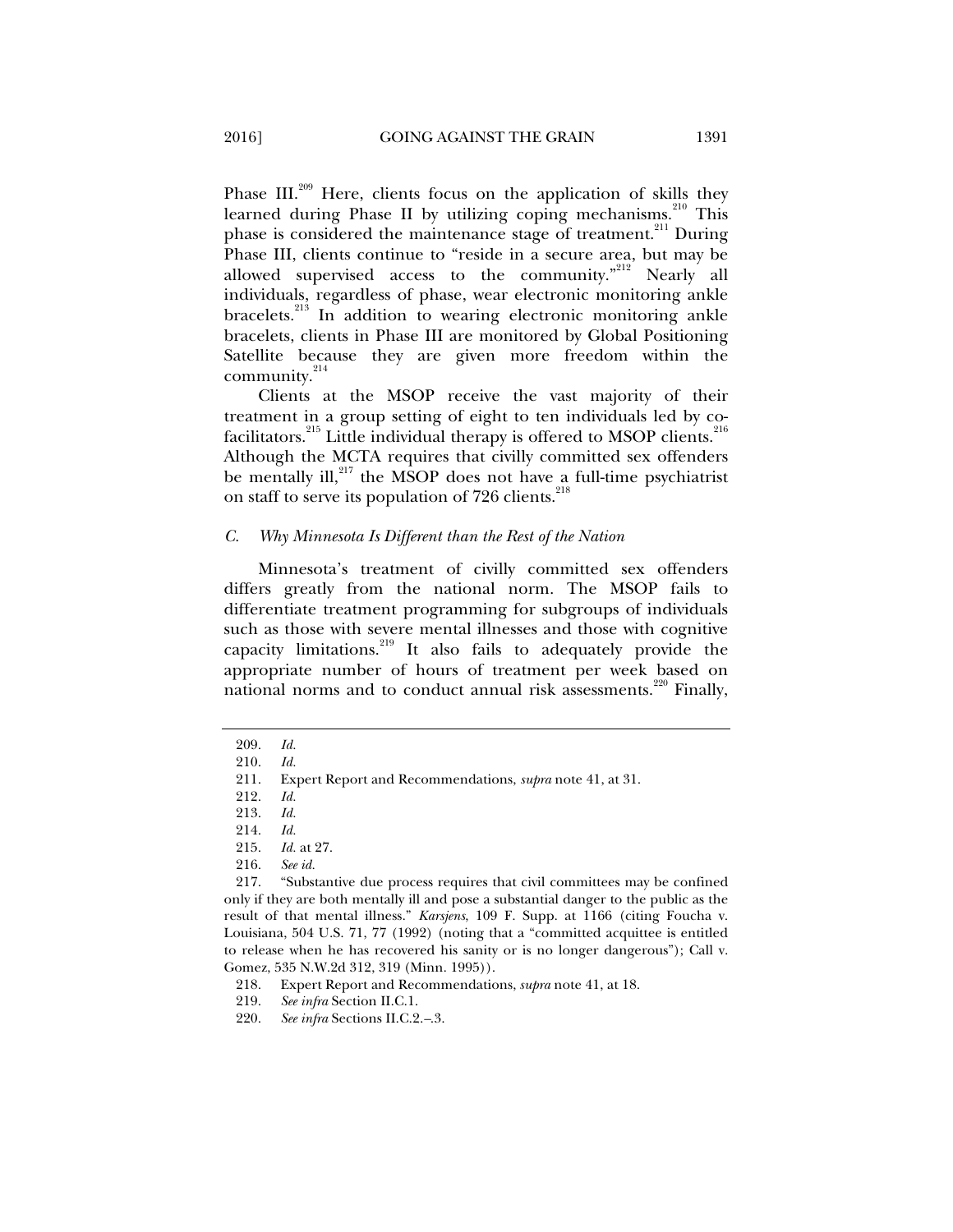the MSOP fails to provide a reduction in custody or discharge for eligible clients.<sup>221</sup>

#### *1. Failure to Differentiate Treatment Programming*

The majority of SOCC programs conduct a formal pretreatment evaluation of each client in order to ascertain treatment goals and targets.<sup>222</sup> Those SOCC programs have different treatment tracks for clients based on a number of factors, including individual intellect, personality, mental health status, and behavioral issues.<sup>223</sup> Essentially, other SOCC programs across the nation differentiate their treatment of civilly committed sex offenders based on individual needs.<sup>224</sup>

Minnesota does no such thing. Psychological assessments are conducted sporadically and have little to no effect on identifying an individualized treatment program based on key factors such as individual intellect.<sup>225</sup> The MSOP is a one-size-fits-all treatment program for all clients regardless of age, cognitive ability, sex, mental illness, or other physical disabilities.<sup>226</sup>

An example of the MSOP's failure to differentiate treatment for subgroups of its clientele is seen in its population of clients with severe mental illnesses such as schizophrenia, major depression, schizo-affective disorder, and other conditions that significantly affect the ability of clients to progress in treatment.<sup>227</sup> As previously stated, the MSOP is inadequate in addressing mental illness in clients.<sup>228</sup> Other nationwide SOCC programs employ a comprehensive approach to mental health issues, which includes clinical training, supervision, and psychiatric services.<sup>229</sup> In contrast, the MSOP narrowly focuses training and treatment upon

 <sup>221.</sup> *See infra* Section II.C.4.

 <sup>222.</sup> Expert Report and Recommendations, *supra* note 41, at 26.

*Id.* at 10.

 <sup>224.</sup> *See id.*

 <sup>225.</sup> *See id.* at 26.

 <sup>226.</sup> *See generally* Karsjens v. Jesson, 109 F. Supp. 3d 1139, 1154–56 (D. Minn. 2015). "The confinement of the elderly, individuals with substantive physical or intellectual disabilities, and juveniles, who might never succeed in the MSOP's treatment program or who are otherwise unlikely to reoffend, is of serious concern for the Court and should be for the parties as well." *Id.* at 1175.

 <sup>227.</sup> Expert Report and Recommendations, *supra* note 41, at 15.

 <sup>228.</sup> *Id.* at 16.

 <sup>229.</sup> *Id.* at 16–17.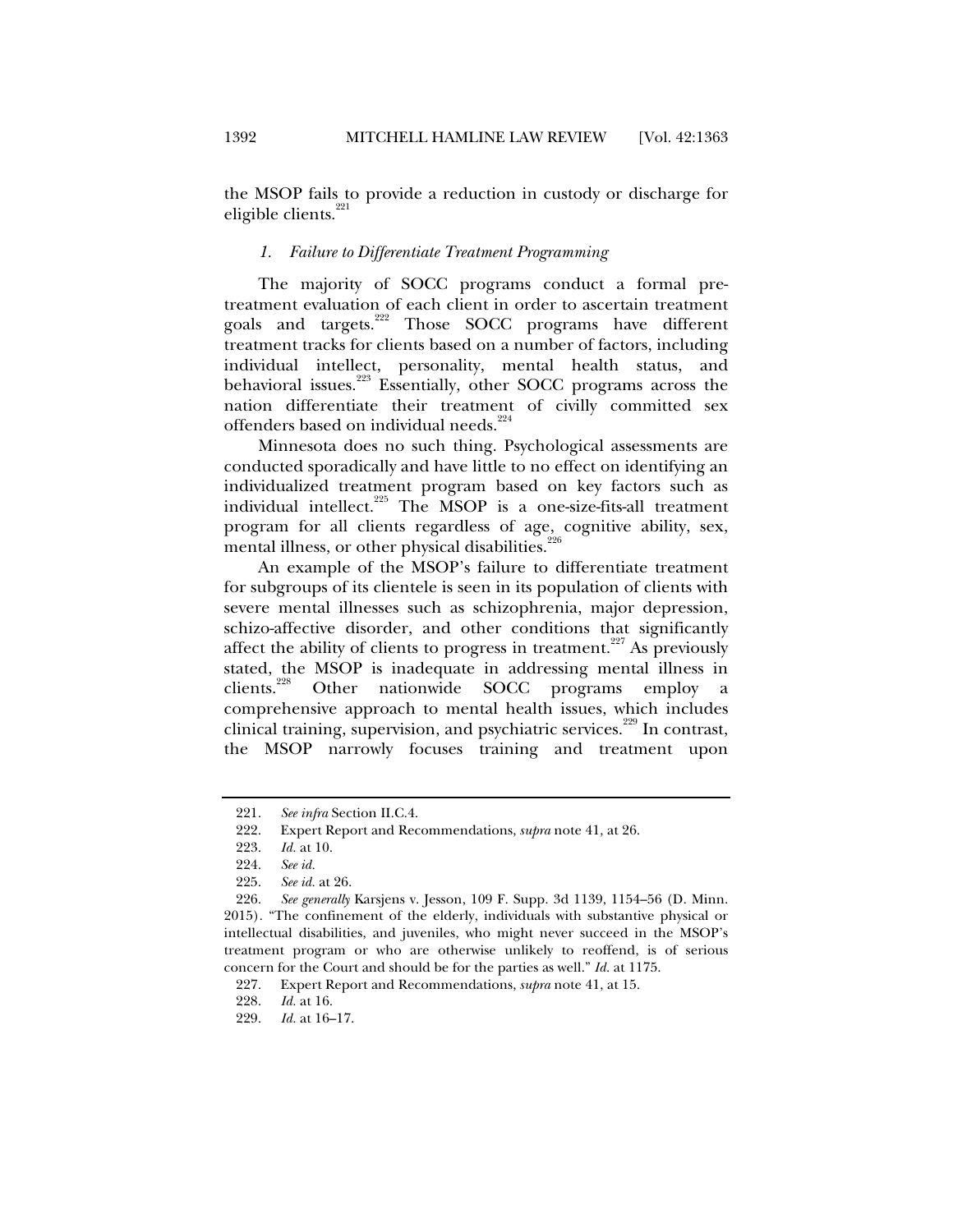problematic sexual behavior, which lends to an environment wherein mental health disorders are not understood by MSOP clinical staff.<sup>230</sup> Because of this, MSOP clients with significant mental illness have severe difficulties in progressing through phases of treatment.<sup>231</sup>

Another example of the MSOP's failure to differentiate the treatment program for a subgroup of its population is in its treatment implementation for clients in the Alternative Program.<sup>232</sup> Clients in this program have "significant barriers to successful participation in the conventional treatment program, most often seen in limited intellectual functioning, but also including clients with cognitive limitations, mental illness, and hearing deficits."<sup>233</sup> Nationwide best practices include providing specialized tracks for subgroups of clients, such as the special needs population.<sup>234</sup> The MSOP does not differentiate treatment for special needs patients.<sup>235</sup> The Final Report of the Rule 706 Expert Report and Recommendations in connection to the *Karsjens* case found:

Interviews with MSOP treatment and supervisory staff indicated that the treatment goals and criteria for phase advancement used for clients in the Alternative Program are the same as those for anyone else in the MSOP . . . . [O]ne report stated, "[T]he client does not appear to understand the treatment, but he tries hard." In spite of this acknowledgement, there was no evidence in the records that staff took steps to modify the program so that clients with special needs could advance in treatment. This represents a fundamental failure to adequately address the treatment responsivity needs of these clients . . . . Some clients were simply unable to read the Matrix Factors pocket cards with which they had been provided, while others could read them but demonstrated a profound lack of understanding of the concepts.<sup>23</sup>

Because of the MSOP's failure to differentiate treatment programming, some patients in the Alternative Program may not

<sup>230.</sup> *Id.* at 15. Additionally, the MSOP staff perceives symptoms of severe mental illness as attention seeking behaviors. *Id.* at 15–16.

<sup>231.</sup> *Id.* at 15.<br>232. *See id.* at

 <sup>232.</sup> *See id.* at 20.

 <sup>233.</sup> *Id.* 

 <sup>234.</sup> *See id.* at 34.

 <sup>235.</sup> *See id.* at 20–21.

 <sup>236.</sup> *Id.* at 20–21.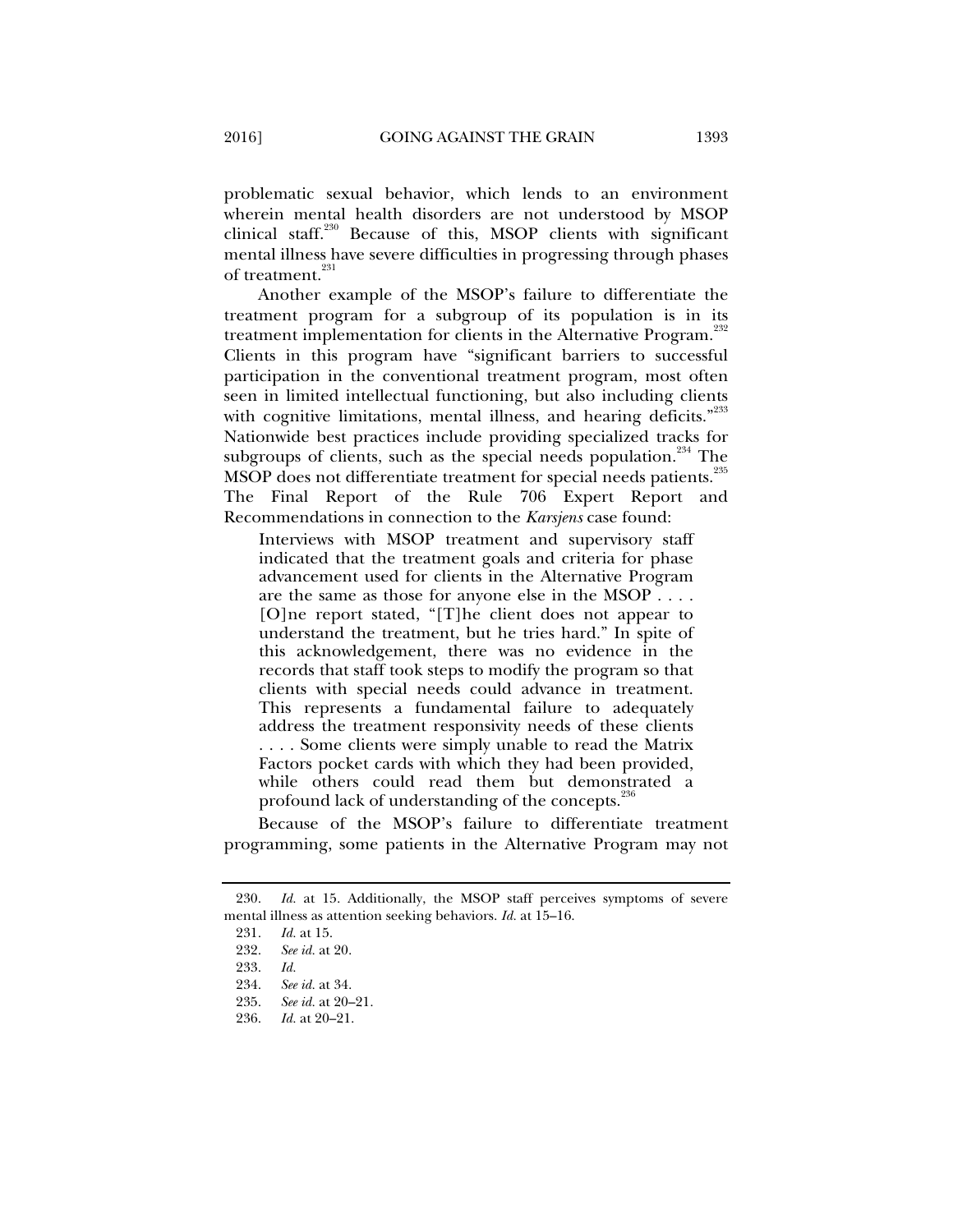ever be able to complete treatment because of their cognitive capacity limitations. $^{237}$ 

#### *2. Failure to Provide the Appropriate Number of Hours of Treatment Per Week*

The MSOP does not provide its patients with enough time in treatment per week. The national average of the number of hours per week in SOCC programming is sixteen hours.<sup>238</sup> Programming includes educational, recreational and vocational, community meetings, individual therapy on a case-by-case basis, psychoeducational modules, and core groups.<sup>239</sup> The MSOP reported to the Sex Offender Civil Commitment Programs Network that its clients spent an average of eight to eleven hours in treatment per week. $240$  In reality, clients in the MSOP spend an average of seven-and-a-half hours per week in treatment,<sup>241</sup> which is on the low end of the number of treatment hours provided to its patients compared to national best practices standards.<sup>242</sup>

#### *3. Failure to Conduct Valid, Annual Risk Assessments*

Minnesota does not conduct annual risk assessments on its patients to determine if patients meet the statutory requirements for continued treatment.<sup>243</sup> The vast majority of states with SOCC programs require regular risk assessments of their clients.<sup>244</sup> The MSOP was the only SOCC facility that reported to the Sex Offender Civil Commitment Programs Network that it conducts risk

 <sup>237.</sup> *See* Karsjens v. Jesson, 109 F. Supp. 3d 1139, 1157 (D. Minn. 2015).

 <sup>238.</sup> Expert Report and Recommendations, *supra* note 41, at 26.

 <sup>239.</sup> *See id.* at 27 (citing SEX OFFENDER CIVIL COMMITMENT PROGRAMS NETWORK, SOCCPN ANNUAL SURVEY OF SEX OFFENDER CIVIL COMMITMENT PROGRAMS 28 (2014) [hereinafter SOCCPN ANNUAL SURVEY], http://soccpn.org/images/SOCCPN \_Annual\_Survey\_2014\_revised.pdf).

 <sup>240.</sup> Expert Report and Recommendations, *supra* note 41, at 27.

 <sup>241.</sup> *Id.* (citing OLA EVALUATION REPORT, *supra* note 178, at 62–63).

 <sup>242.</sup> OLA EVALUATION REPORT, *supra* note 178, at 64.

 <sup>243.</sup> Karsjens v. Jesson, 109 F. Supp. 3d 1139, 1159 (D. Minn. 2015); Expert Report and Recommendations, *supra* note 41, at 33.

 <sup>244.</sup> *Karsjens*, 109 F. Supp. 3d at 1159; Expert Report and Recommendations, *supra* note 41, at 33. "In comparison to most other SOCC programs, in which periodic reviews of civil commitment status are conducted on a set periodic basis (e.g., annually), it is unusual and of great concern . . . that assessments of this sort are only completed at MSOP when a client is actually petitioning for release or movement to CPS."). *Id.*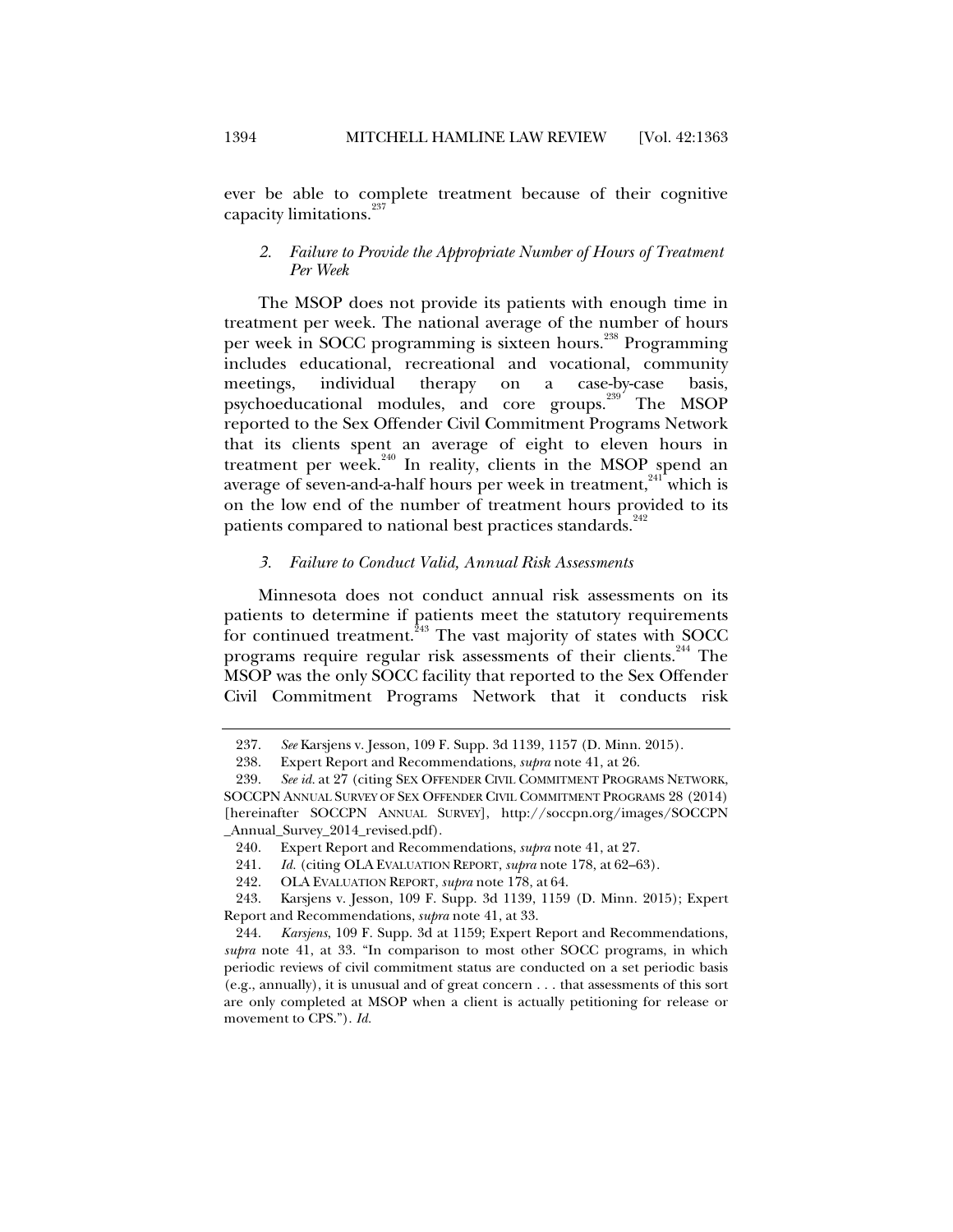assessments only upon petition for a reduction in custody or release.<sup>245</sup> Until very recently, the MSOP has not conducted risk assessments on individuals until they petition for a reduction in custody.246 As of June 2015, the only risk assessment the MSOP has ever conducted outside of the petitioning process was for a class member involved in the *Karsjens* litigation.

The MSOP does not have a manual to standardize risk assessments.<sup>248</sup> In addition, risk assessors at the MSOP do not receive any formal training regarding the constitutional standards for commitment or discharge.<sup>249</sup> Minnesota's legal standard was not incorporated into the language of MSOP risk assessments until June  $2014.^{250}$ 

#### *4. Failure to Reduce Custody or Discharge Eligible Patients*

The MSOP's stated goal is "to treat and safely reintegrate committed individuals at the MSOP back into the community.<sup>"251</sup> The program is different than others in the nation in its failure to reduce custody or discharge eligible patients due to the lack of treatment progression, the limited less-restrictive options available, the stark fact that some clients no longer benefit from treatment, and the complicated petitioning process for a reduction in custody. $252$  The combination of each of these explains why the MSOP is arguably the least effective SOCC treatment program in the nation.

#### *a. Lack of Treatment Progression*

Clients have historically progressed through the treatment phases of the MSOP very slowly, if at all.<sup>253</sup> As of October 2012, the MSOP indicated a range of between six to nine years total in treatment for a model client.<sup>254</sup> In contrast, the nationwide average

 <sup>245.</sup> SOCCPN ANNUAL SURVEY, *supra* note 239, at 48.

 <sup>246.</sup> *Karsjens*, 109 F. Supp. 3d at 1159.

 <sup>247.</sup> *Id.* 

 <sup>248.</sup> *Id.* at 1159.

 <sup>249.</sup> *Id.* at 1161.

 <sup>250.</sup> *Id.* 

 <sup>251.</sup> *Id.* at 1153.

<sup>252.</sup> *Id.* at 1171-72.<br>253. *Id.* at 1157.

*Id.* at 1157.

 <sup>254.</sup> *Id.* at 1156.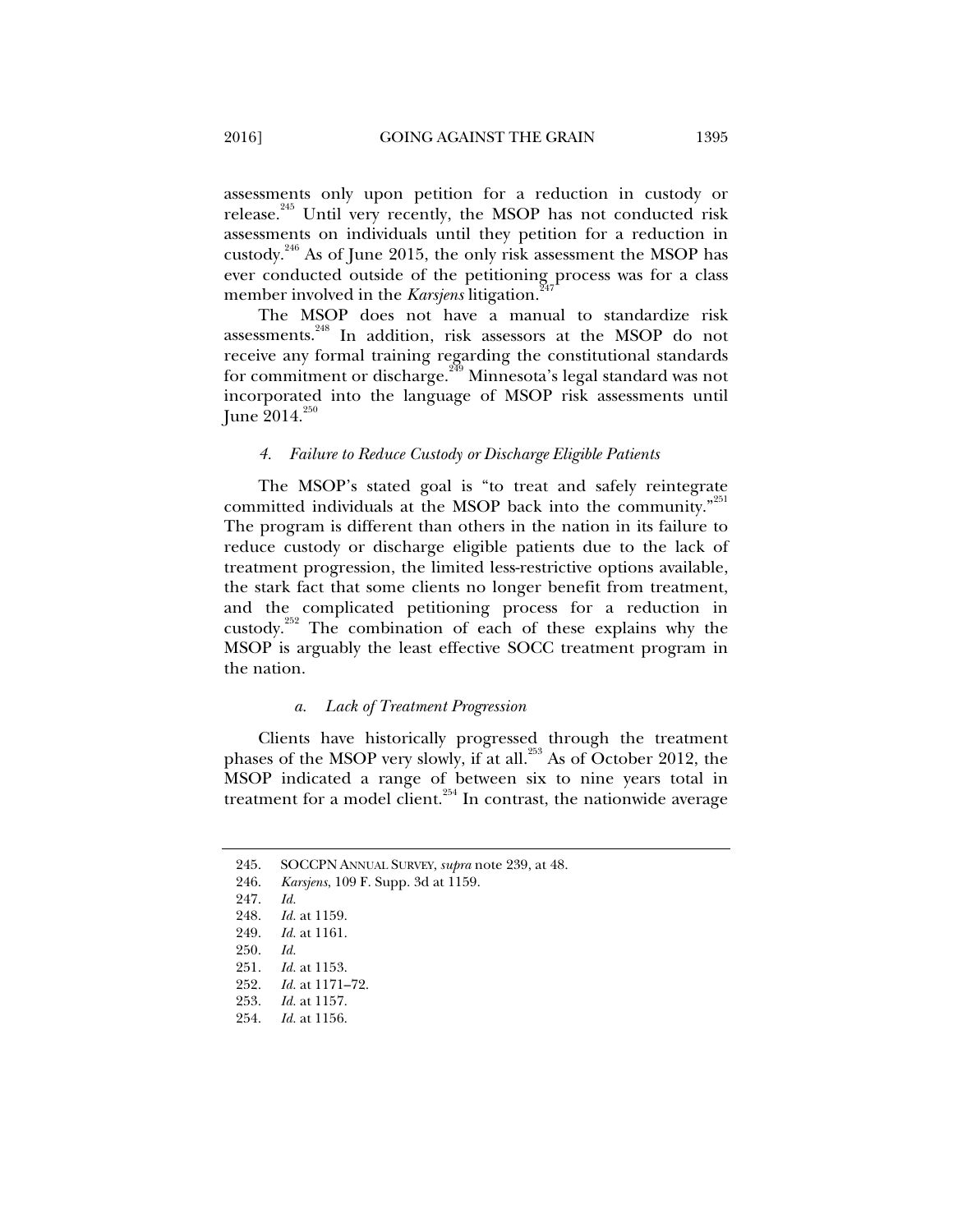of years spent in a SOCC program is about five to seven.<sup>255</sup> The MSOP's indication is not reality, though. Clients are held to "stringent and perhaps unrealistic expectations for phase movement."<sup>256</sup> To date, only five individuals have been provisionally discharged from the program.<sup>257</sup> Some clients in the Alternative Program have been in either Phase I or Phase II for over five years.<sup>258</sup> It has been only in recent years that clients have begun progressing through the phases of treatment, likely because of the pending *Karsjens* litigation.<sup>259</sup>

Outside evaluators and assessors have repeatedly voiced concerns about the lack of treatment progression at the  $\mathrm{MSOP}^{\mathrm{260}}$ :

Every year since 2006, the Site Visit Auditors have voiced concerns in all of their evaluation reports to the MSOP about the disproportionately high number of committed individuals in Phase I compared to those in Phase III of the treatment program. In 2011 and 2012, the Site Visit Auditors reported that "[s]low movement through the program and the multiple required legislative steps for discharge in Minnesota hampers program effectiveness" and that "[t]he lack of clients 'getting out' can be demoralizing to clients and staff  $\dots$ .

Indeed, clients at the MSOP feel hopeless about their prospects of treatment progression and the ultimate goal of discharge.262 During the *Karsjens* litigation, an MSOP client testified that he believes that "the only way to get out is to die."<sup>263</sup> One of the *Karsjens* Class Members, Harley Morris, died in the MSOP while on hospice care.<sup>264</sup>

 <sup>255.</sup> Expert Report and Recommendations, *supra* note 41, at 27.

 <sup>256.</sup> *Id.* at 44; *see Karsjens*, 109 F. Supp. 3d at 1149.

 <sup>257.</sup> *MSOP FAQs*, *supra* note 5 (click on "Has anyone ever been released from the program?"). Another individual was released and subsequently recommitted for noncompliance with the provisional discharge plan, although not for reoffending. *Id.*

 <sup>258.</sup> *Karsjens*, 109 F. Supp. 3d at 1157. Arguably, this is due in part to the MSOP's failure to differentiate treatment programming. *See supra* Section II.C.1.

 <sup>259.</sup> *See Karsjens*, 109 F. Supp. 3d at 1157.

 <sup>260.</sup> *Id.*

 <sup>261.</sup> *Id.* (alterations in original).

 <sup>262.</sup> *Id.* at 1151.

 <sup>263.</sup> *Id.*

 <sup>264.</sup> *Id.* at 1153.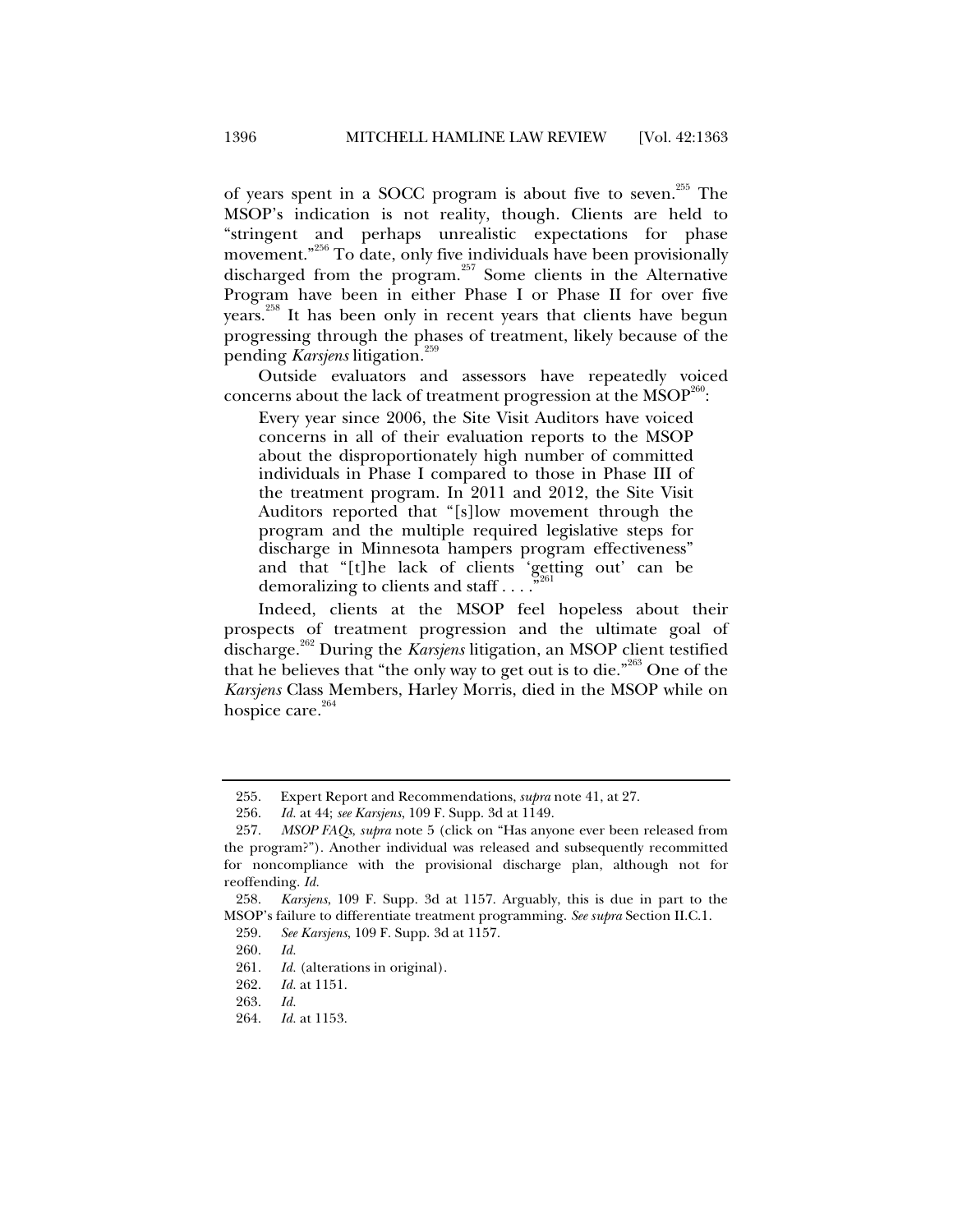There are some clients in the MSOP who are at the wrong location for treatment<sup>265</sup> or are in the wrong phase of treatment.<sup>26</sup> MSOP clinicians testified during the *Karsjens* litigation that there are some clients who should have been allowed to progress to a later phase of treatment but were not permitted to do so.<sup>267</sup> This

could be because the MSOP is the only SOCC program in the nation that uses the Matrix factors to determine phase progression, or because the MSOP has not implemented a system to determine if clinicians are consistently scoring clients based on the Matrix factors.<sup>268</sup>

Additionally, some clients have regressed in treatment phases due to programming changes the MSOP has implemented.<sup>269</sup> One MSOP client progressed to the final phase of treatment and was sent back to the newly implemented Phase I because the MSOP adopted its current three-phase model.<sup>270</sup> "[S]ome individuals have been confined at the MSOP for over twenty years and have completed the treatment program three times, but are currently only in Phase II due to subsequent treatment program changes."<sup>271</sup> On top of that, MSOP clients do not know what they need to do and what scores they must maintain to progress to the next phase of treatment.<sup>272</sup>

 <sup>265.</sup> The MSOP has one female patient named Rhonda Bailey. Minnesota is one of only two states that house female patients with its male counterparts. Ms. Bailey is in a unit with twenty-two males. She was committed in 1993 and has been housed in the St. Peter facility since 2008. The MSOP Site Visit Auditors did not even realize she was housed there until 2014. Until recently, she had group therapy with men and was denied other treatments. The Rule 706 Expert Report recommended that Ms. Bailey be transferred or provisionally discharged from the MSOP to a supervised treatment facility and the *Karsjens* Plaintiffs motioned to have Ms. Bailey transferred to a different treatment facility. During the *Karsjens*  proceedings, Dr. Haley Fox, Clinical Director of the MSOP St. Peter treatment facility, testified that "it would be optimal if Bailey were placed in a different facility." Despite this, the MSOP has not taken any action to implement their recommendations. *Id.* at 1151.

 <sup>266.</sup> *Id.* at 1154.

 <sup>267.</sup> *See id.* at 1145.

 <sup>268.</sup> *See id.* at 1156 ("The MSOP did not provide training to all staff on the Matrix factors until 2013 and 2014, and the MSOP did not provide any training on the Matrix scoring until 2014.").

 <sup>269.</sup> *Id.* at 1158.

 <sup>270.</sup> *Id.* 

 <sup>271.</sup> *Id.*

 <sup>272.</sup> *Id.*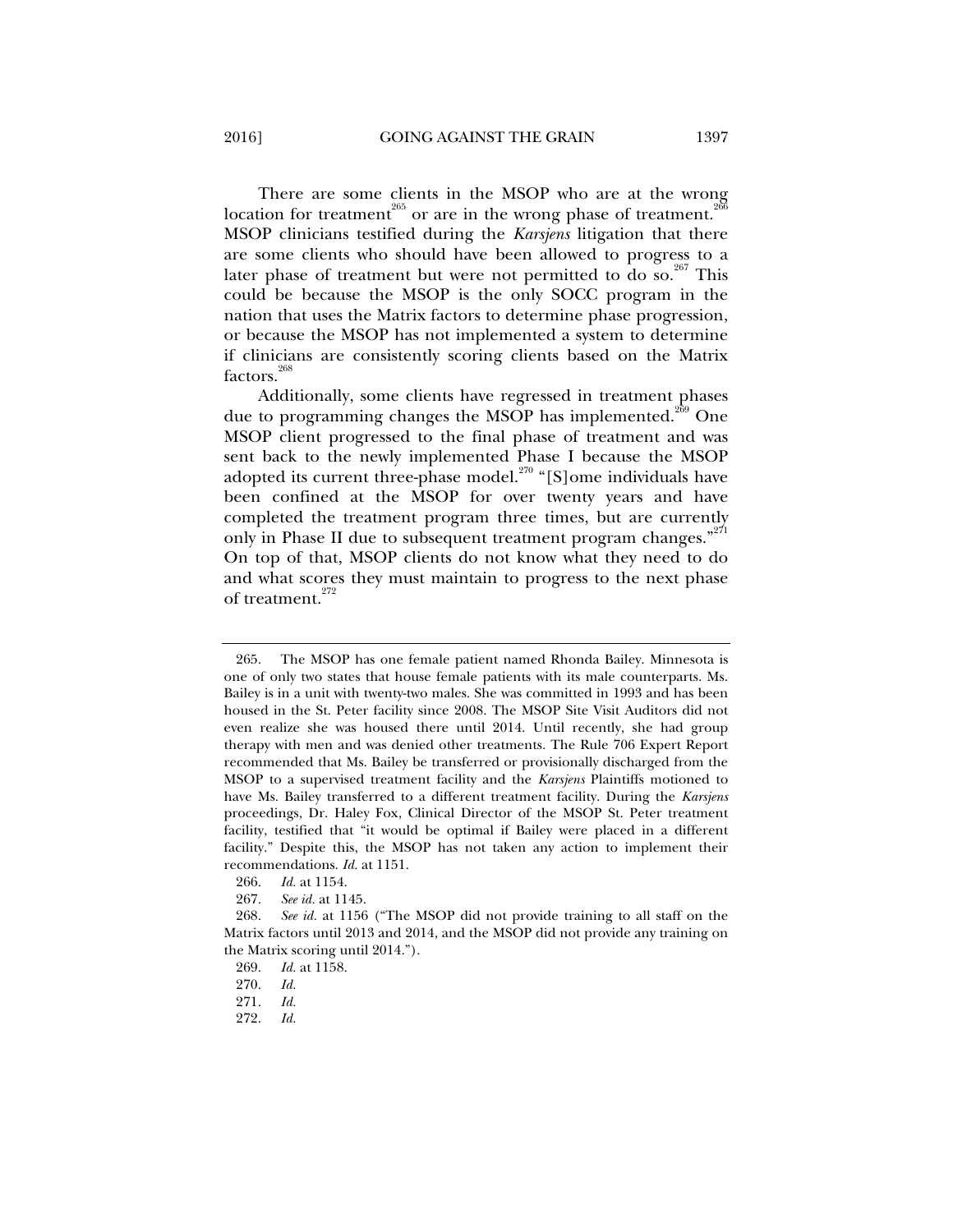# *b. Limited Less-Restrictive Options Available*

The MCTA calls for less rights-restrictive options to a maximum-security facility for those in the MSOP, yet few to no such options exist.273 Because all clients begin treatment in Phase I, and the only sites for Phase I treatment are the maximum-security facilities in Moose Lake and St. Peter, $274$  they are not afforded the option available in the MCTA that permits the committing court to place clients in a less-restrictive alternative.<sup>275</sup> Even though many MSOP clinical staff members have stated that some clients in the program could be safely placed in less-restrictive alternatives, $276$  the MSOP lacks alternatives such as halfway houses, $277$  transitioning housing, $^{278}$  and adult foster care. $^{279}$ 

For those who are actually able to progress to Phase III of the treatment program, clients often wait years at a high-security facility because there is not a bed open in the less-restrictive alternative to which they seek to be transferred.<sup>280</sup> The only less-restrictive alternative is Community Preparation Services (CPS),<sup>281</sup> which takes years to complete.<sup>282</sup> CPS houses a maximum of thirty-eight clients.<sup>283</sup> In addition to the thirty-eight beds at CPS, "the MSOP has less than twenty beds available for less-restrictive alternative placements" through contracted services similar to CPS.<sup>284</sup> Between CPS and the contracted services, there are a maximum of fifty-eight

 276. *Karsjens*, 109 F. Supp. 3d at 1152. This includes some of the sixty-seven juvenile-only offenders in the MSOP treatment program. *Id.*

 <sup>273.</sup> *Id.* at 1172; *see also* MINN. STAT. § 253D.07, subdiv. 3 (2014 & Supp. 2015). 274. *See supra* note 200 and accompanying text; *see also infra* note 409 and

accompanying text.

 <sup>275.</sup> MINN. STAT. § 253D.07, subdiv. 3; *Karsjens*, 109 F. Supp. 3d at 1172.

 <sup>277.</sup> *Id.*

 <sup>278.</sup> *Id.* at 1152–53.

 <sup>279.</sup> *Id.* 

 <sup>280.</sup> *See id.* at 1150; Expert Report and Recommendations, *supra* note 41, at 44.

 <sup>281.</sup> *Karsjens*, 109 F. Supp. 3d at 1150. Programming includes "communitybased treatment and maintenance, building pro-social support networks, participation in support groups, vocational training, budgeting and saving, volunteering, and demonstrating healthy, pro-social lifestyle choices. . . . While on campus, CPS clients participate in facility counts and are subject to room searches and drug testing." MINN. DEP'T OF HUMAN SERVS., DHS-6316-ENG 1-14, MSOP PROGRAM REINTEGRATION 1 [hereinafter MSOP REINTEGRATION].

 <sup>282.</sup> *See Karsjens*, 109 F. Supp. 3d at 1150.

 <sup>283.</sup> *Id.*

 <sup>284.</sup> *Id.* at 1153.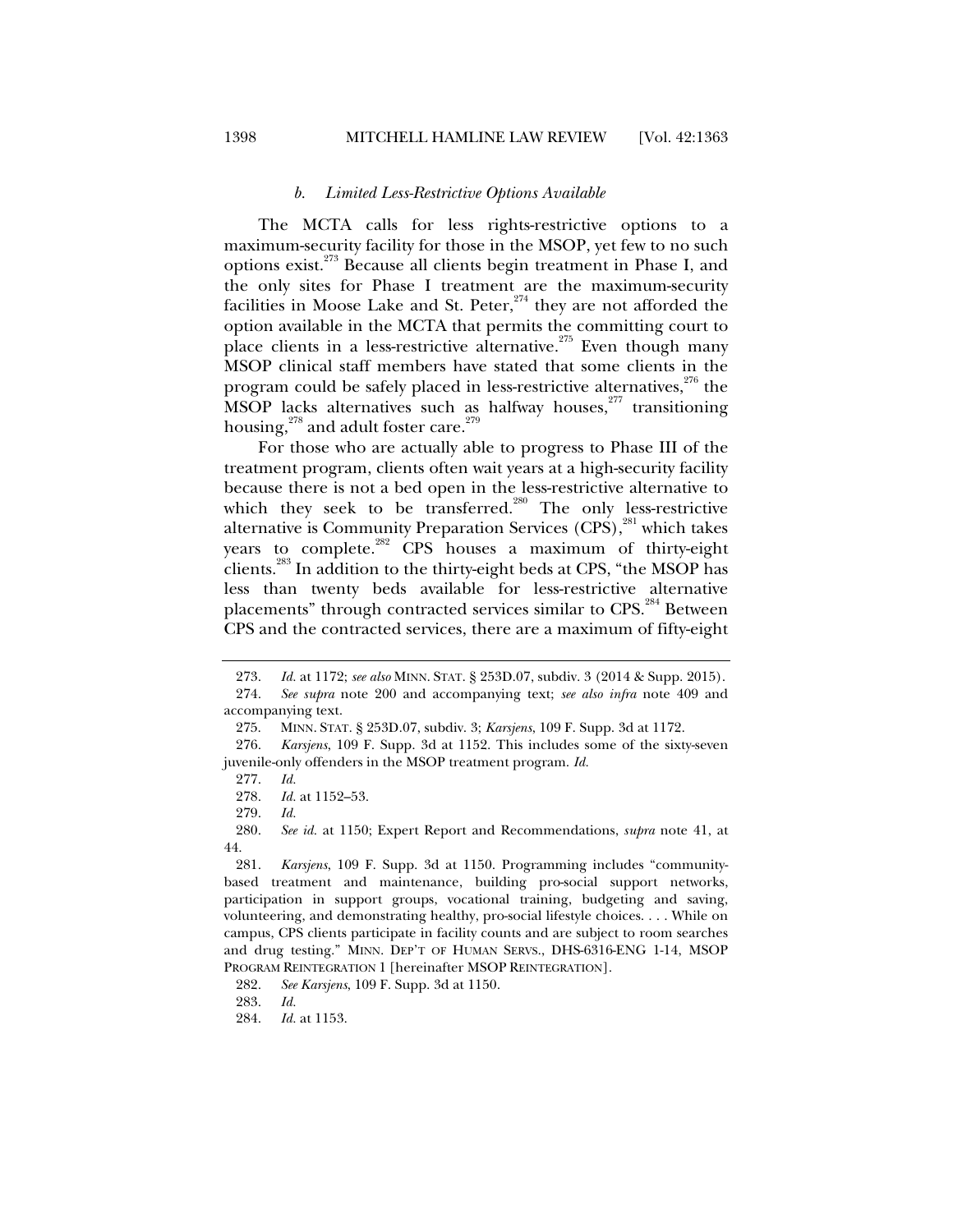beds available for 726 MSOP clients.<sup>285</sup> This means that only 7.9% of individuals are permitted to participate in CPS or its contracted counterpart, and that the number of beds available is disproportionate to the population of those who are eligible for transfer to a less-restrictive facility.<sup>286</sup>

# *c. Some Clients at the MSOP No Longer Benefit from Treatment*

Some MSOP clients no longer benefit from treatment.<sup>287</sup> Both physicians who testified during the *Karsjens* proceedings and Site Visit Auditors who visited the MSOP identified clients who had reached the maximum benefit of treatment and would no longer benefit from sex offender treatment in a high-security setting.<sup>288</sup> Unlike other states in the nation, the MSOP does not have a classification to express treatment completion.<sup>289</sup>

Other states have created delineated ends to their SOCC programs to signify completion of treatment.<sup>290</sup> Florida created language such as "maximum treatment benefit" in its programming to indicate that its clients have received the full extent of treatment services and no longer benefit from programming.<sup>291</sup> In addition, Wisconsin statutorily defined this objective as "significant progress in treatment" to denote that clients who were sufficiently successful in inpatient treatment be considered for less-restrictive supervised release into the community. $292$ 

## *d. Difficult Petitioning Process for a Reduction in Custody*

Clients at the MSOP are permitted to petition for a reduction in custody to a less-restrictive facility or to be provisionally discharged.<sup>293</sup> The Executive Director of the MSOP may petition for a reduction of custody or a provisional discharge on behalf of a

 <sup>285.</sup> *Id.* at 1150, 1153. *See generally MSOP FAQs*, *supra* note 5.

 <sup>286.</sup> *Karsjens*, 109 F. Supp. 3d at 1153, 1158.

 <sup>287.</sup> *Id.* at 1158.

 <sup>288.</sup> *See id.* 

 <sup>289.</sup> Expert Report and Recommendations, *supra* note 41, at 37.

 <sup>290.</sup> *See id.*

 <sup>291.</sup> *Id.*

 <sup>292.</sup> *Id.* 

 <sup>293.</sup> *Karsjens*, 109 F. Supp. 3d at 1161 (citing MINN. STAT. § 253D.27, subdivs. 1–2 (2014 & Supp. 2015)).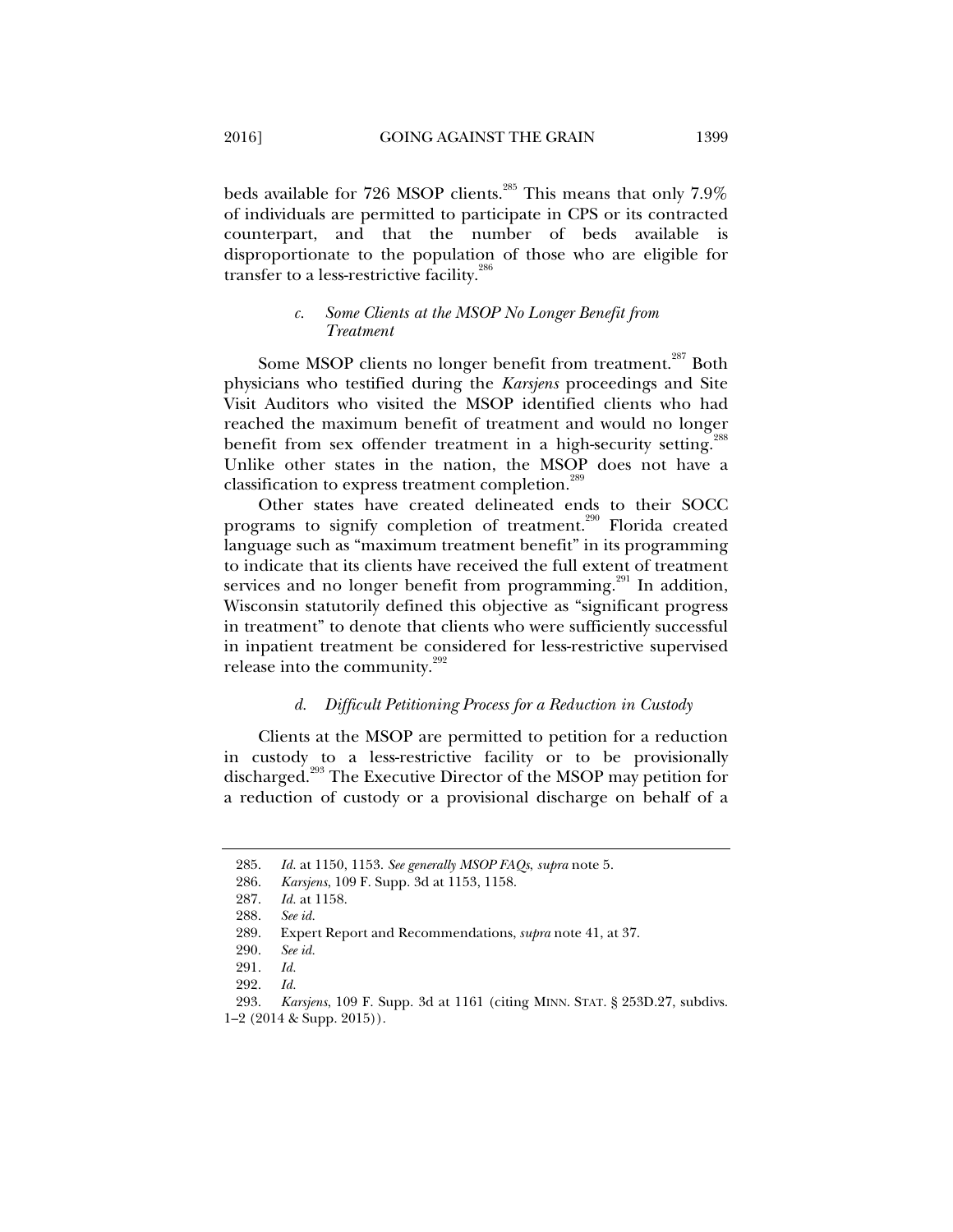client as well.<sup>294</sup> The first step in this process is to file a petition with the Special Review Board  $(SRB)<sup>2</sup>$ 

MSOP clients must wait six months after their initial commitment to the MSOP to petition the  $SRB$ <sup>296</sup> Clients who previously petitioned to the SRB and were denied a reduction in custody or a provisional discharge must wait until six months has passed since the previous decision until they are permitted to begin the petitioning process again.<sup>297</sup> The same time frame applies to the Executive Director petitioning on behalf of a client.<sup>298</sup>

After the client or the Executive Director petition to the SRB, the MSOP schedules a SRB hearing for the client.<sup>299</sup> The SRB consists of professionals appointed by the Commissioner of the Department of Human Services.<sup>300</sup> The SRB holds up to sixteen hearings per month, $301$  which are held in the order they are received. $302$  As of June 2014, there were 105 pending SRB petitions.303 Petitions filed after January 2010 had an average wait time of 224.3 days from when the petition was filed to the date the SRB hearing took place.<sup>304</sup> After the hearing, the SRB must issue a report recommending or denying the client's petition for discharge or a reduction in custody within 30 days.<sup>305</sup>

If the SRB denies the client's petition, the client may petition to the Minnesota Supreme Court Appeals Panel (SCAP) for a rehearing.<sup>306</sup> The SCAP is the only body that has legal authority to grant provisional discharges or a reduction in custody.<sup>307</sup> The SCAP

 307. *See Karsjens*, 109 F. Supp. 3d at 1161; Expert Report and Recommendations, *supra* note 41, at 76.

 <sup>294.</sup> *Id.* (citing MINN. STAT. § 253D.27, subdivs. 1–2).

<sup>295.</sup> *Id.* (citing MINN. STAT. § 253D.27, subdivs. 1–2).<br>296. *Id.* (citing MINN. STAT. § 253D.27, subdiv. 2); *s* 

 <sup>296.</sup> *Id.* (citing MINN. STAT. § 253D.27, subdiv. 2); *see also* Expert Report and Recommendations, *supra* note 41, at 38.

 <sup>297.</sup> *Karsjens*, 109 F. Supp. 3d at 1161 (citing MINN. STAT. § 253D.27, subdiv. 2); *see also* Expert Report and Recommendations, *supra* note 41, at 38.

 <sup>298.</sup> *See Karsjens*, 109 F. Supp. 3d at 1161 (citing MINN. STAT. § 253D.27, subdiv. 2).

 <sup>299.</sup> *Id.* at 1163.

 <sup>300.</sup> Expert Report and Recommendations, *supra* note 41, at 38.

 <sup>301.</sup> *Karsjens*, 109 F. Supp. 3d at 1163.

 <sup>302.</sup> *Id.* at 1161.

 <sup>303.</sup> *Id.* at 1163; Expert Report and Recommendations, *supra* note 41, at 76.

 <sup>304.</sup> Expert Report and Recommendations, *supra* note 41, at 76.

 <sup>305.</sup> *Karsjens*, 109 F. Supp. 3d at 1161 (citing MINN. STAT. § 253D.27, subdivs. 3–4 (2014 & Supp. 2015)).

 <sup>306.</sup> *Id.* at 1160; Expert Report and Recommendations, *supra* note 41, at 76.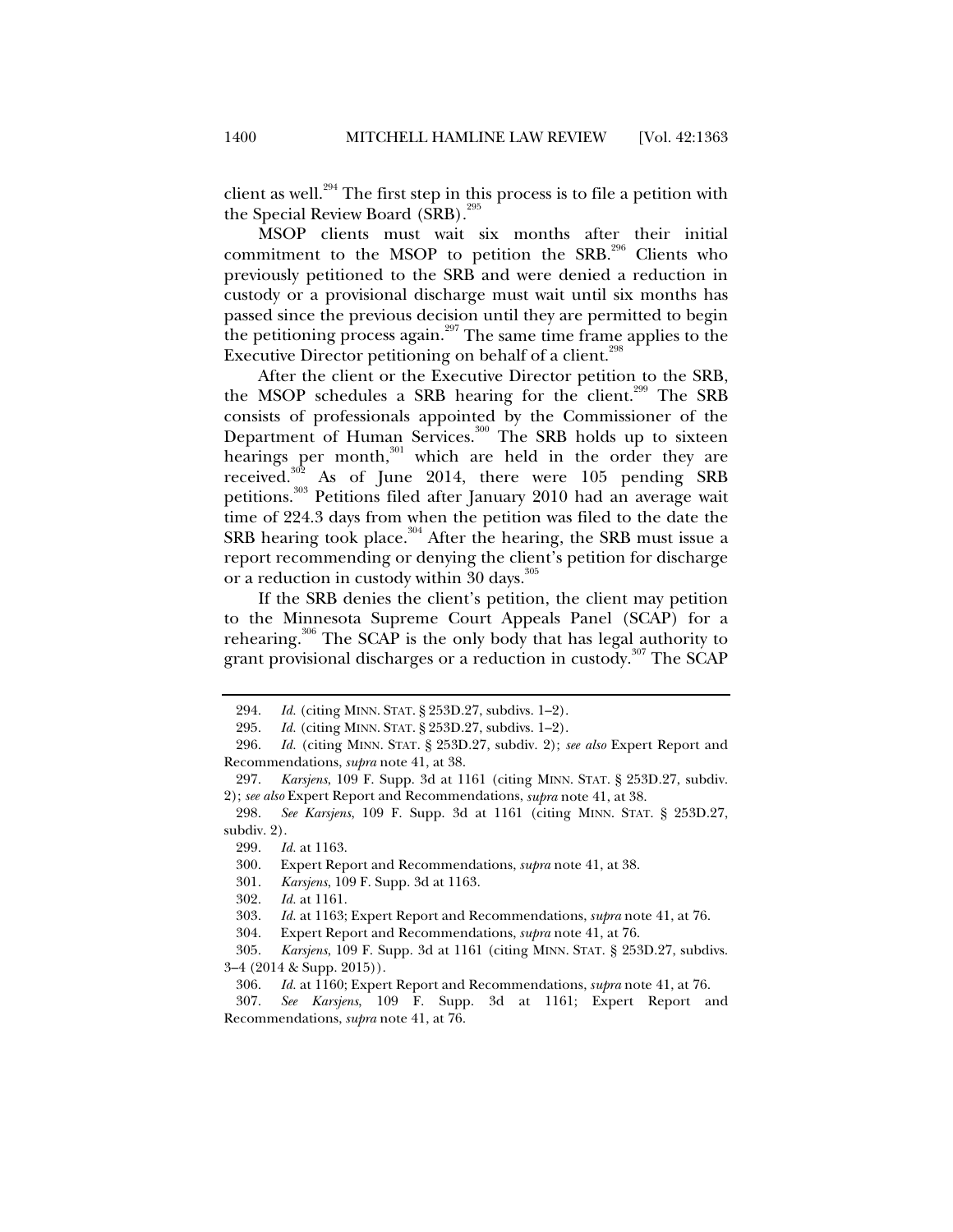hearing is statutorily required to be held "within 180 days of the filing of the petition [with the SCAP] unless an extension is granted for good cause."<sup>308</sup> If the client or the MSOP does not file for a rehearing with the SCAP within thirty days, the SCAP will adopt the SRB's recommendations and the client must start the process over.<sup>309</sup>

Unlike the initial civil commitment hearings, the client has the burden of proof at the SCAP rehearing.<sup>310</sup> The client "must" establish by a preponderance of the evidence that the transfer is appropriate."311 Additional difficulties MSOP clients face during the petitioning process are: discharge criteria that are more stringent and harder to prove than the commitment criteria; $312$  the lag in time between a SCAP hearing and a SCAP decision;<sup>313</sup> the MSOP's failure to provide legal assistance to those who cannot navigate the complex petitioning process; $314$  and the reality that clients are required to petition to two boards, the SRB and the SCAP, even though the SRB cannot make any legal determinations regarding a client's reduction in custody or provisional discharge.<sup>315</sup>

Another factor that makes the petitioning process burdensome is that the MSOP does not actively petition on behalf of clients even though current law permits it. $316$  Clients, rather than the MSOP, are

316. Expert Report and Recommendations, *supra* note 41, at 78.

 <sup>308.</sup> *Karsjens*, 109 F. Supp. 3d at 1161 (citing MINN. STAT. § 253D.28, subdiv.  $1(b)$ ).

 <sup>309.</sup> *See id.* at 1161–62.

<sup>310</sup>*. Id*. at 1162 (citing MINN. STAT. § 253D.28, subdiv. 2(d)); Expert Report and Recommendations, *supra* note 41, at 76.

 <sup>311.</sup> *Karsjens*, 109 F. Supp. 3d at 1162 (citing MINN. STAT. 253D.28, subdiv.  $2(e)$ ).

 <sup>312.</sup> *Id.*; Expert Report and Recommendations, *supra* note 41, at 76.

 <sup>313.</sup> Expert Report and Recommendations, *supra* note 41, at 76; *see also Karsjens*, 109 F. Supp. 3d at 1163; Expert Report and Recommendations, *supra*  note 41, at 6.

 <sup>314.</sup> Expert Report and Recommendations, *supra* note 41, at 76, 78.

 <sup>315.</sup> *Karsjens*, 109 F. Supp. 3d at 1161; Expert Report and Recommendations, *supra* note 41, at 38, 76.

Taking an active role in petitioning is important for several reasons: (1) some clients may not have the cognitive ability to understand the discharge/petitioning process; (2) current mental health practices require practitioners to ensure clients are treated in the least restrictive environment; (3) MSOP administration has an ethical obligation to release individuals who no longer meet the criteria for SOCC in order to ensure that client civil liberties are protected; and (4) research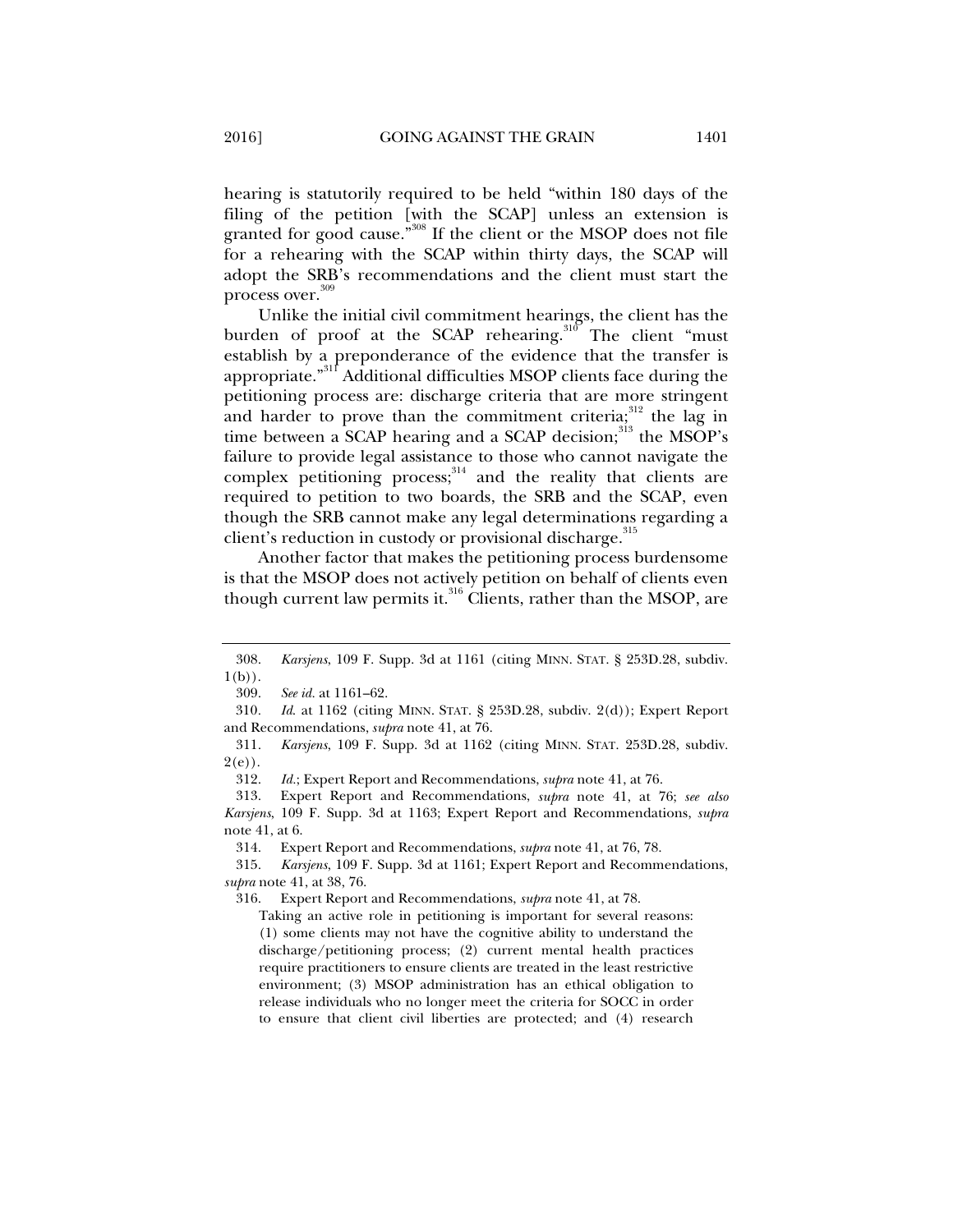burdened with the responsibility of petitioning for release rather than the MSOP petitioning for the release of individuals who are eligible for a reduction in custody or for discharge.<sup>317</sup> Although the MSOP does not play an active role in the petitioning process, it has a strong influence on the process.<sup>318</sup> Very often, the SRB and SCAP will not grant a decrease in custody or a provisional discharge unless the MSOP supports it. $319$ 

Minnesota's system for reduction in custody differs from that of other SOCC states:

Instead of a bifurcated reduction in custody process, most states require clients to be evaluated on an annual or every two years basis to determine whether clients continue to meet the commitment criteria. A hearing is then held, in which the state typically has the burden to show (usually by clear and convincing evidence) that the client continues to require civil commitment. These hearings are held within reasonable time-frames of the annual reviews as to ensure that clients not meeting commitment criteria are not detained longer than necessary.<sup>320</sup>

In addition, other SOCC programs do not have an SRB or equivalent, and instead have one body for judicial review, such as the SCAP. $^{321}$ 

# *e. The MSOP Lags Behind Other SOCC Treatment Programs in the Nation*

The MSOP is very different from other SOCC treatment programs in the nation by its failure to reduce custody or discharge eligible patients, the limited availability of less-restrictive options, its

321. *Id.* at 73.

indicates that the intensity and targets of interventions should match the risk and needs of clients—allowing clients to receive too much treatment for too long may actually jeopardize public safety.

*Id.* at 69.

 <sup>317.</sup> *See id.* at 48, 69, 76.

 <sup>318.</sup> *See Karsjens*, 109 F. Supp. 3d at 1162.

 <sup>319.</sup> *See id; see also* Expert Report and Recommendations, *supra* note 41, at 37–38 ("In order for a client at MSOP to be judged as ready for possible release, the client's clinical team must agree that he/she has achieved consistent mastery on the Matrix Factors, coding of which previous reviewers and evaluators have found to be unreliable.").

 <sup>320.</sup> Expert Report and Recommendations, *supra* note 41, at 76.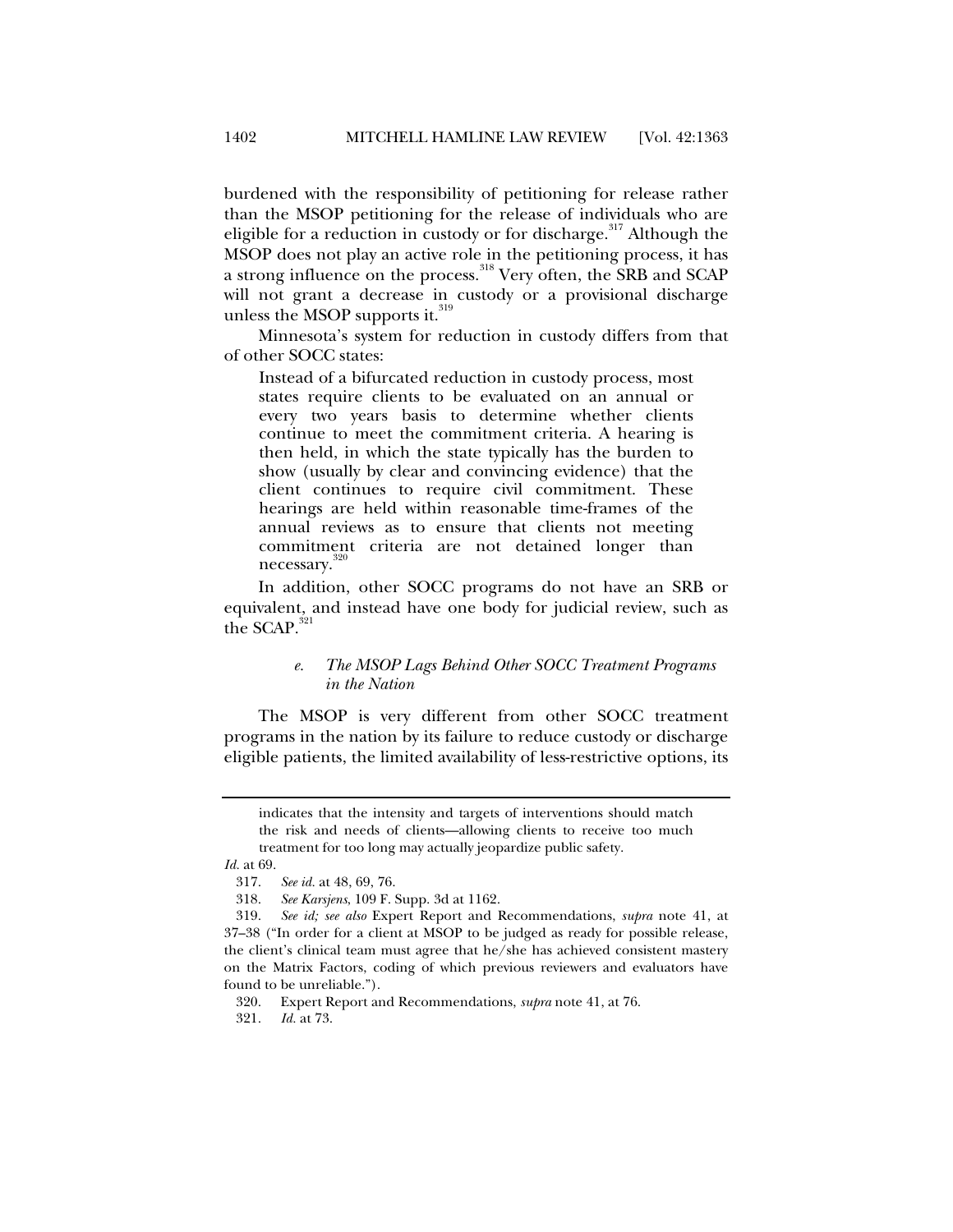failure to do anything for clients who no longer benefit from treatment, and the difficult petitioning process for a reduction in custody.322 These deficiencies result in a number of alarming statistics.<sup>323</sup>

First, Minnesota boasts "the highest per-capita population of civilly committed sex offenders in the nation."324 Currently, the MSOP has  $726$  civilly committed patients,  $325$  which is a rate of approximately 129.4 civilly committed individuals per million residents.326 Comparatively, Wisconsin, which began its system in 1994 very close to the time when the MSOP began, currently has a population of 362 clients.<sup>327</sup> Wisconsin's overall commitment rate is approximately 53.7 commitments per million residents, North Dakota's rate is 77.8 per million, California's and New York's rates are 15 per million, and Florida's rate is 29 per million.<sup>328</sup> As of 2014, Minnesota's clients made up approximately 15% of the nation's population of civilly committed sex offenders.<sup>329</sup>

Second, MSOP clients spend more years on average in civil commitment.<sup>330</sup> Although the number of years spent in SOCC treatment programs varies nationwide depending on the program, the average stay is five to seven years.<sup>331</sup> As of October 2012, the phase progression timeline for clients in the MSOP ranged from six to nine years for full completion of Phases I through  $III$ <sup>332</sup> In reality, civil commitment to the MSOP takes much longer to

326. *Cf.* Expert Report and Recommendations, *supra* note 41, at 75.

327. *Id.* at 89–90.

328. *Id.* at 75 (citing SOCCPN ANNUAL SURVEY, *supra* note 239, at 6).

- 331. Expert Report and Recommendations, *supra* note 41, at 27.
- 332. *Karsjens*, 109 F. Supp. 3d at 1156.

 <sup>322.</sup> *See supra* Section III.C.4.e.

 <sup>323.</sup> *See supra* Section III.C.4.e.

 <sup>324.</sup> *Karsjens*, 109 F. Supp. 3d at 1148; *see also* Expert Report and Recommendations, *supra* note 41, at 74–75 (noting that this is "a number that, per capita, is significantly higher than any other SOCC state").

 <sup>325.</sup> *MSOP FAQs*, *supra* note 5; *see also Karsjens*, 109 F. Supp. 3d at 1148 ("The state projects that the number of civilly committed sex offenders will grow to 1215 by 2022.").

 <sup>329.</sup> Of the seventeen programs that responded to the 2014 SOCCPN Survey, Minnesota's program had the highest overall number of civilly committed individuals. At the time, Minnesota had 697 of the 4658 total sex offenders civilly committed nationwide. SOCCPN ANNUAL SURVEY, *supra* note 239, at 6–7.

 <sup>330.</sup> *Compare Karsjens*, 109 F. Supp. 3d at 1156, *with* Expert Report and Recommendations, *supra* note 41, at 27.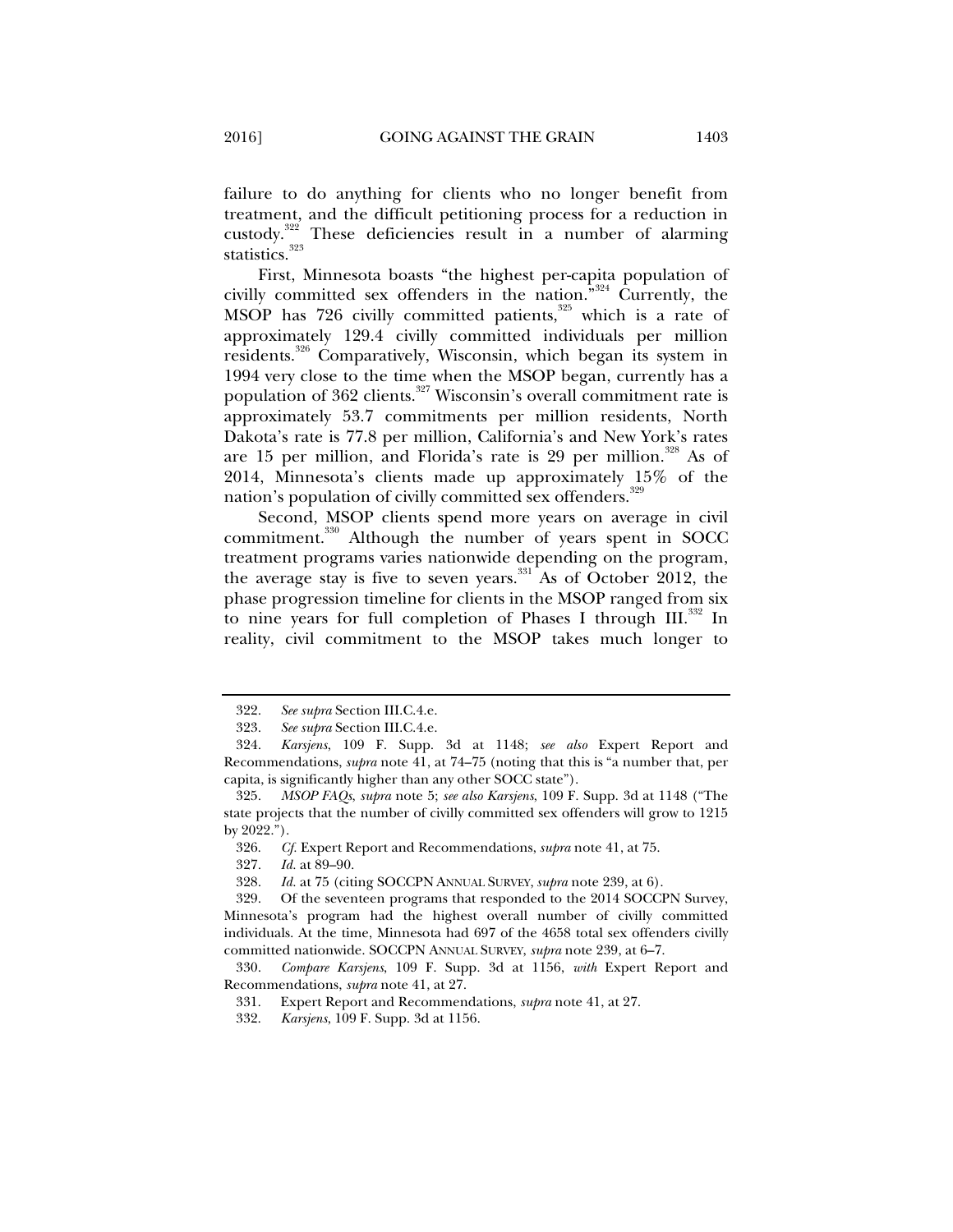complete than the MSOP's stated timeframe. Some clients in the MSOP have been civilly committed for more than twenty years.<sup>3</sup>

Third, the MSOP has the lowest discharge rate of any SOCC program in the nation.<sup>334</sup> To date, the MSOP has conditionally discharged five individuals and has not unconditionally discharged anyone.335 Unlike Minnesota, Wisconsin has unconditionally discharged 118 individuals<sup>336</sup> and has conditionally released around 135 individuals.<sup>337</sup> There are currently 39 individuals on supervised release in Wisconsin—the others have been fully discharged.<sup>338</sup> New York has unconditionally discharged 30 individuals<sup>339</sup> and has conditionally released  $185$  individuals,<sup>340</sup> while Washington has conditionally released 70 individuals and has unconditionally discharged  $40$  people. $341$ 

#### IV. THE *KARSJENS* CASE

While SOCC has a place in the spectrum of options for combatting sexual violence, Minnesota has failed to provide a system that protects the rights of individuals to receive constitutional treatment and to be free from an overreaching program that captures many but releases none. The *Karsjens* case provides an opportunity to reform our policies—and to bring SOCC back to the size and parameters that it should be to be an effective tool.

#### *A. Background*

There have been many challenges to Minnesota's Sex Offender Civil Commitment laws.<sup>342</sup> In 2012, Judge Davis of the U.S. District Court for the District of Minnesota stayed suits that

 <sup>333.</sup> *Id.* at 1157; *see also* Expert Report and Recommendations, *supra* note 41, at 47 ("Many clients have been in treatment for 15 years or longer.").

 <sup>334.</sup> *Karsjens*, 109 F. Supp. 3d at 1147.

 <sup>335.</sup> *E.g.*, *MSOP FAQs*, *supra* note 5; Expert Report and Recommendations, *supra* note 41, at 65; *see also, e.g., Karsjens*, 109 F. Supp. 3d at 1147.

 <sup>336.</sup> Expert Report and Recommendations, *supra* note 41, at 67.

 <sup>337.</sup> *Karsjens*, 109 F. Supp. 3d at 1147.

 <sup>338.</sup> *See* Expert Report and Recommendations, *supra* note 41, at 94.

 <sup>339.</sup> *Karsjens*, 109 F. Supp. 3d at 1147; SOCCPN ANNUAL SURVEY, *supra* note 239, at 14.

 <sup>340.</sup> SOCCPN ANNUAL SURVEY, *supra* note 239, at 13.

 <sup>341.</sup> *Id.* at 13–14.

 <sup>342.</sup> *E.g.*, Janus & Brandt, *supra* note 110.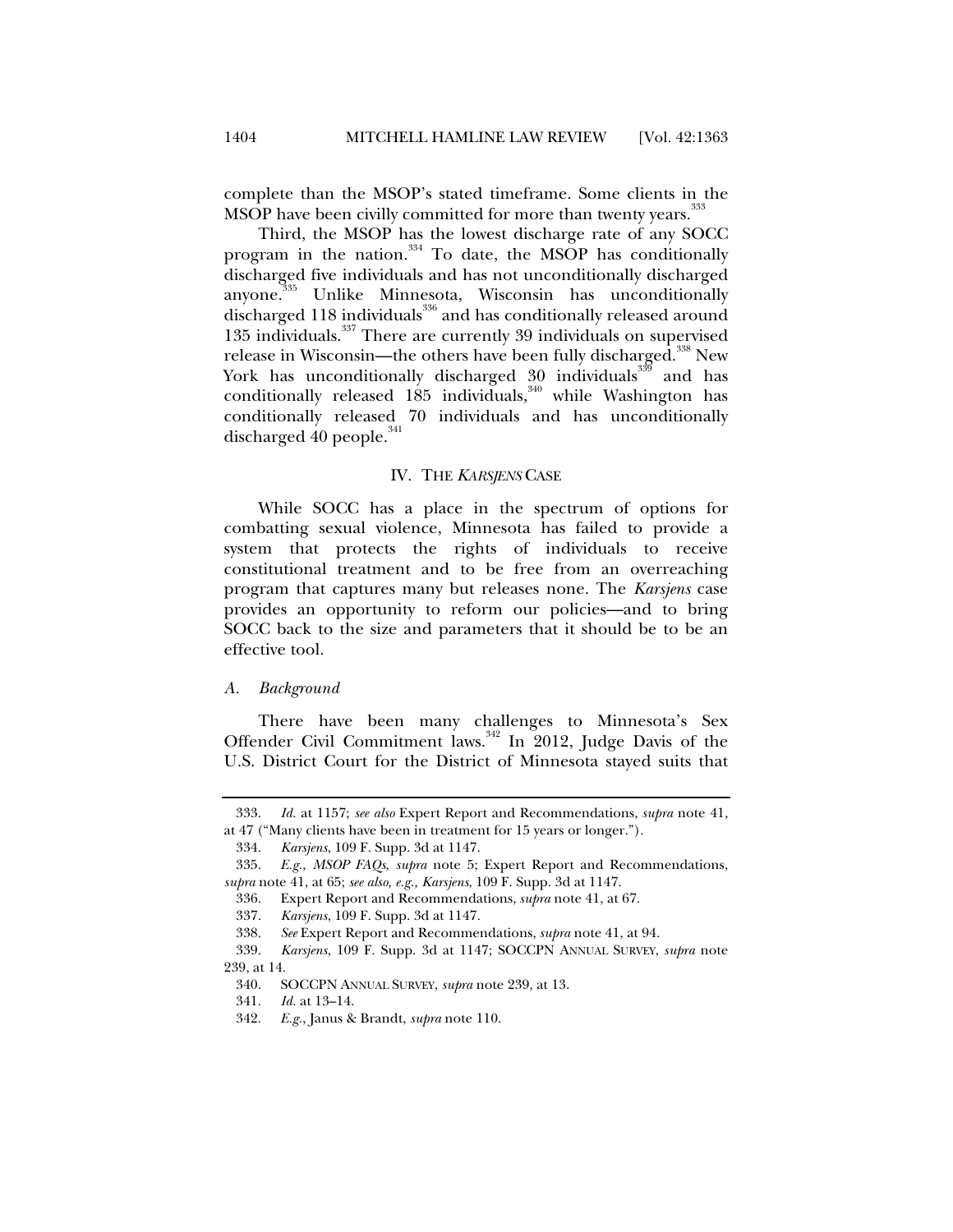posed constitutional questions about Minnesota's civil commitment of sex offenders.<sup>343</sup> Shortly thereafter, the firm Gustafson Gluek agreed to represent the MSOP patients pro bono.<sup>344</sup>

The named plaintiffs in the *Karsjens* case are fourteen men currently housed in the MSOP.<sup>345</sup> After Judge Frank certified the class, all clients currently housed at the MSOP were incorporated.<sup>346</sup> The plaintiffs filed suit against Minnesota Department of Human Services personnel in their official capacities. $347$  A key point about the *Karsjens* case and its implications is that this case is about the entire system in Minnesota—a much broader challenge than the kinds of individual relief that Minnesota courts have previously addressed in the context of SOCC litigation.

"The court . . . oversaw extensive attempted settlement negotiations," which were to no avail.<sup>348</sup> It also "denied the majority of a motion to dismiss, [and] appointed an expert panel to review client case files."349 Finally, the court ordered that the Minnesota Department of Human Services Commissioner, Lucinda Jesson, create a task force of national experts and stakeholders in the case,<sup>350</sup> which included Professor Eric Janus of Mitchell Hamline School of Law, $^{351}$  a county attorney, $^{352}$  and a former chief justice of the Minnesota Supreme Court,<sup>353</sup> amongst others. The task force's charge was to:

 <sup>343.</sup> Karsjens v. Jesson, 283 F.R.D. 514, 516 (D. Minn. 2012); Janus & Brandt, *supra* note 110.

 <sup>344.</sup> Janus & Brandt, *supra* note 110.

 <sup>345.</sup> Karsjens v. Jesson, 6 F. Supp. 3d 916, 922 (D. Minn. 2014).

 <sup>346.</sup> *Id.* at 924 (citing *Karsjens*, 283 F.R.D. at 520); *see* Janus & Brandt, *supra*  note 110.

 <sup>347.</sup> *Karsjens*, 6 F. Supp. 3d at 916.

 <sup>348.</sup> *See* Janus & Brandt, *supra* note 110.

 <sup>349.</sup> *Id.* 

 <sup>350.</sup> Chris Serres, *Backlash Grows Against Sex Offender Program*, STAR TRIB. (Nov. 18, 2014), http://www.startribune.com/experts-call-for-expedited-review-of-minn -sex-offender-cases/283057251/; Janus & Brandt, *supra* note 110; *see also Karsjens*, 6 F. Supp. 3d at 924.

 <sup>351.</sup> *See* Chris Serres, *Sex Offenders Demand Broad Reforms of Minnesota's Troubled Treatment Program*, STAR TRIB. (Aug. 19, 2015), http://www.startribune.com/sex -offenders-demand-broad-reforms-of-minnesota-s-troubled-treatment-program /322353341.

 <sup>352.</sup> *See* Ostrem, *supra* note 177, at 698.

 <sup>353.</sup> *See Eric Magnuson, Former Chief Justice of Minnesota, Selected for Key Role in Sex Offender Lawsuit*, STAR TRIB. (July 24, 2015), http://www.startribune.com /former-minnesota-supreme-court-chief-magnuson-picked-for-key-role-in-sex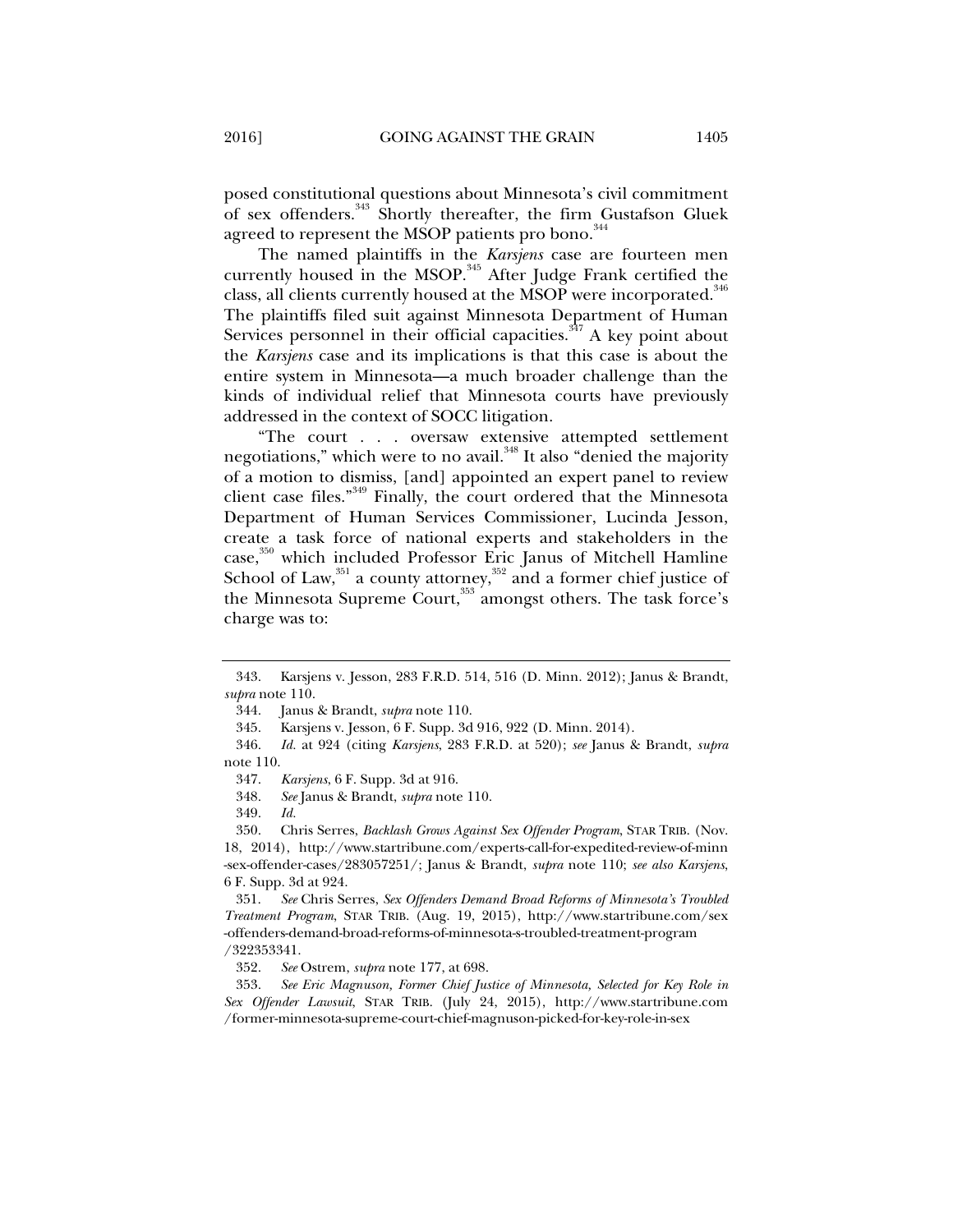"examine and provide recommended legislative proposals to the Commissioner" on each of the following topics: (1) "[t]he civil commitment and referral process for sex offenders"; (2) "[SOCC] options that are less restrictive than placement in a secure treatment facility"; and (3) "[t]he standards and processes for the reduction in custody for civilly committed sex offenders." 354

#### *B. Arguments*

It is important to understand Defendants' and Plaintiffs' arguments for and against the constitutionality of the MCTA and its relation to the MSOP in order to understand concerns at stake for both parties. This case encompasses the dilemma between the questions of constitutionality and the State's interests in public safety and the status quo of what has been the MSOP for nearly twenty years. The constitutional question of the case was, with over 700 men (and one woman) civilly committed, and only five people having been provisionally discharged in the previous twenty years, was the purpose of Minnesota's commitment of sex offenders punitive or legitimate?<sup>355</sup>

## *1. Plaintiffs' Arguments*

Plaintiffs answered this constitutional question by arguing that the very statistics of the lack of release were a guiding factor of the constitutionality of the MCTA:

Of course, the key fact that overwhelms all others is that "no one ever gets out." In the more than [twenty] years since the current statute was enacted, not one single person has been successfully treated for the purpose of "rendering further supervision unnecessary" (i.e. fully discharged from the program) which is the primary requirement of the statute . . . . That is the key issue . . . because this statute and the program that applies it delays,

<sup>-</sup>offender-lawsuit/318368841. The Honorable Eric J. Magnuson wrote the task force's final report and was a part of the task force. *See* TASK FORCE FINAL REPORT, *supra* note 184, at 1.

 <sup>354.</sup> *Karsjens*, 6 F. Supp. 3d at 924. The task force issued its final recommendations on December 3, 2012. *See* TASK FORCE FINAL REPORT, *supra* note 184, at 1.

 <sup>355.</sup> Janus & Brandt, *supra* note 110; *see also* Karsjens v. Jesson, 109 F. Supp. 3d 1139, 1144 (D. Minn. 2015).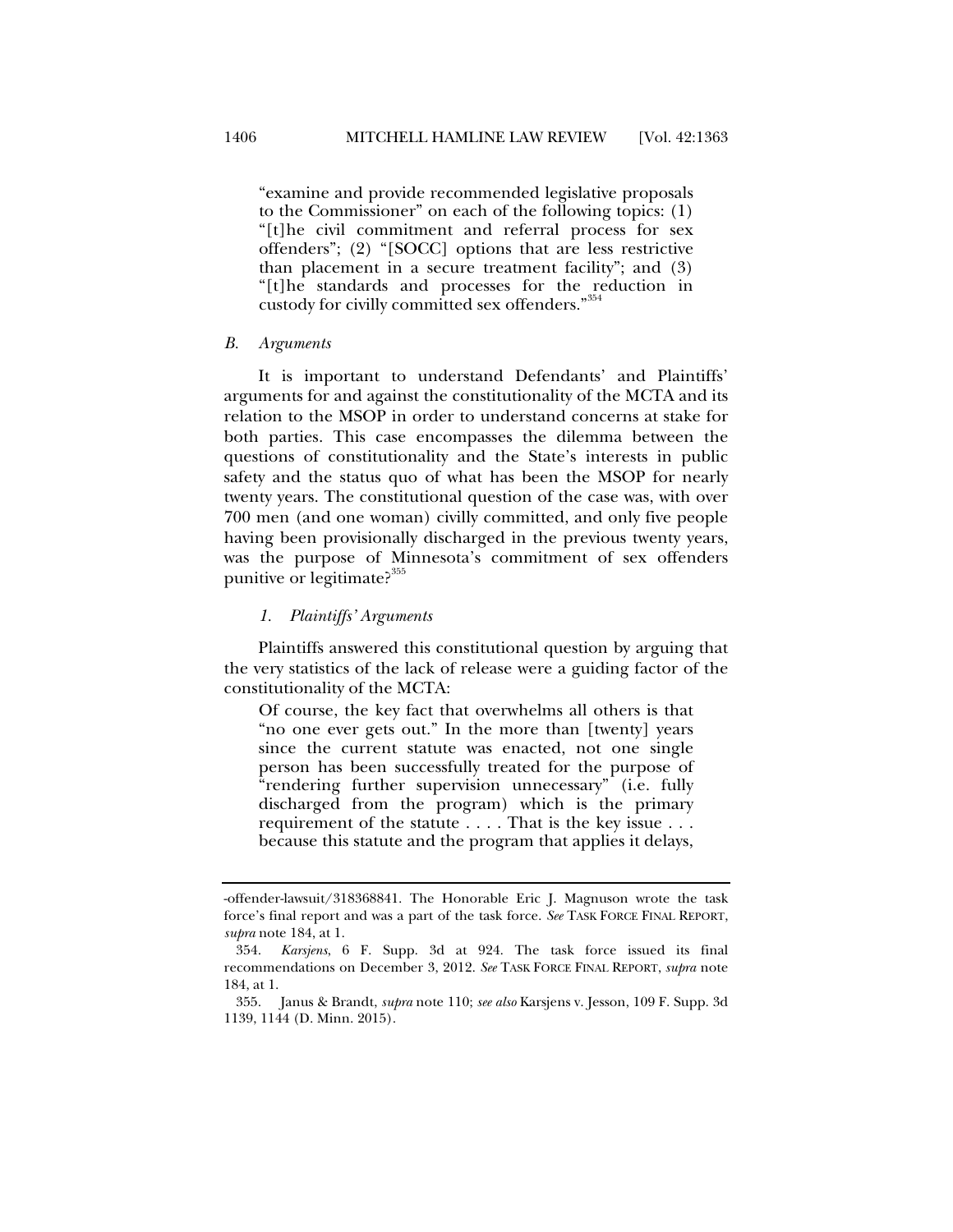and therefore deprives, Class Members of their liberty . . . a fundamental right under the United States Constitution.<sup>35</sup>

More specifically related to Plaintiffs' facial challenge was evidence offered that regular forensic risk assessments are necessary to determine whether Class Members continue to meet requirements for continued treatment.<sup>357</sup> The statute does not contain a provision requiring annual risk assessments.<sup>358</sup> The only formal risk assessment that is done at MSOP occurs as a part of the petitioning for release process.<sup>359</sup> Because there is no annual risk assessment, the current commitment status of hundreds of Plaintiffs has never been reviewed.<sup>360</sup> Testimony at the trial also established that MSOP knows there are Plaintiffs who meet the reduction-in-custody criteria or no longer meet commitment criteria but who remain confined in the program.<sup>361</sup>

Plaintiffs argued that there is no judicial bypass process to the statutory reduction-in-custody process.<sup>362</sup> There is a single process</sup> to obtain transfer, provisional release, or full discharge, which leads to issues with due process, as some clients are committed who no longer should be.<sup>363</sup> The process currently in place is fatally flawed and unconstitutionally implemented.<sup>364</sup> Plaintiffs believe that the process takes too long and denies clients services necessary to navigate the process.<sup>365</sup>

Finally, the Plaintiffs argued that in order to pass constitutional muster by living up to the statutorily stated purpose of commitment, the statute must "require the MSOP to [take affirmative action and] file a petition on behalf of a patient [particularly given the diminished capacity of the Class Members]

 <sup>356.</sup> *Karsjens*, 109 F. Supp. 3d 1139.

 <sup>357.</sup> *Id.*

 <sup>358.</sup> *Id. See generally* MINN. STAT. § 253D (2014).

 <sup>359.</sup> *Karsjens*, 109 F. Supp. 3d 1139*.* Most other states have at least annual forensic evaluations of patients, completed to continually assess their treatment needs and readiness for release. OLA EVALUATION REPORT, *supra* note 178, at 85.

 <sup>360.</sup> *See* Janus, *supra* note 33, at 5.

 <sup>361.</sup> *Id.* at 6.

 <sup>362.</sup> *See* Plaintiffs' Memorandum of Law in Opposition to Defendants' Motion for Summary Judgment at 10, *Karsjens*, 109 F. Supp. 3d 1139 (No. 11-cv-03659), 2015 WL 3792764.

 <sup>363.</sup> *See id.* at 22–23.

 <sup>364.</sup> *Id.* 

 <sup>365.</sup> *Id.*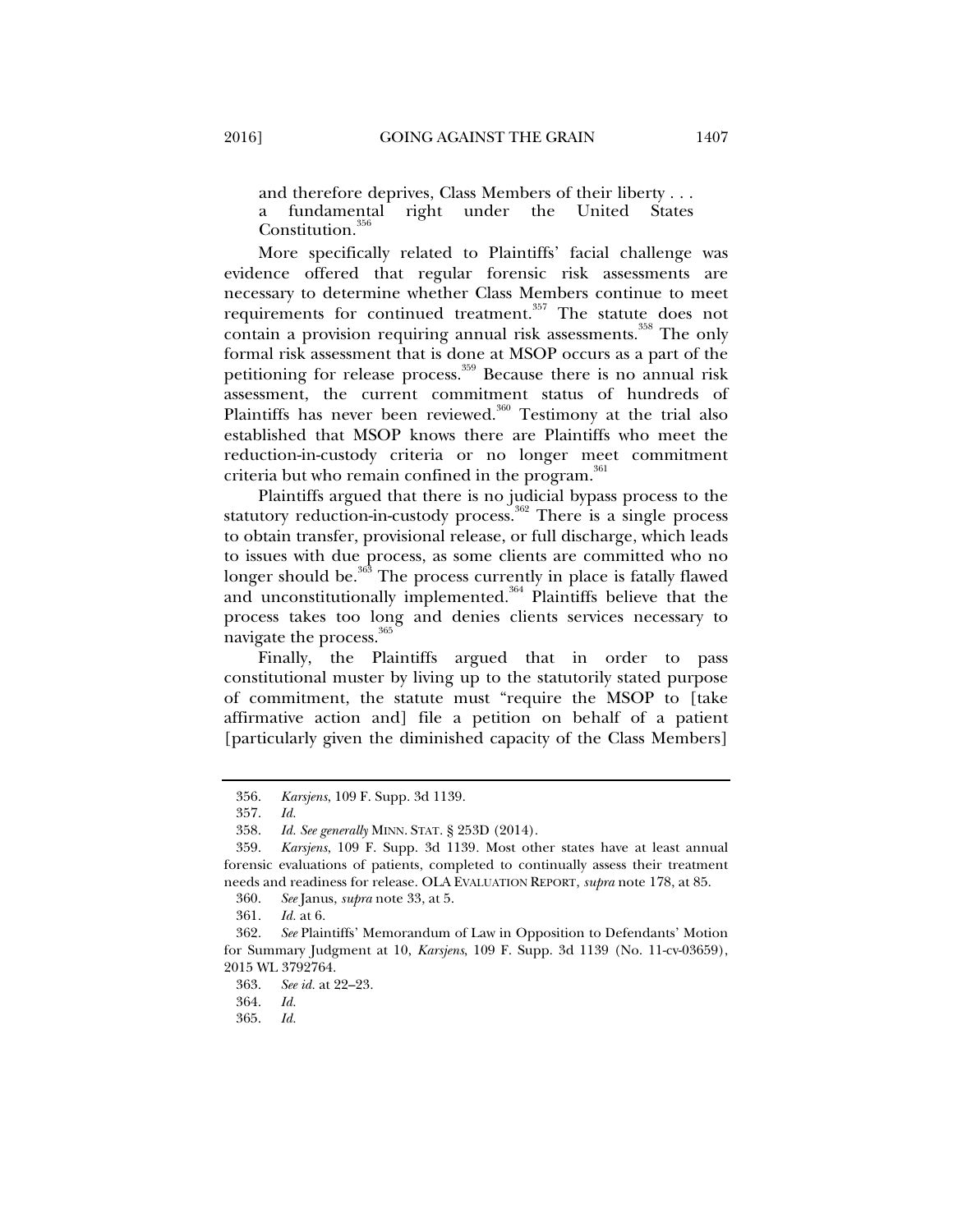any time it has a [substantial] reason to believe that the patient meets the criteria for a reduction in custody or no longer meets the commitment criteria." 366

In addition, the American Civil Liberties Union of Minnesota and Eric Janus filed an amicus brief in support of Plaintiffs.<sup>367</sup> Their focus on the implementation of the scheme provides authority for the court to make a ruling of facial unconstitutionality.<sup>368</sup> The focus of their argument was whether MSOP is a "bona fide civil commitment program."369 They argued that in order to be a bona fide program, the State's purpose may not be the forbidden purpose of punishment.<sup>370</sup> "The legitimacy of the criminal law requires that its distinctive purposes—to punish and deter—be forbidden to the [S]tate outside of the criminal law. This is the essence of substantive due process."371 The amicus brief highlighted for the court that this situation provides a unique and important opportunity for system-wide reform—not just individual relief. $372$ The court "has before it two decades of executive and judicial implementation, and legislative acquiesce."<sup>373</sup> Here, according to the amici brief, the court can look at the "true purpose and character of the MSOP scheme to determine whether the MSOP is a legitimate civil commitment scheme, or is, instead, an elaborate pretext for imposing punishment without the constraints of the criminal justice system."374

#### *2. Defendants' Arguments*

Defendants asserted that the MCTA is not unconstitutional because of the holding in an Eighth Circuit case, *Strutton v. Meade*. 375 In that case, the court ruled that individuals in Missouri's sex offender program did not have a "fundamental right to treatment" because the "professional standards" rubric from

 <sup>366.</sup> *Id.* at 23.

 <sup>367.</sup> *See* Brief of Amici Curiae Eric S. Janus and ACLU-MN, *Karsjens*, 109 F. Supp. 3d 1139 (No. 11-cv-03659).

 <sup>368.</sup> *Id.* at 4, 21.

 <sup>369.</sup> *Id.* at 12, 31.

 <sup>370.</sup> *Id.* at 5.

 <sup>371.</sup> *Id.* at 6.

 <sup>372.</sup> *See id.* at 24.

 <sup>373.</sup> *Id.* at 11.

 <sup>374.</sup> *Id.* at 11–12.

 <sup>375. 668</sup> F.3d 549 (8th Cir. 2012).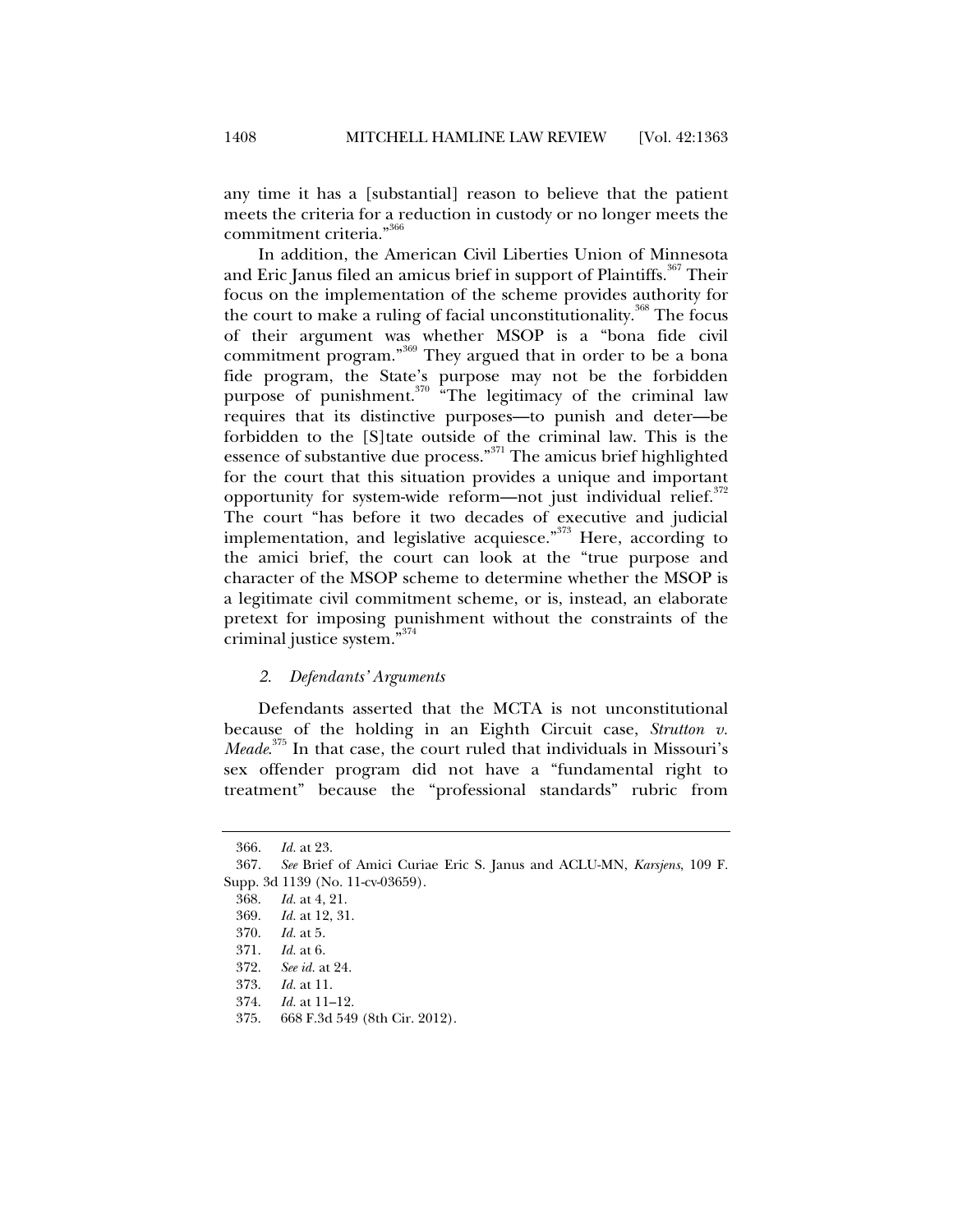*Youngberg v. Romeo* did not apply.376 Instead, "a 'shock the conscience' standard applies for judgment" regarding any "right to treatment claims."377 This means that any lack of treatment faced by MSOP patients must be "so arbitrary or egregious as to shock the conscience."378 Because of the holding in *Strutton*, Defendants argued that the MCTA does not shock the conscience to a point of unconstitutionality.<sup>379</sup>

## *C. Holding*

The Karsjens trial began in February of 2015. After six weeks of testimony and arguments, Judge Frank found the MSOP both facially unconstitutional and unconstitutional in its implementation for twelve specific deficiencies in the MCTA itself and its implementation via the MSOP.<sup>380</sup>

## *1. Facially Unconstitutional*

On June 15, 2015, Judge Frank ruled that the MCTA, codified as Minnesota Statutes section 253D, is facially unconstitutional.<sup>381</sup> Under the Due Process Clause of the Fourteenth Amendment, substantive due process applies to the Plaintiffs' claim because the MSOP "interferes with the rights implicit in the concept of ordered liberty."382 Substantive due process requires civilly committed sex offenders must be "mentally ill *and* pose a substantial danger to the public as a result of that mental illness."<sup>383</sup> The court applied strict scrutiny because "Plaintiffs' fundamental right to live free of

 <sup>376.</sup> ERIC JANUS, MINN. DEP'T OF HUMAN SERVS., SUMMARY OF POINTS AND AUTHORITIES UNDERLYING THE CLAIMS MADE IN *KARSJENS* (2012), https://mn.gov /dhs/images/Points-and-authorities.pdf.

 <sup>377.</sup> *Id.* 

 <sup>378.</sup> *Strutton*, 668 F.3d at 558.

 <sup>379.</sup> *See* Defendants' Memorandum in Support of Their Motion for Summary Judgment at 44, Karsjens v. Jesson, 109 F. Supp. 3d 1139 (D. Minn. 2015) (No. 11-cv-03659), 2014 WL 9910329.

 <sup>380.</sup> *E.g. Karsjens*, 109 F. Supp. 3d at 1173–74; Chris Serres, *Minnesota Sex Offender Program Is Ruled Unconstitutional*, STAR TRIB. (June 17, 2015, 11:43PM), http://www.startribune.com/judge-expected-to-rule-today-in-lawsuit-challenging -minnesota-s-sex-offender-program/307884871.

 <sup>381.</sup> *Karsjens*, 109 F. Supp. 3d at 1139.

 <sup>382.</sup> *Id.* at 1166 (quoting United States v. Salerno, 481 U.S. 739, 746 (1987)).

 <sup>383.</sup> *Id.* (emphasis added) (first citing Foucha v. Louisiana, 504 U.S. 71, 77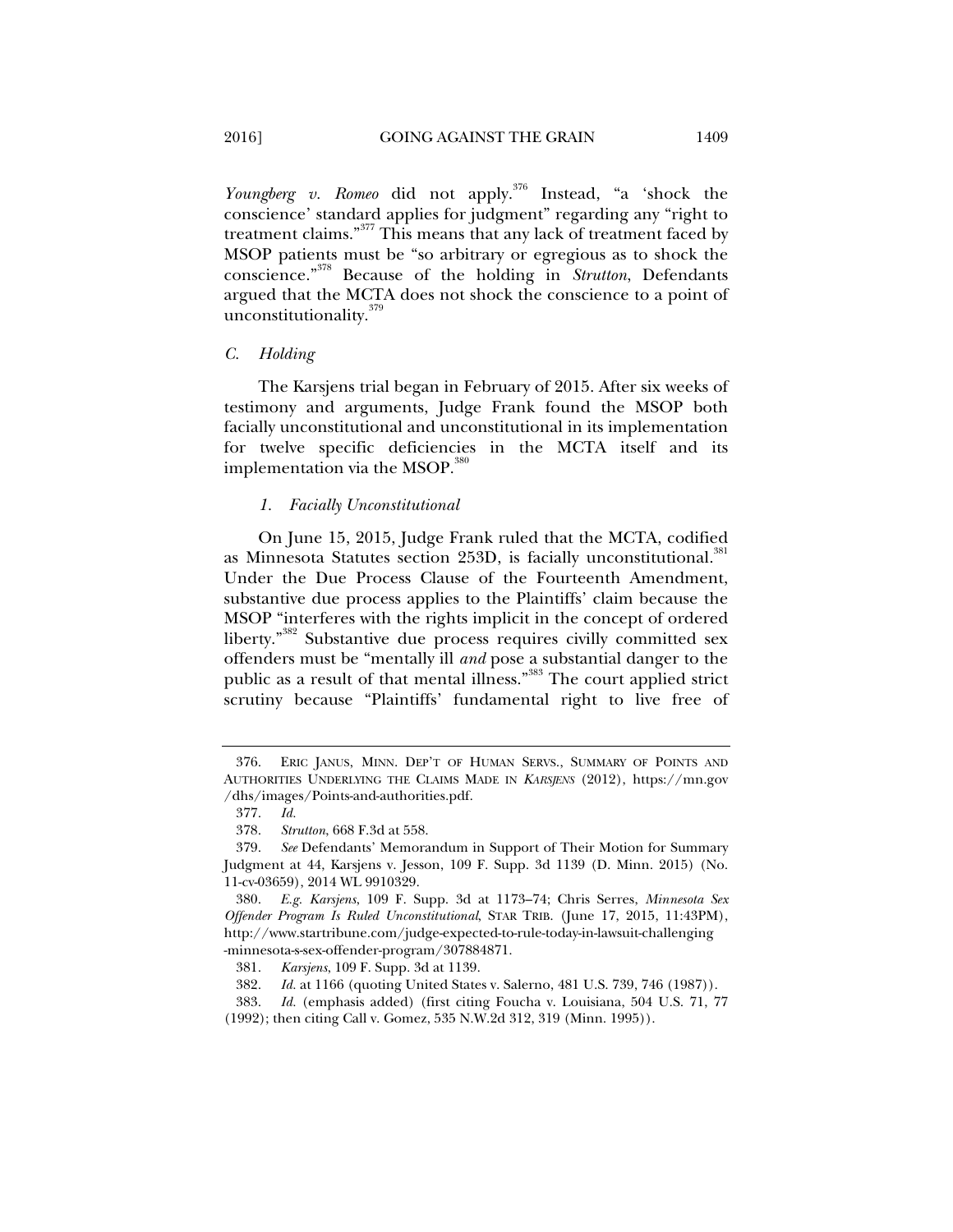physical restraint is constrained by the curtailment of their liberty."<sup>384</sup> The court concluded that the state failed to meet its burden to show that the MCTA is narrowly tailored to achieve the state's compelling governmental interest in protecting the public.<sup>385</sup>

Judge Frank found the MCTA to be facially unconstitutional for six reasons.<sup>386</sup> First, the MCTA is not narrowly tailored because it does not require periodic assessments to determine if MSOP committees satisfy the statutory requirements for civil commitment.387 For example, in *Kansas v. Hendricks*, the Supreme Court cited Kansas' *yearly* risk assessments required under the Kansas Sexually Violent Predator Act in upholding its constitutionality.388 Kansas used yearly risk assessments to determine if committees continue to pose a danger to the public, have a mental abnormality, and need continued treatment for a sexual disorder.<sup>389</sup> The MCTA, however, does not require periodic risk assessments to determine if committees continue to satisfy the statutory requirements of the MCTA.<sup>390</sup>

Because the MCTA does not require periodic risk assessments, it cannot determine if MSOP inmates continue to be mentally ill, which, according to the statute, influences whether the individual is likely to reoffend (creating a danger to the public).<sup>391</sup> Substantive due process requires that a civilly committed individual must be mentally ill and pose a substantial danger to the public as the result of that mental illness.<sup>392</sup> The MCTA is therefore not narrowly tailored and violates substantive due process.

Second, the MCTA is facially unconstitutional "because it fails to provide a judicial bypass mechanism to the statutory reduction in custody process."393 MSOP civil committees are only allowed to be provisionally or fully discharged by the SRB and SCAP.<sup>394</sup> As

 390. *Karsjens*, 109 F. Supp. 3d at 1159; *supra* Section III.C.3. This creates questions of constitutionality under *Hendricks*. *See* 521 U.S. at 363–64.

391. *See supra* Section III.C.4.d.

 392. *Karsjens*, 109 F. Supp. 3d at 1159 (first citing Foucha v. Louisiana, 504 U.S. 71, 77 (1992); then citing Call v. Gomez, 535 N.W.2d 312, 319 (Minn. 1995)).

 <sup>384.</sup> *Id.* at 1167 (citations omitted).

 <sup>385.</sup> *Id.* at 1168.

 <sup>386.</sup> *Id.* at 1168–70.

 <sup>387.</sup> *Id.* at 1168; *supra* Section III.C.3.

 <sup>388. 521</sup> U.S. 346, 363–64 (1997).

 <sup>389.</sup> *Id.*

 <sup>393.</sup> *Karsjens*, 109 F. Supp. 3d at 1168–69.

 <sup>394.</sup> MINN. STAT. §§ 253B.18, subdiv. 4c, 253B.19; *Karsjens*, 109 F. Supp. 3d at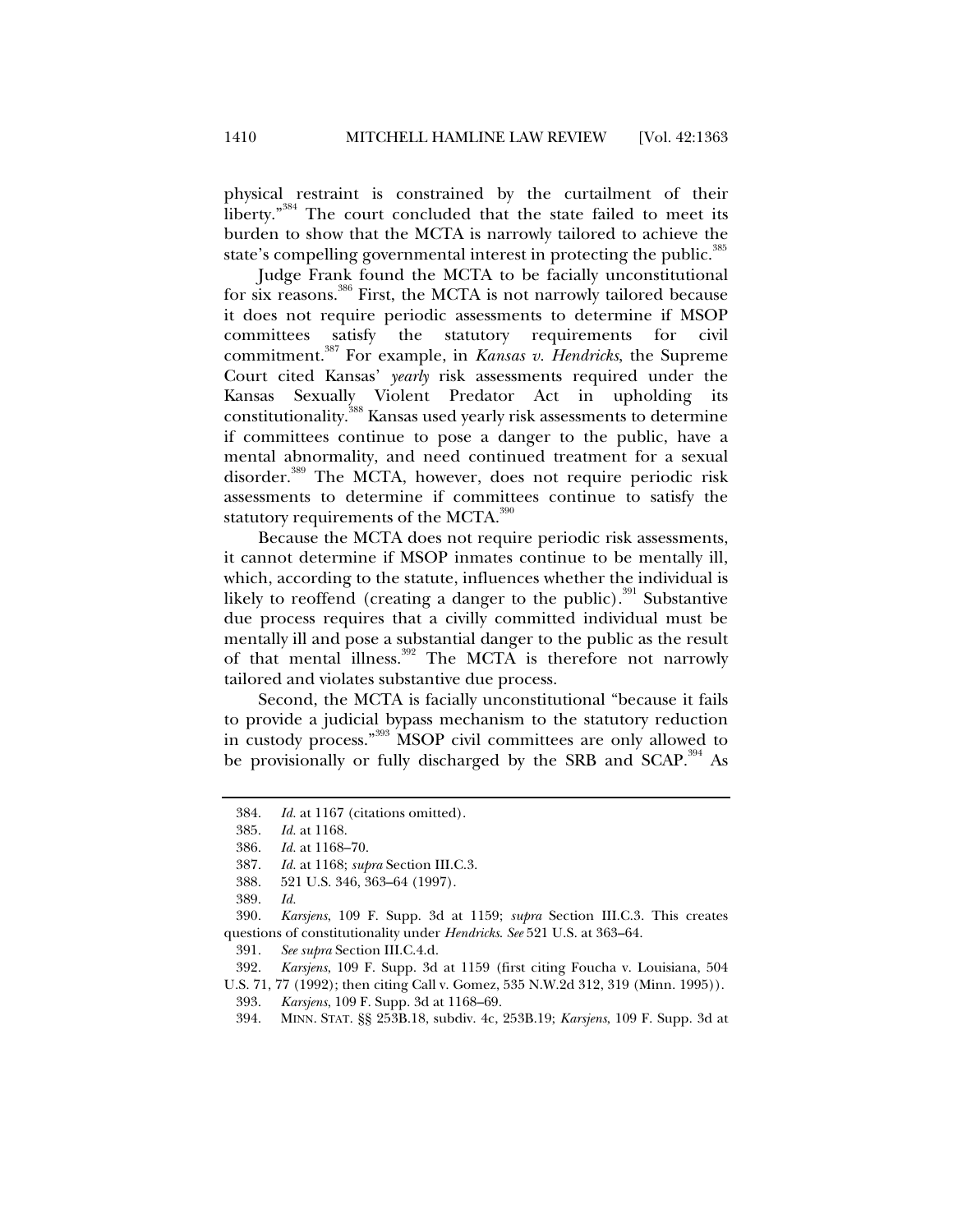previously noted, the process of appealing to the SRB and SCAP is long and cumbersome<sup>395</sup> and frequently takes more than five years.<sup>396</sup>

A judicial bypass option, on the other hand, would permit MSOP patients to be heard more rapidly. Additionally, MSOP patients are not afforded counsel to help them wade the waters of the SRB/SCAP appeals process.<sup>397</sup> Judge Frank ruled that because the MCTA does not include an emergency mechanism to bypass the lengthy SRB/SCAP process, the law is facially unconstitutional because patients are not heard in a "reasonable time."398 Because the SRB/SCAP appeals process may take many years, during which time a civilly committed individual may no longer be mentally ill or dangerous yet still deprived of their liberty,  $\frac{399}{30}$  the MCTA is facially unconstitutional because it does not provide for a judicial bypass option.<sup>400</sup>

Third, the MCTA is facially unconstitutional because the statutory criteria for release are more stringent than the criteria for commitment.<sup>401</sup> The MCTA requires the offender be "highly likely to reoffend" when committed.<sup>402</sup> Conversely, the release criteria establish a much higher standard—they require the individual to "no longer be dangerous."<sup>403</sup> If an individual is committed under a statutory standard, that person cannot be committed if they no longer meet that statutory standard without violating substantive due process.<sup>404</sup> Because it is possible for an individual to no longer be "highly likely to reoffend" yet not meet the indisputable standard of "no longer be[ing] dangerous," the MCTA violates substantive due process, is facially unconstitutional, and results in a punitive effect contrary to the purpose of civil commitment.<sup>405</sup>

<sup>1168.</sup> 

 <sup>395.</sup> *Karsjens*, 109 F. Supp. 3d at 1168; *see supra* Section III.C.4.d.

 <sup>396.</sup> *Karsjens*, 109 F. Supp. 3d at 1163; *see supra* Section III.C.4.d.

 <sup>397.</sup> *Karsjens*, 109 F. Supp. 3d at 1163; *see supra* Section III.C.4.d.

 <sup>398.</sup> *Karsjens*, 109 F. Supp. 3d at 1168–69; *see supra* Section III.C.4.d.

 <sup>399.</sup> *Karsjens*, 109 F. Supp. 3d at 1163, 1168–69; *see supra* Section III.C.4.d.

 <sup>400.</sup> *Karsjens*, 109 F. Supp. 3d at 1168–69.

 <sup>401.</sup> *Id.* at 1169; *see also* Ostrem, *supra* note 177, at 698 (calling the MSOP "a system with a pretty robust entry point and no realistic exit").

 <sup>402.</sup> *Karsjens*, 109 F. Supp. 3d at 1169.

 <sup>403.</sup> *Id.*

 <sup>404.</sup> *See id.*

 <sup>405.</sup> *Id.*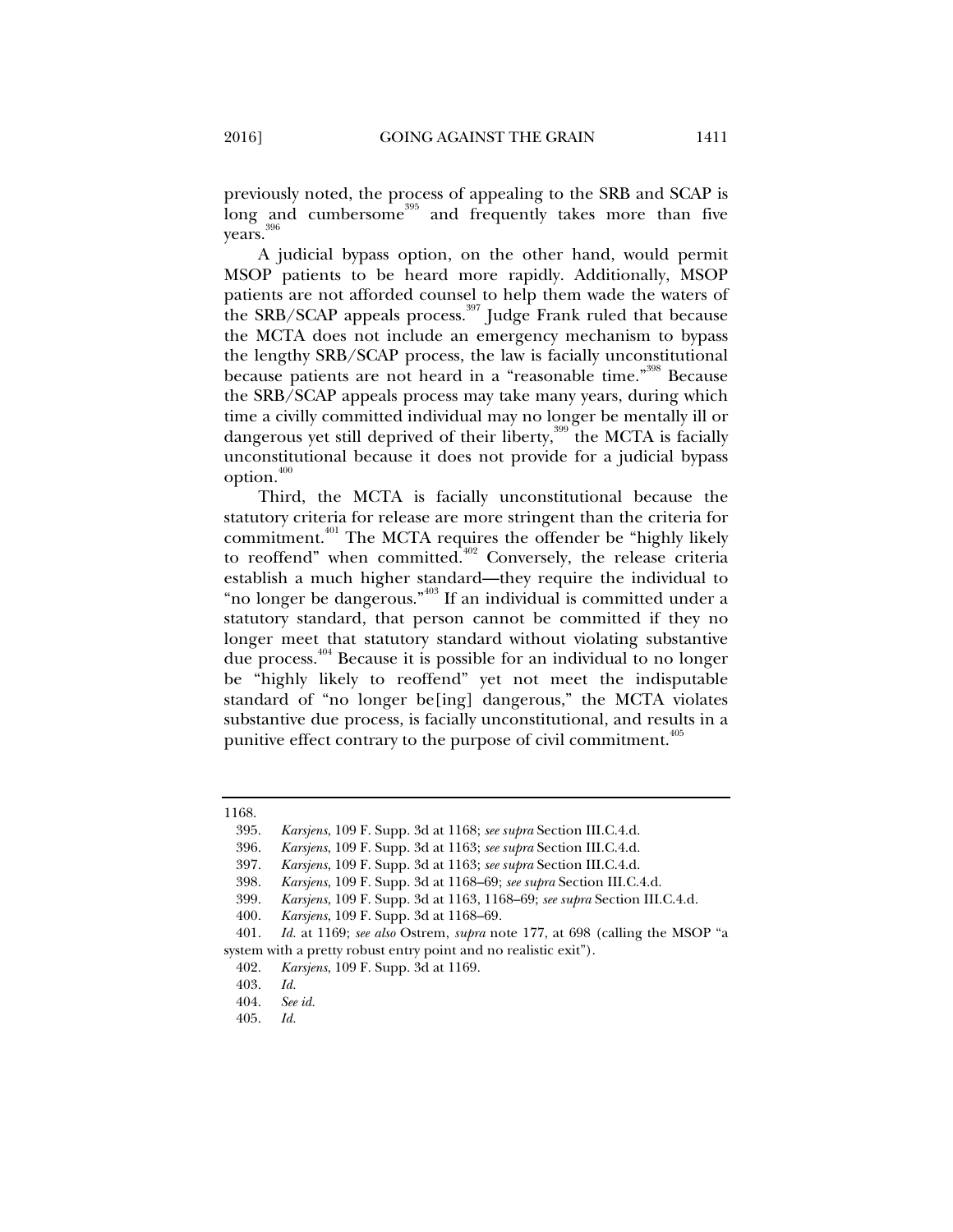Fourth, the MCTA is facially unconstitutional because the SRB/SCAP appeals process requires the offender to maintain the burden in proving that he or she is no longer dangerous or needs treatment for a mental disorder.<sup>406</sup> When a fundamental right is involved, laws are subject to strict scrutiny under Fourteenth Amendment substantive due process, which requires the state to bear the burden of proving that the law is narrowly tailored to serve a compelling state interest.<sup>407</sup> Judge Frank concluded the burden of proof for maintaining commitment should remain on the state from the initial commitment proceedings through the appeals process.<sup>408</sup> The state is required to "demonstrat[e] the justification for continued confinement by clear and convincing evidence . . ." at all times instead of putting the burden on MSOP patients, as the MCTA does.<sup>409</sup> Because the MCTA requires patients to demonstrate they are no longer mentally ill or are no longer a danger to the public, the MCTA is not narrowly tailored and results in a punitive effect contrary to the goal of civil commitment.<sup>410</sup>

Fifth, the MCTA is facially unconstitutional because it provides for less-rights-restrictive treatment centers, yet no such places exist.<sup>411</sup> MSOP has but three facilities: the high security center in Moose Lake, MN; an additional high security center in St. Peter, MN; and the CPS in St. Peter, MN.<sup>412</sup>

The only less-rights-restrictive option available to MSOP patients in either of the two high security centers is the CPS, which is deficient in its capacity to house the number of individuals who

 <sup>406.</sup> *Id.* For example, during a SCAP rehearing, "[t]he petitioning party seeking discharge or provisional discharge bears the burden of going forward with the evidence . . . to show that the person is entitled to the requested relief." MINN. STAT. § 253D.28, subdiv. 2(d) (2014 & Supp. 2015).

 <sup>407.</sup> *Karsjens*, 109 F. Supp. 3d at 1166–67 (first citing Washington v. Glucksberg, 521 U.S. 702, 721 (1997) (internal citations and quotations omitted) ("[T]he Fourteenth Amendment forbids the government to infringe . . . fundamental liberty interests *at all*, no matter what process is provided, unless the infringement is narrowly tailored to serve a compelling state interest."); then citing Gallagher v. City of Clayton, 699 F.3d 1013, 1017 (8th Cir. 2012) (internal citations omitted) (noting that, where legislation infringes upon a fundamental right, such legislation "must survive strict scrutiny—the law must be 'narrowly tailored to serve a compelling state interest'").

 <sup>408.</sup> *Karsjens*, 109 F. Supp. 3d at 1169.

 <sup>409.</sup> *Id.*

 <sup>410.</sup> *Id.*

<sup>411</sup>*. Id.*; *see also supra* Section III.C.4.b.

 <sup>412.</sup> *Karsjens*, 109 F. Supp. 3d at 1150; JOHNSTON, *supra* note 58.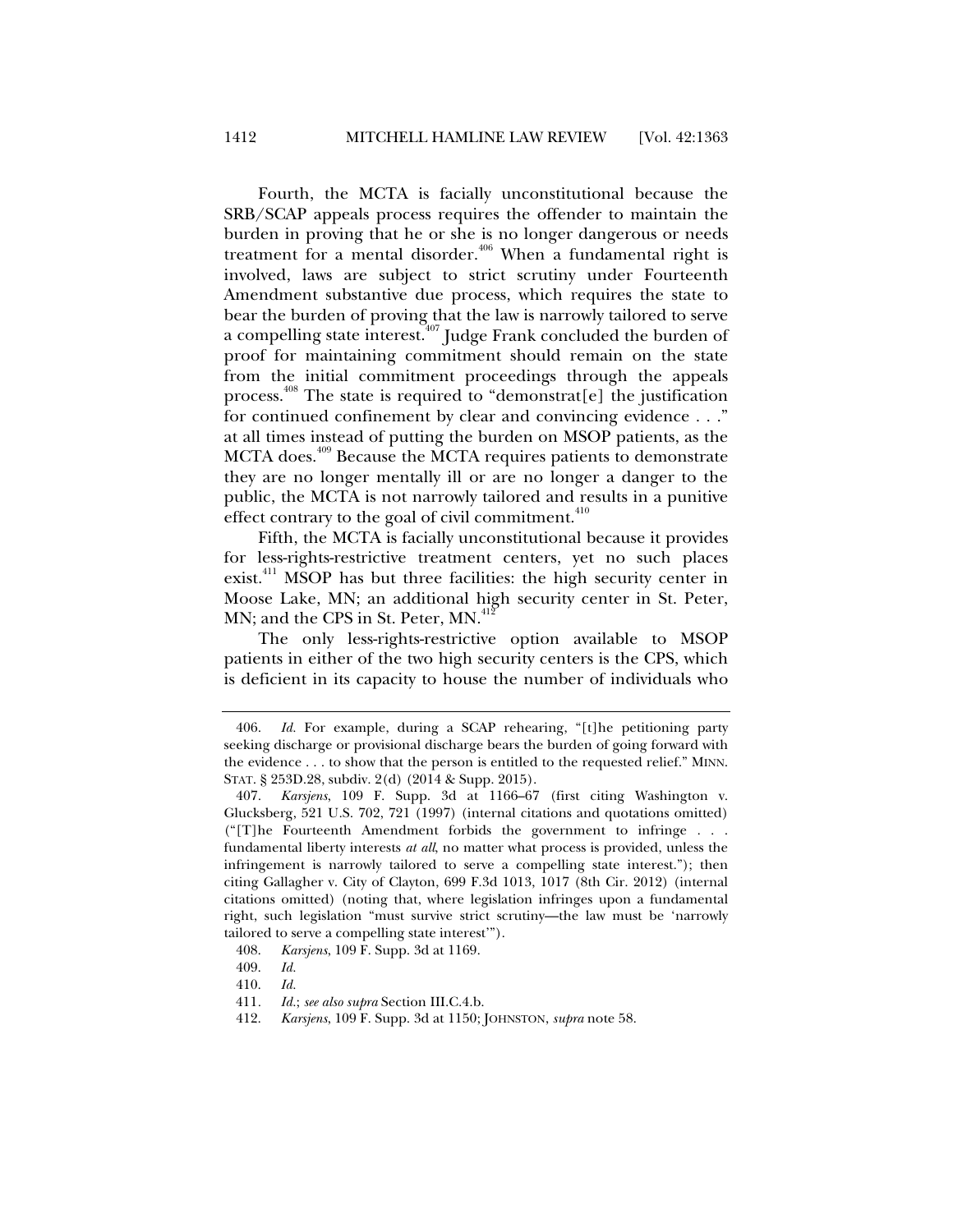likely qualify for transfer to CPS.<sup>413</sup> This certainly does not mean that all MSOP patients should be transferred to less-restrictive facilities; it merely means that the number of beds available should be equivalent to the population of those who are eligible for transfer to a less-restrictive facility. Moreover, the only available lessrights-restrictive alternative, CPS, is located on the same campus as the high security center in St. Peter, MN, and the two are barely separated by barbed wire fences.<sup>414</sup> In addition, CPS programming takes years to complete, and because of the limited number of beds available, some committed offenders wait for years at a time in a unit through which they have previously progressed because there is not a bed open in the less-restrictive building to which they seek to be transferred.<sup>415</sup>

Furthermore, the MCTA requires that individual patients petitioning for provisional discharge to a less-rights-restrictive facility show that they should be transferred to a "facility [that] best  $meet[s]$  [their] needs."<sup>416</sup> This is impossible because only one lessrights-restrictive treatment facility, CPS, exists, and the one that does exist houses only fifty-eight beds.<sup>417</sup> Because of this, the MCTA violates substantive due process, resulting in a punitive effect for civilly committed sex offenders.<sup>418</sup>

Finally, the MCTA is facially unconstitutional because it lacks affirmative action by the state to petition for a committed offender's release if the offender no longer satisfies the statutory requirements for civil commitment in the MSOP.<sup>419</sup> Despite knowledge that some of its patients no longer satisfy the statutory requirement for civil commitment, "the MSOP has never petitioned on behalf of a committed individual for full discharge."<sup>420</sup> The MSOP has petitioned on behalf of only seven

 <sup>413.</sup> *See Karsjens*, 109 F. Supp. 3d at 1150.

 <sup>414.</sup> MSOP REINTEGRATION, *supra* note 281, at 1; *see also* Briana Bierschbach, *The Minnesota Sex Offender Program, Explained*, MINN. POST (July 22, 2014), https:// www.minnpost.com/politics-policy/2014/07/minnesota-sex-offender-program -explained.

 <sup>415.</sup> *See Karsjens*, 109 F. Supp. 3d at 1150.

 <sup>416.</sup> MINN. STAT. § 253D.29, subdiv. 1 (2014); *Karsjens*, 109 F. Supp. 3d at 1169; *see also supra* Section III.C.4.b.

 <sup>417.</sup> *Supra* Section III.C.4.b.

 <sup>418.</sup> *Karsjens*, 109 F. Supp. 3d at 1169.

 <sup>419.</sup> *Id.*; *see also supra* Section III.C.4.b.

 <sup>420.</sup> *Karsjens*, 109 F. Supp. 3d at 1164; *see also supra* Section III.C.4.b.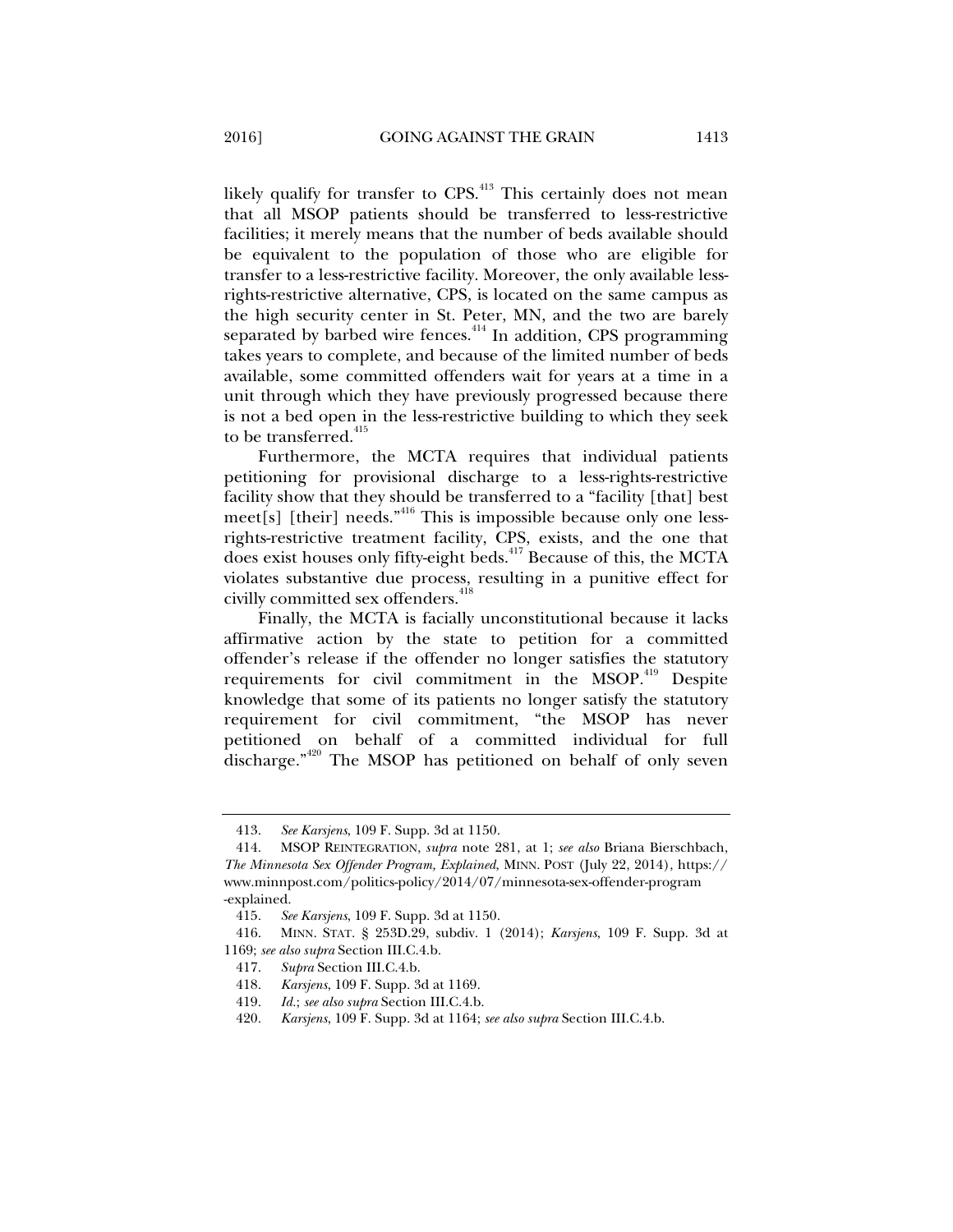patients for partial discharge.<sup>421</sup> Instead, the vast majority of committed offenders must initiate their own proceedings.<sup>422</sup> Therefore, the MCTA is not narrowly tailored to meet the state's compelling interest because it does not require the MSOP to take affirmative steps to initiate the process for a reduction in custody of civilly committed individuals.<sup>423</sup> Judge Frank called this a "fatal flaw" of the statute—it results in a punitive effect, which is "contrary to the purpose of civil commitment."<sup>424</sup>

Judge Frank's ruling in *Karsjens v. Jesson* cited six reasons why the MCTA is facially unconstitutional.<sup>425</sup> Arguably, the Minnesota Legislature was hasty in its revision of the MCTA in response to the public outcry and significant media attention Linehan's case garnered when the Minnesota Supreme Court ruled in *Linehan I*  that he did not meet the statutory requirement for civil commitment under the *Pearson* test.<sup>426</sup> Some of the current defects are in the text itself as written, and some defects are the result of the Minnesota Legislature's failure to include certain provisions in the text of the statute. Each reason demonstrates a fault in the MCTA that desperately needs to be repaired in order to mend the broken system that is the MSOP.

- 425. *Id.* at 1168–70.
- 426. *Supra* notes 140–41, 145 and accompanying text.

 <sup>421.</sup> *See Karsjens*, 109 F. Supp. 3d at 1164; *see also supra* Section III.C.4.b. The MSOP petitioned on behalf of six individuals who were supposed to be provisionally released, but whose provisional release never happened, because the facility they were scheduled to be provisionally discharged to was the Cambridge facility, which was never opened. *Karsjens*, 109 F. Supp. 3d at 1164. Governor Mark Dayton halted Cambridge's launch in November of 2013. *Id.* at 1152. In a letter to the Minnesota Department of Human Services Director, Lucinda Jesson, Governor Dayton directed her

to suspend DHS' plans to transfer any sex offenders to a less restrictive facility such as Cambridge until: (1) the Task Force issued its findings and recommendations; (2) the legislature had the opportunity to review existing statutes and make any necessary revisions; and (3) the legislature and the Governor's Administration have agreed to and provided sufficient funding for the additional facilities, programs, and staff necessary for the program's successful implementation.

*Id.* The six individuals were never provisionally discharged, and the Cambridge facility never opened. *Id.* at 1164. So, in reality, the MSOP has *successfully* petitioned for the conditional release of a single patient. *See id.*

 <sup>422.</sup> *Karsjens*, 109 F. Supp. 3d at 1164.

 <sup>423.</sup> *Id.* at 1169.

 <sup>424.</sup> *Id.* at 1168.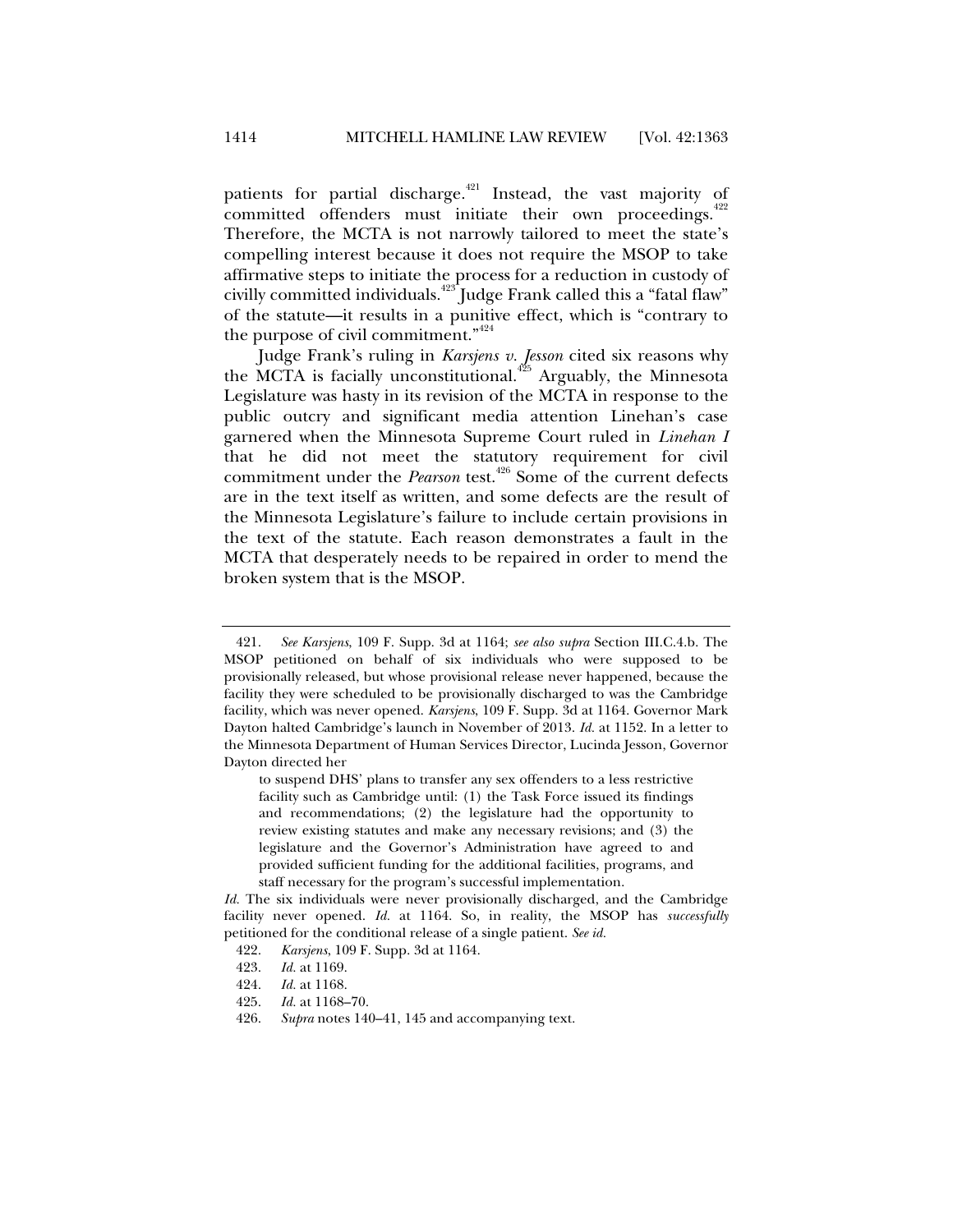# *2. Unconstitutional as Applied*

In addition to the number of reasons the MCTA is facially unconstitutional, Judge Frank ruled the statute is unconstitutional as applied (in implementation) $427$  for an additional six reasons because "Defendants apply the statute in a manner that results in Plaintiffs being confined to the MSOP beyond such time as they either meet the statutory reduction in custody criteria or no longer satisfy the constitutional threshold for continued commitment."<sup>428</sup>

First, the MCTA is unconstitutional in its implementation because "Defendants do not conduct periodic risk assessments of civilly committed individuals at the MSOP."<sup>429</sup> As previously stated, this presents serious issues of constitutionality.430 During the trial, various MSOP psychologists and defendants stated they were unsure if all of the civilly committed offenders met the statutory criteria for commitment.<sup>431</sup> Although the MCTA does not require periodic risk assessments, the statute also does not prohibit them.<sup>432</sup> Periodic risk assessments are generally valid for only one year,<sup>433</sup> and many offenders have not had a risk assessment completed since their initial proceedings to determine if they continue to be mentally ill and pose a substantial danger to the public because of their mental illness.

In the only case on which the Supreme Court has ruled regarding the conditions of sex offender confinement, it stated that Washington State must "implement a treatment program for residents containing elements required by prevailing professional standards."<sup>434</sup> As previously discussed, the vast majority of states with SOCC programs conduct annual risk assessments on all offender patients.<sup>435</sup> The American Psychological Association cites annual

 435. *Supra* note 244 and accompanying text; *see also, e.g.,* ARIZ. REV. STAT. ANN. § 36-3708 (West, Westlaw through 2015); IOWA CODE ANN. § 229A.8 (West, Westlaw through 2015); KAN. STAT. ANN. § 59-29a08 (West, Westlaw through 2015); *Karsjens*,

 <sup>427.</sup> *See supra* Section III.A (discussing the change in the implementation of the MCTA because of the case of Alfonso Rodriguez, Jr.).

 <sup>428.</sup> *Karsjens*, 109 F. Supp. 3d at 1170.

 <sup>429.</sup> *Id.*; *supra* notes 384, 387–89 and accompanying text.

 <sup>430.</sup> *Compare supra* Section II.A.1*, with supra* Section II.A.2.

 <sup>431.</sup> *Karsjens*, 109 F. Supp. 3d, at 1159, 1170.

 <sup>432.</sup> *Id*.

 <sup>433.</sup> *Id.* at 1159.

 <sup>434.</sup> Seling v. Young, 531 U.S. 250, 266 (2001). Although dicta, this quote is a helpful guidepost in helping states develop constitutionally sound practices in their civil commitment of sex offenders.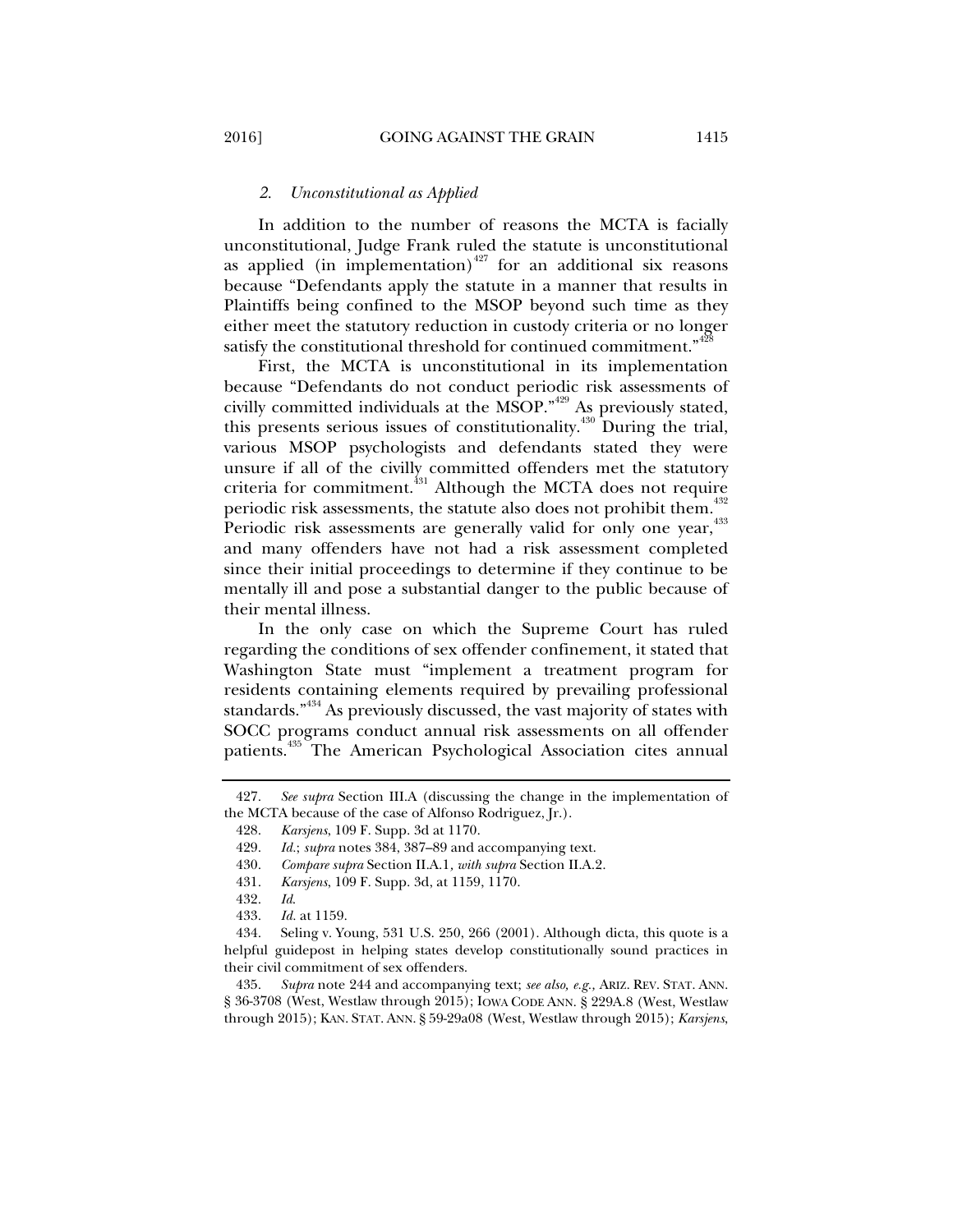psychiatric risk assessments of institutionalized individuals as a best practice for practitioners—a "prevailing professional standard." Minnesota does not conduct the annual risk assessments $436$  as required among the prevailing standards of other states' civil commitment programs as well as the American Psychological Association prevailing professional standards.

Additionally, psychological standards require the *differentiated*  risk assessment of individuals based on the group or groups to which they belong.<sup>437</sup> For example, the MSOP uses the same risk assessment tools for males, its one female patient, adolescents, and individuals with developmental disabilities.<sup>438</sup> Arguably, the MSOP is required to conduct annual risk assessments that mimic the majority of other states because it is the prevailing professional standard outlined in *Seling v. Young*. 439 Because the MSOP does not do so, it results in a punitive effect, which is contrary to the goal of civil commitment and unconstitutional.<sup>440</sup>

Second, the MCTA is unconstitutional in its implementation because the MSOP has not been conducting the risk assessments "in a constitutional manner."<sup>441</sup> Not only have risk assessors not received any formal training on the MCTA legal standard that must be met for an individual's continued commitment, but also, they have not been applying the correct legal standard under the MCTA.442 The correct legal standard is the *Call* standard, which requires that a person be "confined for only so long as he or she

440. *Karsjens*, 109 F. Supp. 3d at 1170.

<sup>109</sup> F. Supp. 3d at 1159 ("As of 2011, Minnesota and Massachusetts were the only two states that did not require annual reports to the courts regarding each sex offender's continuing need to be committed."); GRANT CUMMINGS, WIS. LEGISLATIVE FISCAL BUREAU, CIVIL COMMITMENT OF SEXUALLY VIOLENT PERSONS: INFORMAL PAPER 6 (2013), http://legis.wisconsin.gov/lfb/publications /informationalpapers/documents/2013/54\_civil%20commitment%20of %20sexually%20violent%20persons.pdf.

 <sup>436.</sup> *Supra* note 243 and accompanying text. Minnesota does not conduct periodic risk assessments of civilly committed sex offenders, even though the statutory scheme for general civil commitment permits it. MINN. STAT. § 253B.03, subdiv. 5 (2014).

 <sup>437.</sup> *See, e.g.*, Anthony Beech, Dawn D. Fisher & David Thornton, *Risk Assessment of Sex Offenders*, 34 PROF. PSYCHOL. RES. & PRAC. 339, 347–48 (2003); *supra*  Section III(C)(1)*.* 

 <sup>438.</sup> *Karsjens*, 109 F. Supp. 3d at 1160.

 <sup>439.</sup> *See Seling*, 531 U.S. at 266.

 <sup>441.</sup> *Id.*

 <sup>442.</sup> *Id.*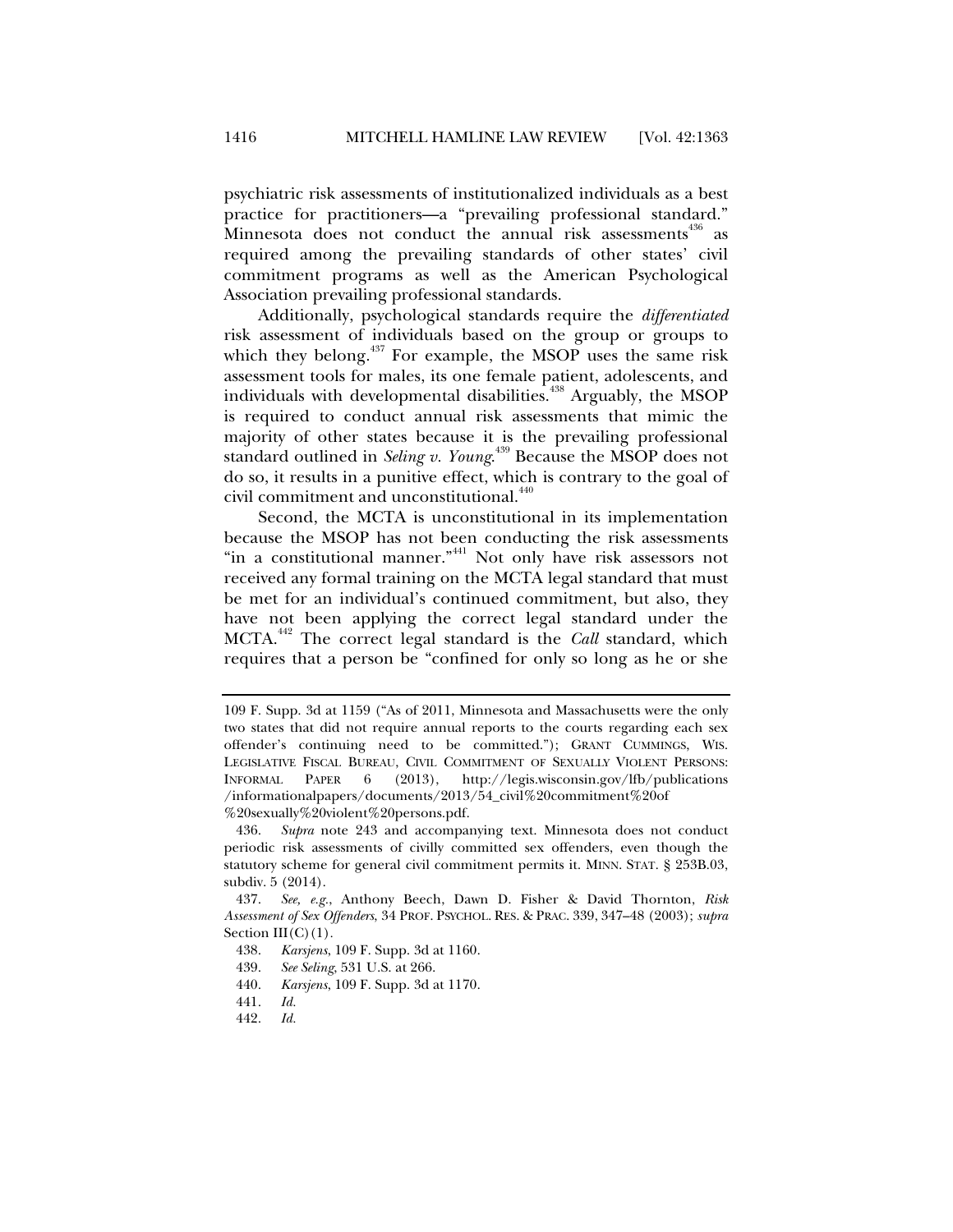continues *both* to need further inpatient treatment and supervision for his sexual disorder *and* to pose a danger to the public."<sup>443</sup> During the *Karsjens* proceedings, a forensic evaluator for the MSOP, Dr. Anne Pascucci,<sup>444</sup> admitted she had previously not used the *Call* standard for patient discharge.<sup>445</sup> MSOP risk assessors did not begin to use this standard until *after* the *Karsjens* case started in  $2011.<sup>446</sup>$  Therefore, the MCTA is unconstitutional in its implementation through the MSOP because it does not apply the correct legal standards set forth in *Call*. 447

Third, the MCTA is unconstitutional in its implementation because there are some MSOP clients who have completed treatment and remain confined at MSOP,<sup>448</sup> even though they no longer benefit from treatment.<sup>449</sup> This is likely because of the programming changes the MSOP has implemented over the years, in which some patients have had to restart treatment when new programming is implemented.<sup>450</sup> Because the MSOP's three-phase program has undergone many programming changes in its history, some individuals have completed three different programs, and have not been released.<sup>451</sup> Therefore, the MCTA is unconstitutional as applied because it is not narrowly tailored in its confinement of individuals, some of whom should not remain civilly committed to the MSOP. $45$ 

Fourth, the MCTA is unconstitutional in its implementation because the discharge process is "not working as [it] should at the MSOP."453 As stated previously, the MSOP refuses to "petition on behalf" of individuals who are near the end of treatment. $454$  Even after court proceedings in the *Karsjens* suit commenced, Defendants had yet to address the delays in the "reduction-ofcustody" process.455 The court also found the MSOP did not

 <sup>443.</sup> *Id.* (quoting Call v. Gomez, 535 N.W.2d 312, 319 (Minn. 1995)).

 <sup>444.</sup> *Id.* at 1159.

 <sup>445.</sup> *Id.* at 1170.

 <sup>446.</sup> *Id.* at 1171.

 <sup>447.</sup> *Id.* 

 <sup>448.</sup> *Id.* at 1158, 1171.

 <sup>449.</sup> *Id.* at 1171.

 <sup>450.</sup> *Id.* at 1158.

 <sup>451.</sup> *Id.* at 1171.

 <sup>452.</sup> *Id.* 

 <sup>453.</sup> *Id.*

 <sup>454.</sup> *Id.* at 1171–72; *see also supra* Section III.C.2.b.

 <sup>455.</sup> *Karsjens*, 109 F. Supp. 3d at 1171; *see also supra* Section III.C.2.b.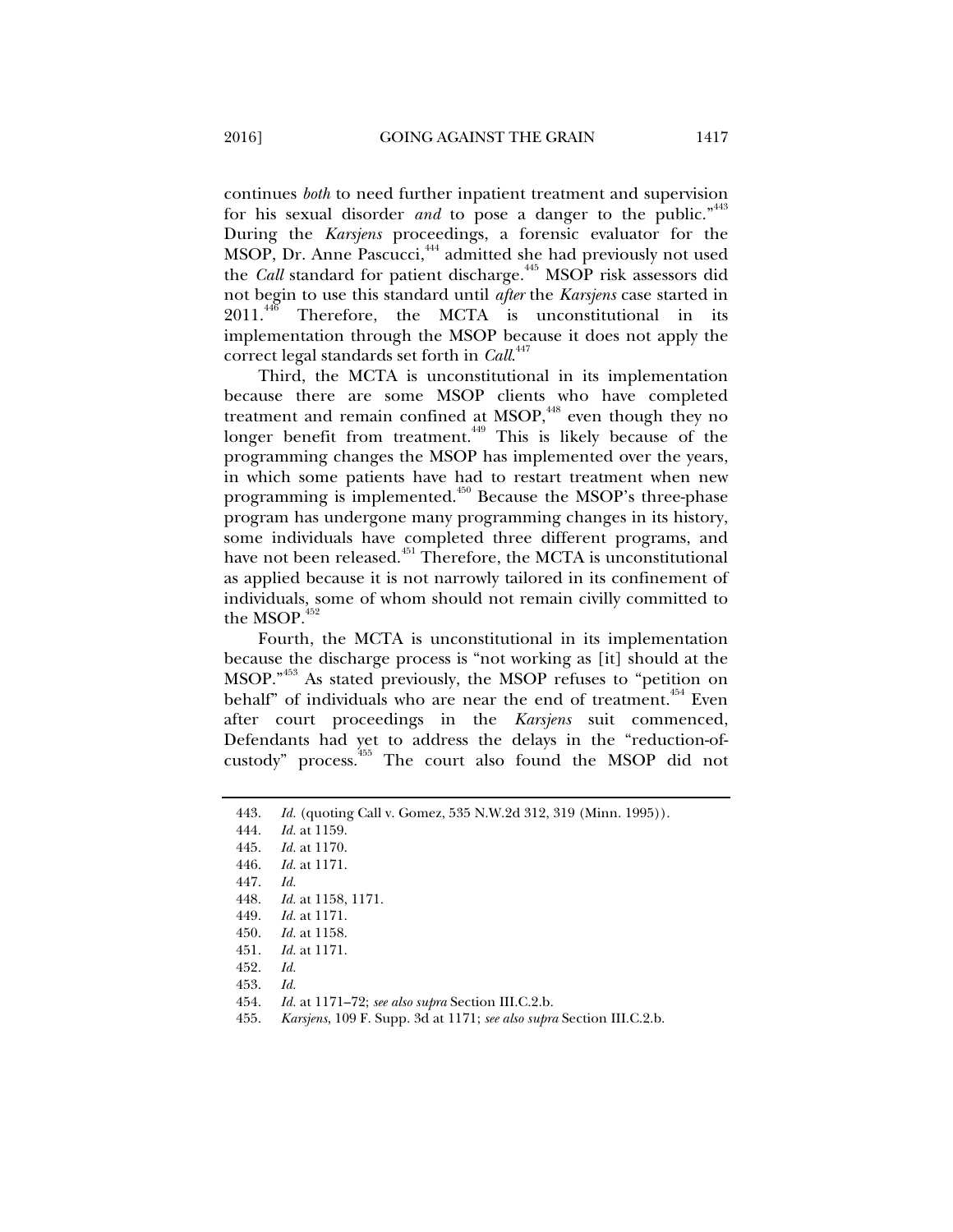provide discharge and reintegration planning until committed individuals were in Phase III,<sup>456</sup> the final phase of treatment.<sup>457</sup>

Discharge and reintegration services and programming should be given to patients throughout their treatment at the MSOP, because the goal of the program is to provide treatment and successfully reintegrate individuals into the community after their treatment.<sup>458</sup> Because committees are not given the reintegration and discharge tools they need from the beginning of their treatment at the MSOP, if and when individuals are released, their toolbox will be emptier than if they had received the tools from day one. Moreover, the MSOP's failure to equip committees with the proper tools from the beginning of their treatment is contrary to the underlying purpose of the MSOP treatment program—"[t]o promote public safety by providing comprehensive treatment and reintegration opportunities for civilly-committed [sic] sexual abusers."<sup>459</sup>

By refusing to petition on behalf of those who continue to be civilly committed, and who likely should be provisionally discharged, the MSOP has done nothing to remedy this problem. Reintegration and discharge programming is not provided to committees until Phase III of treatment programming, and the resulting delay in provisional discharge means the MCTA is unconstitutional as applied. $400$ 

Fifth, the MCTA is unconstitutional in its implementation because the MSOP does not provide for less-restrictive alternatives than high-security treatment centers.461 The statute permits the MSOP to use less-restrictive alternatives, but none exist.<sup>462</sup> Instead, all committed individuals must start in a high-security facility, and gradually progress to a less-restrictive facility.<sup>463</sup> The MSOP lacks

 <sup>456.</sup> *Karsjens*, 109 F. Supp. 3d at 1171; *see also supra* Section III.B.2.

 <sup>457.</sup> *Karsjens*, 109 F. Supp. 3d at 1153.

 <sup>458.</sup> *See* MSOP REINTEGRATION, *supra* note 281, at 1.

 <sup>459.</sup> SHELBY R. RICHARDSON, MINN. SEX OFFENDER PROGRAM, TREATMENT PROGRESSION 1 (2016), http://www.dhs.state.mn.us/main/groups/agencywide /documents/pub/dhs16\_167938.pdf.

 <sup>460.</sup> *Karsjens*, 109 F. Supp. 3d at 1171–72.

 <sup>461.</sup> *See, e.g.*, *id.* at 1169; *see also supra* Section III.C.2.b.

 <sup>462.</sup> *Karsjens*, 109 F. Supp. 3d at 1169; *see also supra* Section III.C.2.b.

 <sup>463.</sup> *Karsjens*, 109 F. Supp. 3d at 1151–52 ("There is no alternative placement option to allow individuals to be placed in a less restrictive facility at the time of their initial commitment to the MSOP.").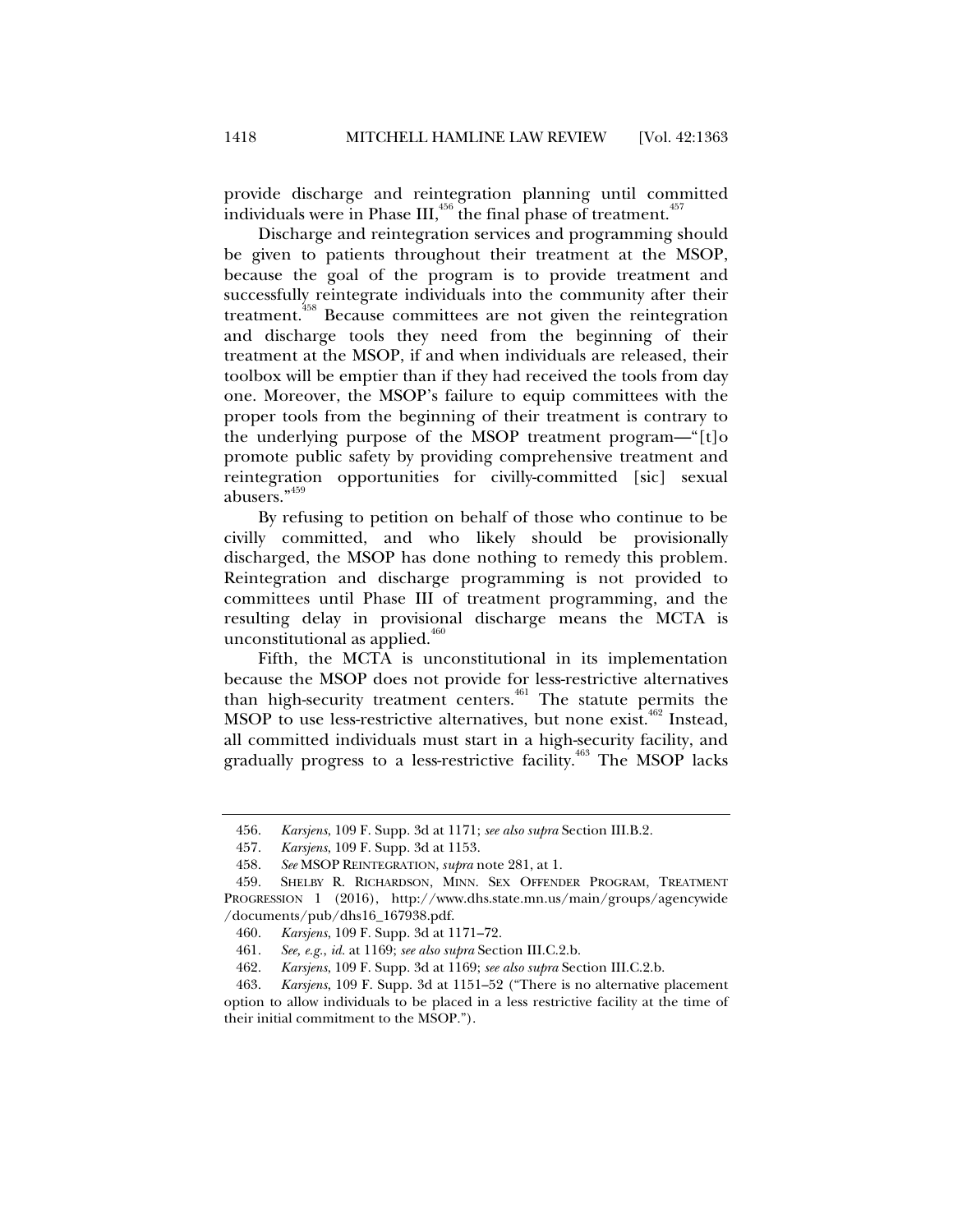traditional, less-restrictive alternatives, such as halfway houses, for those who began their treatment in a high-security facility.<sup>464</sup>

The sixth and final reason the MCTA is unconstitutional in its implementation is because there is no significant relationship between the treatment that individuals receive and the discharge rate.<sup>465</sup> The aforementioned phases of treatment do not all involve treatment for an underlying mental illness, and some of the phases primarily focus on rule compliance.<sup>466</sup> The extremely low number of individuals who have been provisionally discharged is likely due to the phases' stringent rule-based compliance systems.<sup>467</sup>

Judge Frank wrote that each of the six reasons is an independent reason that the MCTA is itself unconstitutional in implementation.468 It is clear that the MSOP's treatment progression criteria and programming make it extremely difficult for individuals to progress through treatment. Indeed, in his closing comments, Judge Frank described the current MSOP as "a three-phased treatment system with 'chutes-and-ladders'-type mechanisms for impeding progression."469

#### *D. Aftermath*

Along with the June finding of unconstitutionality, the court set a pre-hearing conference for August 10,  $2015^{470}$  Judge Frank ordered the parties to submit remedy proposals and called upon other stakeholders to do the same.471 Many stakeholders attended this meeting including Governor Dayton.<sup>472</sup> Defendants sought certification for an interlocutory appeal from the district court to appeal the June 17th decision; that request was denied by Judge

467. *See id.* at 1147.

 <sup>464.</sup> *Id.* at 1152; *see supra* Section II.C.2.b.

 <sup>465.</sup> *Karsjens,* 109 F. Supp. 3d at 1172 ("[I]ndividuals get stuck in Phase I of the program, a part of the program where no specific offender-related therapy is provided, only institutional rule compliance training and preparation for therapy.").

 <sup>466.</sup> *Id.* at 1153, 1172.

 <sup>468.</sup> *Id.* at 1172.

 <sup>469.</sup> *Id.* 

 <sup>470.</sup> *Id.* at 1178.

 <sup>471.</sup> *Id.* 

 <sup>472.</sup> Chris Serres & Patrick Condon, *Gov. Dayton Unveils Possible Reforms to Troubled Sex Offender Program*, STAR TRIB. (Aug. 10, 2015), http:// www.startribune.com/lawmakers-arrive-at-st-paul-courthouse-as-msop-hearing -begins/321260851/.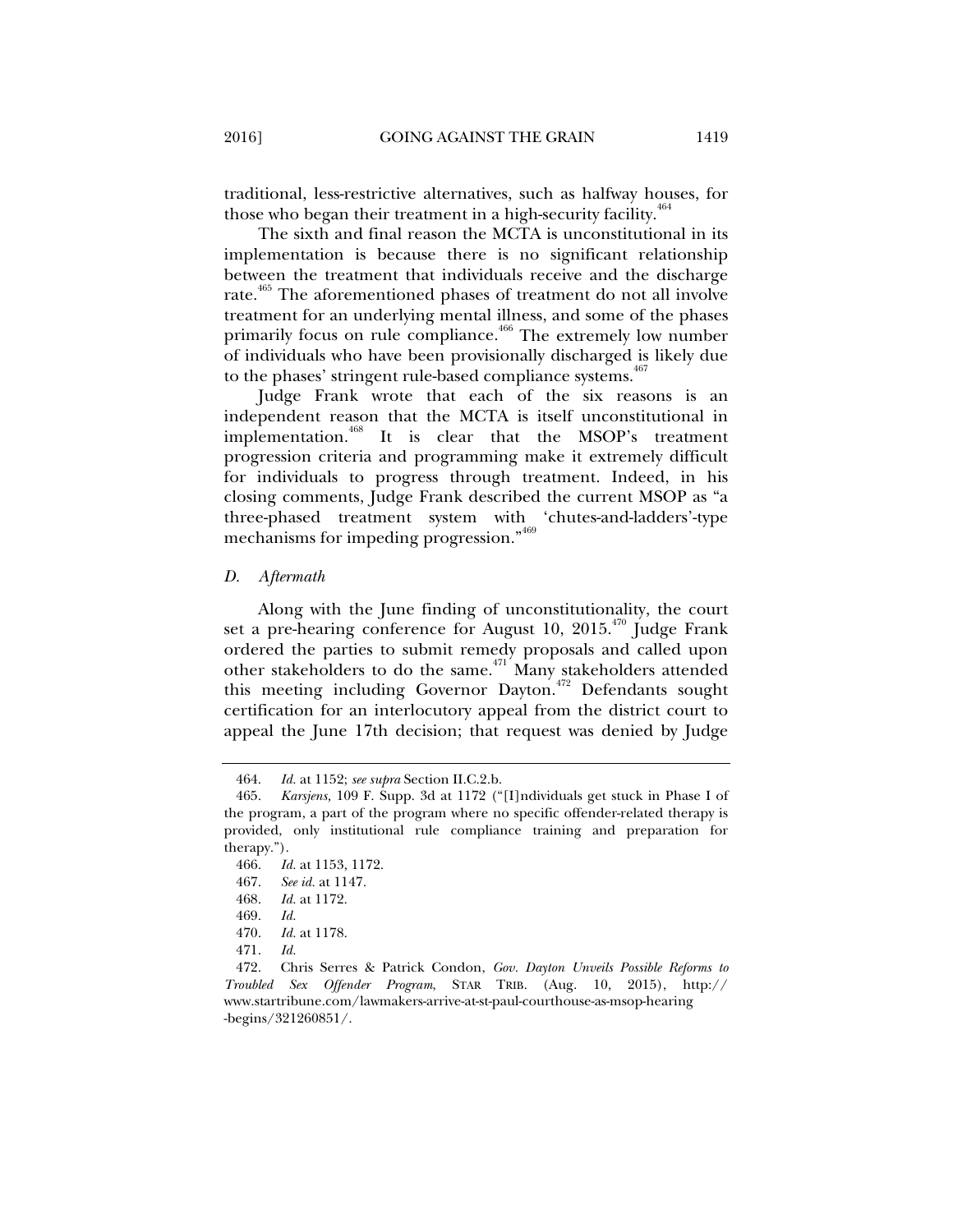Frank.<sup>473</sup> On October 29, 2015, Judge Frank issued his First Interim Relief Order, which required the following:

a. Defendants must promptly conduct independent risk and phase placement reevaluation of all current patients at the MSOP. . . . Defendants must complete these assessments according to the following time lines:

i. Within 30 days, Defendants shall complete reevaluations of the six individuals in the Alternative Program who were designated for transfer to Cambridge, Eric Terhaar, and Rhonda Bailey.

ii. Within 30 days, Defendants shall submit a detailed plan for approval by the Special Master for the reevaluations of the elderly, individuals with substantive physical or intellectual disabilities, and juvenile-only offenders. . . .

. . . . b. If the independent risk assessment for any patient concludes that the patient should be fully discharged, transferred, or receive a reduction in custody, the MSOP must seek the release or reduction in custody of that patient to the appropriate placement by immediately filing a petition with the Special Review Board . . . .

c. Defendants must ensure that less restrictive alternatives are available to accommodate all individuals found eligible for a reduction in custody. . . .

d. Following each treatment phase placement reevaluation . . . Defendants shall immediately move any individual who is determined to be in an improper treatment phase into the proper treatment phase. . . .

e. Defendants shall establish a plan to conduct annual, independent risk assessments to determine whether each client still satisfies the civil commitment requirements. . . . . . . .

2. Special Master former Minnesota Supreme Court Chief Justice Eric J. Magnuson shall have authority to monitor compliance with the remedies identified above. $47$ 

Defendants filed a Notice of Appeal with the District Court and requested an immediate stay from the October 29th interim

 <sup>473.</sup> Karsjens v. Jesson, No. 11-3659, 2015 WL 4478972, at \*4 (D. Minn. July 22, 2015).

 <sup>474.</sup> Karsjens v. Jesson, No. 11-3659, 2015 WL 6561712, at \*16–17 (D. Minn. Oct. 29, 2015) (citation omitted), *appeal docketed*, No. 15-3485 (8th Cir. Nov. 2, 2015).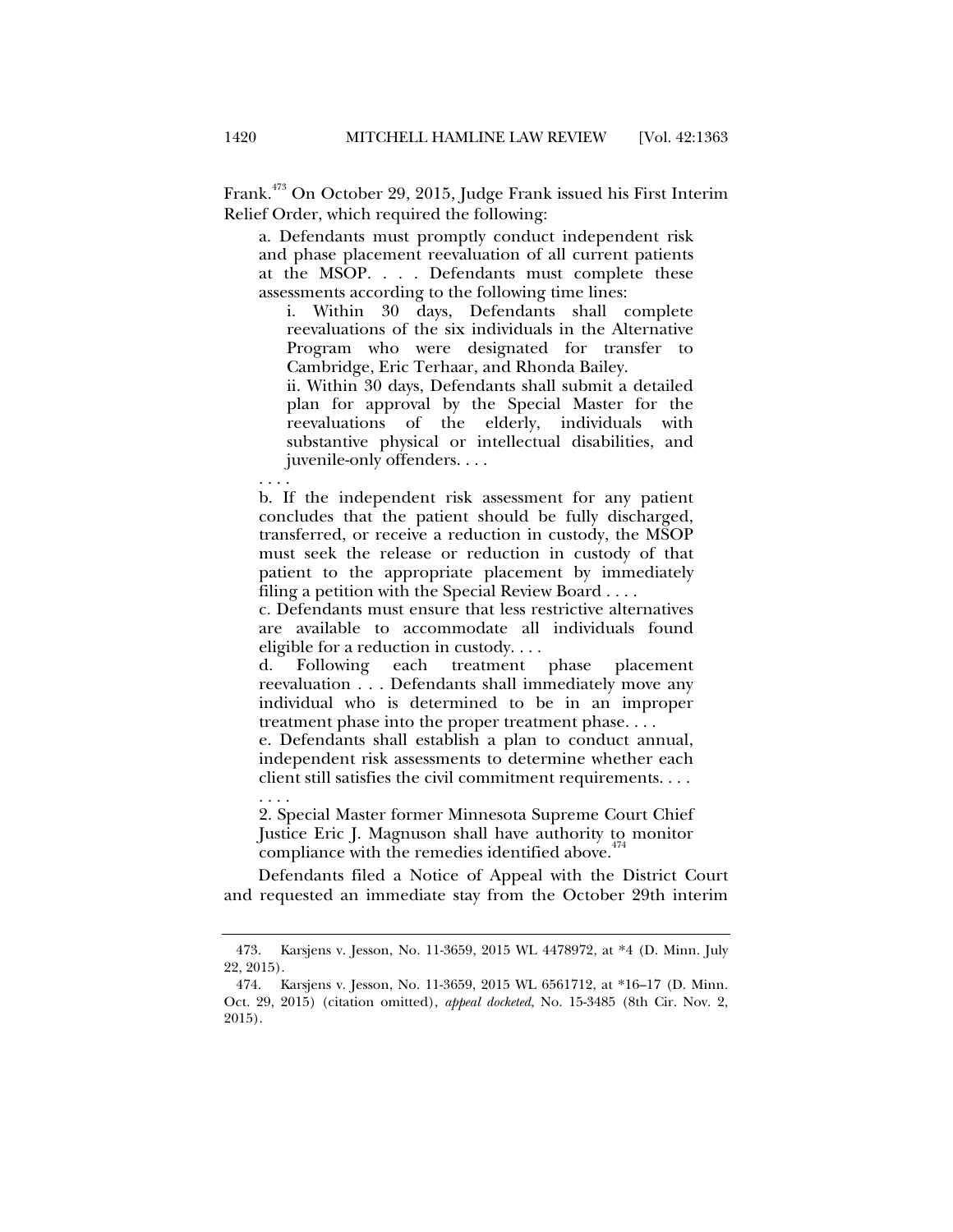relief order pending their appeal. $475$  On November 23, 2015, Judge Frank denied Defendants' request for an injunction.<sup>476</sup> There are four factors to consider when determining whether to grant a request for a stay, including: "(1) whether the movant has a strong likelihood of success on the merits; (2) whether the movant will be irreparably harmed absent a stay; (3) whether issuance of the stay will substantially injure the non-moving party; and (4) the public interest."477 Judge Frank acknowledged that the first two factors of this analysis were most important. $478$ 

Judge Frank did not find within Defendants' claims a strong likelihood that they would succeed on appeal. $479$  He emphasized that Defendants' reliance on experts and the expert report did not bolster their claims of likely success on appeal.480 The court's conclusion that the MSOP is unconstitutional was based primarily on testimony from Defendants' own employees.<sup>481</sup> Judge Frank found that Defendants did not meet their burden with respect to the irreparable harm that would occur without a stay.<sup> $482$ </sup> Specifically, he found that Defendants' right to appeal will not be impacted by denying their request for a stay.<sup>483</sup> Further, Defendants failed to propose alternative timelines to those set out in the court's October 29th order, which would have provided relief from their immediate concerns about logistics and funding.<sup>484</sup>

On December 15, 2015, the Eighth Circuit Court of Appeals granted Defendants' request for a stay on Judge Frank's October 29th order.<sup>485</sup> On November 2, 2015, Defendants appealed Judge

 485. Karsjens v. Jesson, No. 11-3659, 2015 WL 6561712 (D. Minn. Oct. 29, 2015) (citation omitted), *appeal docketed*, No. 15-3485 (8th Cir. Nov. 2, 2015).

 <sup>475.</sup> Karsjens v. Jesson, No. 11-3659, 2015 WL 7432333, at \*1 (D. Minn. Nov. 23, 2015).

 <sup>476.</sup> *Id.* at \*7.

 <sup>477.</sup> *Id.* at \*2 (citations omitted).

 <sup>478.</sup> *Id.* (citing Nken v. Holder, 556 U.S. 418, 434 (2009)) ("[T]he first two factors are the most critical.").

 <sup>479.</sup> *Id.* at \*5.

 <sup>480.</sup> *Id.* at \*3.

 <sup>481.</sup> *Id.*

 <sup>482.</sup> *Id.* at \*5.

 <sup>483.</sup> *Id.* 

 <sup>484.</sup> *Id.* at \*6 ("By failing to [propose how they could remedy the unconstitutional infirmities at the MSOP], Defendants have effectively created their own administrative and financial difficulties by forcing the Court to impose a remedy in the absence of Defendants' own detailed input.").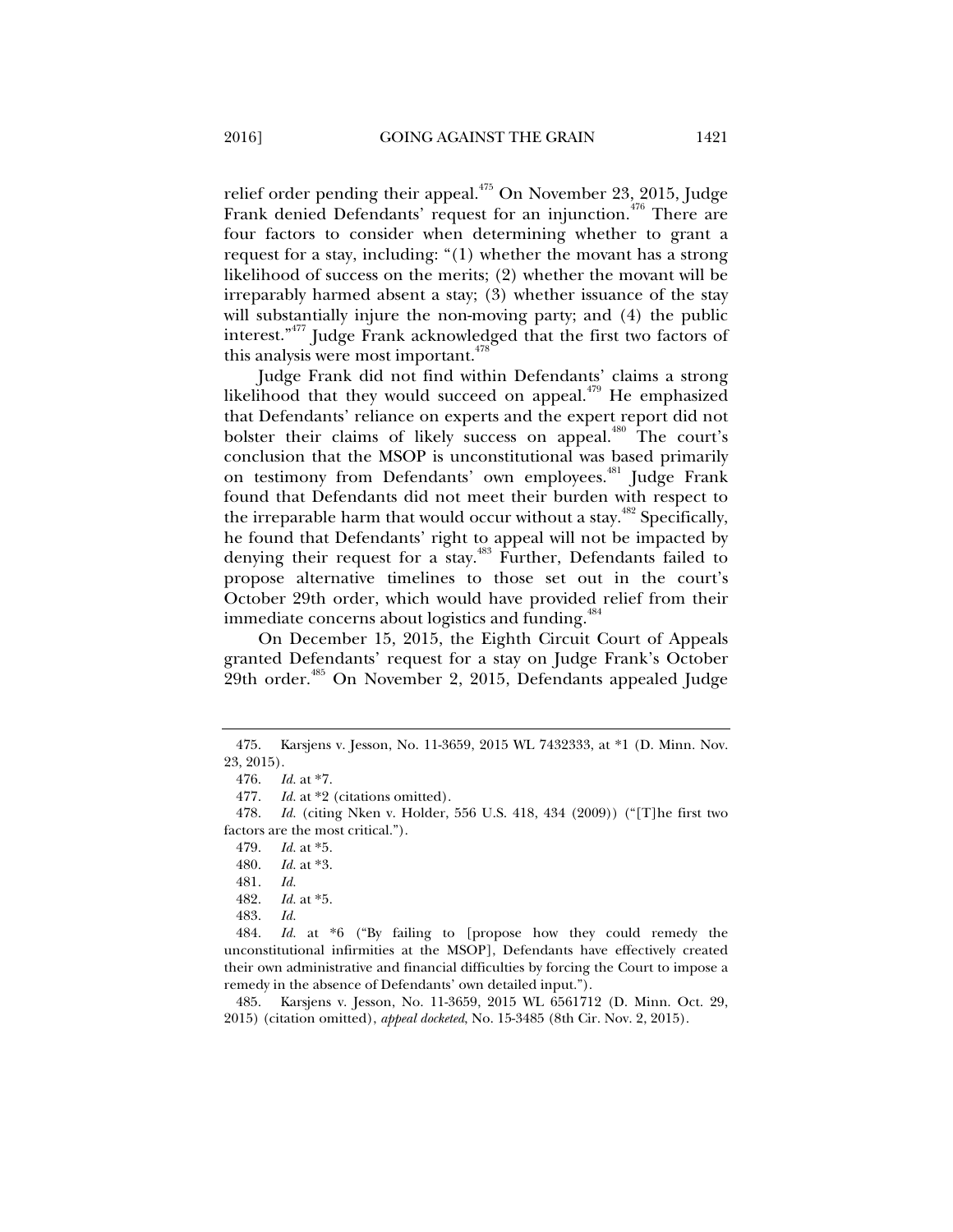Frank's finding of the MSOP's unconstitutionality.<sup>486</sup> Oral arguments before the Eighth Circuit Court of Appeals took place on April 12, 2016.<sup>487</sup>

The *Karsjens* case demonstrates the inherently difficult task of balancing sex offenders' personal liberty and the state's compelling interest of keeping communities safe, as this is problematic line to toe.<sup>488</sup> There is only so much a court can do to effect actual change at MSOP. As cases challenging the constitutionality of civil commitment systems have made clear, a "win" in this setting does not result in immediate action.489 As the case of *Turay v. Seling* illustrates, system change in a long standing and entrenched unconstitutional SOCC program is difficult to achieve.<sup> $490$ </sup> Change comes slowly, and the court can only order Defendants to take action to make changes—the court cannot allocate funds, require MSOP to hire new leadership, or change public opinion about an issue that has proven divisive for decades. The court is limited by separation of powers. The legislature can allocate funding. As executives, the Governor and Commissioner of Health and Human Services make decisions about hiring and leadership.<sup>491</sup> However, even given these limitations, a huge step forward for MSOP would be coming into constitutional compliance—that is, releasing individuals within the program when their risk level falls below

 <sup>486.</sup> Karsjens v. Jesson, 109 F. Supp. 3d 1139 (D. Minn. 2015), *appeal docketed*, No. 15-3485 (8th Cir. Nov. 2, 2015).

 <sup>487.</sup> *Id.*

 <sup>488.</sup> For a look at a former sex offender's take on civil commitment, see ONCE FALLEN, http://www.oncefallen.com (last visited Mar. 16, 2016). Derek Logue is the creator of the website and a former sex offender, and he has been on numerous national television shows to advocate for changes in policies regarding the treatment of sex offenders. *Id.* Mr. Logue, with his endless connections, including men whom he writes to who are currently civilly committed for sexual offenses, did not know a single person who had been released from SOCC. He only knew individuals who are *currently* civilly committed, which says a lot about our current system of SOCC. E-mail from Derek Logue, Reform Advocate & Owner, Once Fallen, to Jennifer Anderson, Author (Nov. 1, 2015, 19:32 CST) (on file with author).

 <sup>489.</sup> Douglas Smith, *The Constitutionality of Civil Commitment and the Requirement of Adequate Treatment*, 49 B.C. L. REV. 1383, 1384 (2008).

 <sup>490.</sup> *Id.* at 1383–84.

 <sup>491.</sup> *See generally* Bierschbach, *supra* note 414 (discussing the differential powers of the federal court, the state, and the legislature on affecting change in the MSOP).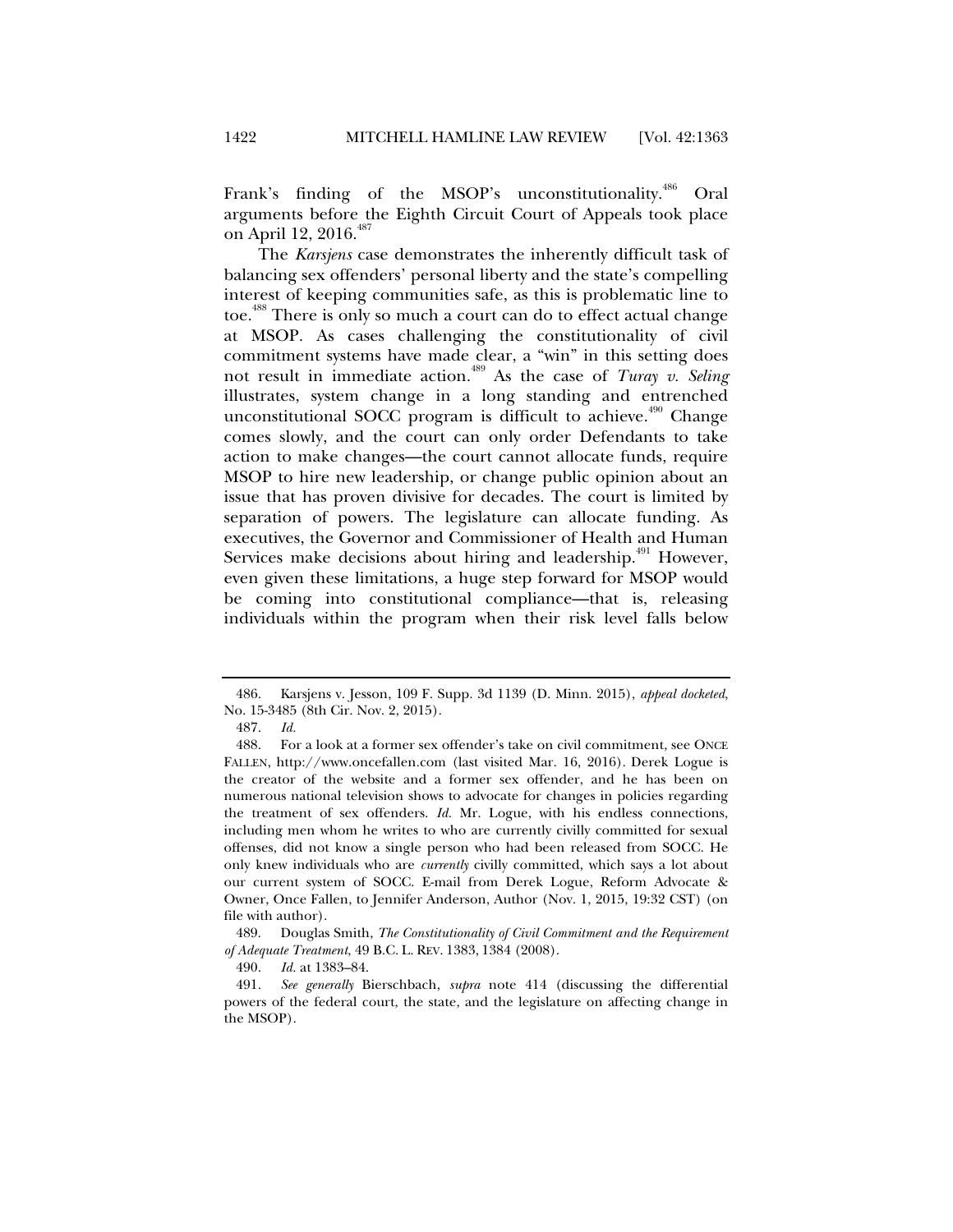constitutional thresholds for commitment.492 Next, the court's recommendations and lessons from *Seling* are discussed. This comment then recommends changes that lie beyond the court's reach—namely funding, changing the culture within MSOP and implementing strategies to alter public opinions of sex offenders and MSOP.

## *E. The Court's Recommendations*

The court has the power to order named defendants to take certain actions.<sup>493</sup> The court's order in this case largely follows the expert report, a detailed and comprehensive assessment of MSOP by a group of national experts in the field.<sup>494</sup> Like the *Seling* case, discussed below, the court's recommendations focus on providing adequate treatment to individuals at MSOP that meets constitutional muster.<sup>495</sup> Not only did the expert panel in this case spend diligent time at the facilities interviewing patients and staff,  $496$ the panel brings their own expertise—using research and best practices in the field to inform their recommendations.<sup>497</sup> The report is a road map for change at MSOP—Judge Frank viewed it as such.<sup>498</sup> The court made sound recommendations relating to annual evaluations, the process of moving between phases of treatment, and in requiring that less-restrictive alternatives be made available immediately to all those individuals who no longer meet commitment standards.<sup>499</sup>

Like the court in *Seling*, Judge Frank did not choose to order the immediate release of any named defendants. $500$  The expert report in this case advocated for the immediate release of those individuals who no longer met commitment criteria.<sup>501</sup> The experts

 <sup>492.</sup> Karsjens v. Jesson, 109 F. Supp. 3d 1139, 1159 (D. Minn. 2015); Expert Report and Recommendations, *supra* note 41, at 5.

 <sup>493.</sup> *See generally* Karsjens v. Jesson, 6 F. Supp. 3d 916 (D. Minn. 2014).

 <sup>494.</sup> Expert Report and Recommendations, *supra* note 41, at 3–6.

 <sup>495.</sup> *See generally Karsjens*, 109 F. Supp. 3d 1139.

 <sup>496.</sup> *See* Expert Report and Recommendations, *supra* note 41, at 3–4, 9–10.

 <sup>497.</sup> *Id.* at 61.

 <sup>498.</sup> *Compare Karsjens*, 109 F. Supp. 3d at 1149–51, *with* Expert Report and Recommendations, *supra* note 41.

 <sup>499.</sup> *See Karsjens*, 109 F. Supp. 3d at 1176–77.

 <sup>500.</sup> *Id.* at 1144.

 <sup>501.</sup> *Id.* at 1151; Expert Report and Recommendations, *supra* note 41, at 11, 61.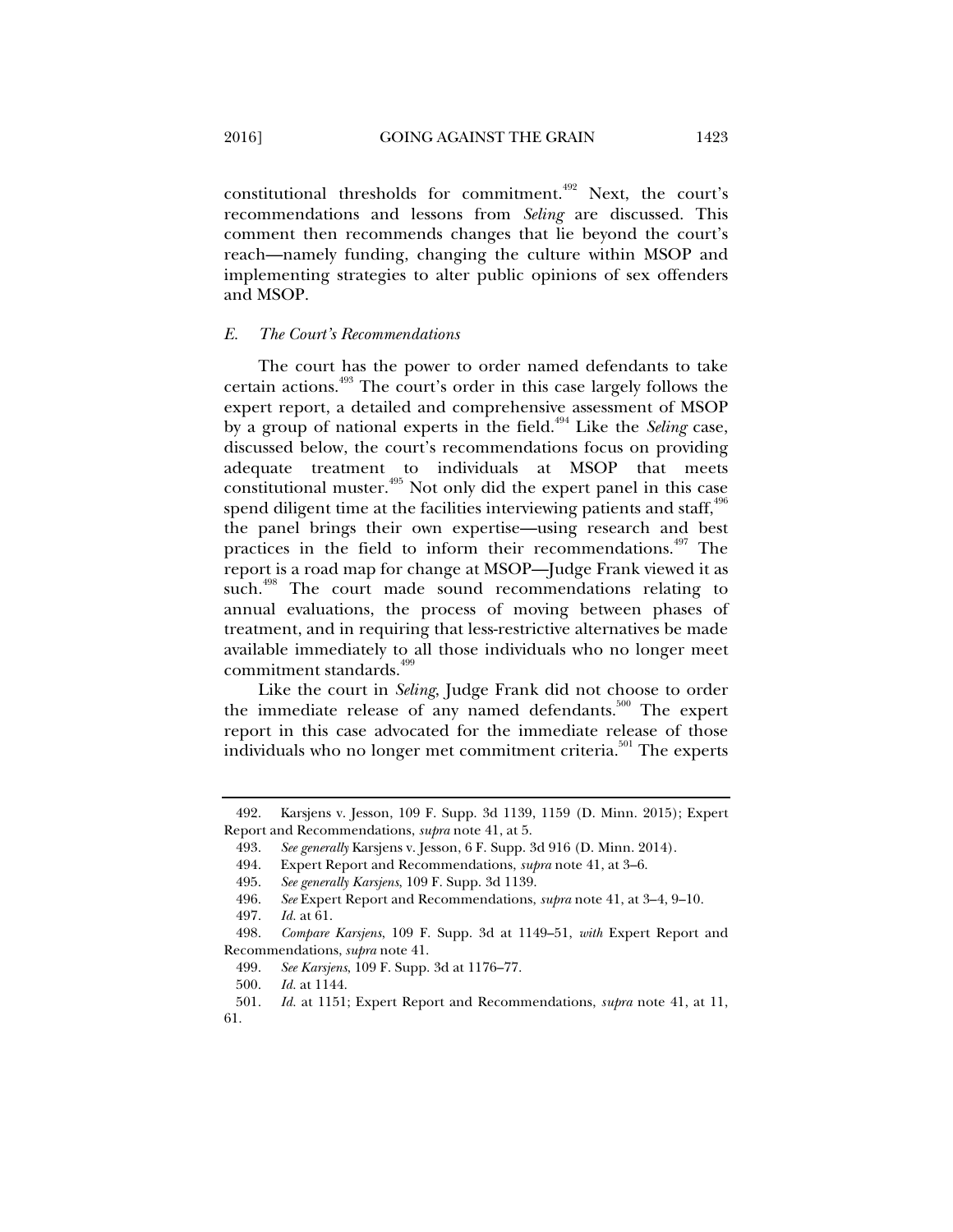focused on four special categories of individuals who may be immediately released or moved into less-restrictive alternatives.<sup>30</sup> They focused on juvenile-only offenders, patients with severe mental illness, patients in assisted living, and clients with disabilities in the alternative program, including one female MSOP patient.<sup>503</sup> The immediate release of certain individuals by the court is likely not the best way to help those individuals or the communities to which they are returning.<sup>504</sup> Some planning needs to be done to facilitate more releases.<sup>505</sup> In particular, alternative monitoring and therapeutic services need to be available in communities where individuals are released to help ensure their long-term success.<sup>506</sup> However, for individuals who no longer meet commitment criteria and the woman who is housed within the all-male MSOP facility, their releases should be given the highest priority and should occur as soon as feasible. $507$ 

#### V. RECOMMENDATIONS

In addition to ruling on the MCTA's constitutionality, Judge Frank made recommendations to defendants about what should be done about the MSOP.<sup>508</sup> The court's recommendations largely mirror those of the expert report and include: requiring risk assessments and phase evaluation of all individuals as soon as possible to determine whether clients meet treatment criteria; requiring a variety of less-restrictive alternatives; revising discharge process; and requiring MSOP to take affirmative steps in several critical areas, including affirmatively filing petitions for discharge. $509$ The court also recommended greater oversight to the commitment process, including a judicial bypass system and qualified training and evaluation of MSOP employees on a regular basis.<sup>510</sup> The court's final recommendation was that a special master be

 <sup>502.</sup> Expert Report and Recommendations, *supra* note 41, at 9.

 <sup>503.</sup> *Id.*

 <sup>504.</sup> *Karsjens*, 109 F. Supp. 3d at 1144–45.

 <sup>505.</sup> *Id.* 

 <sup>506.</sup> Expert Report and Recommendations, *supra* note 41, at 6; *see also Karsjens*, 109 F. Supp. 3d at 1147.

 <sup>507.</sup> *Karsjens*, 109 F. Supp. 3d at 1151; *see also* Expert Report and Recommendations, *supra* note 41, at 22.

 <sup>508.</sup> *Karsjens*, 109 F. Supp. 3d at 1173–75.

 <sup>509.</sup> *Id.* 

 <sup>510.</sup> *Id.*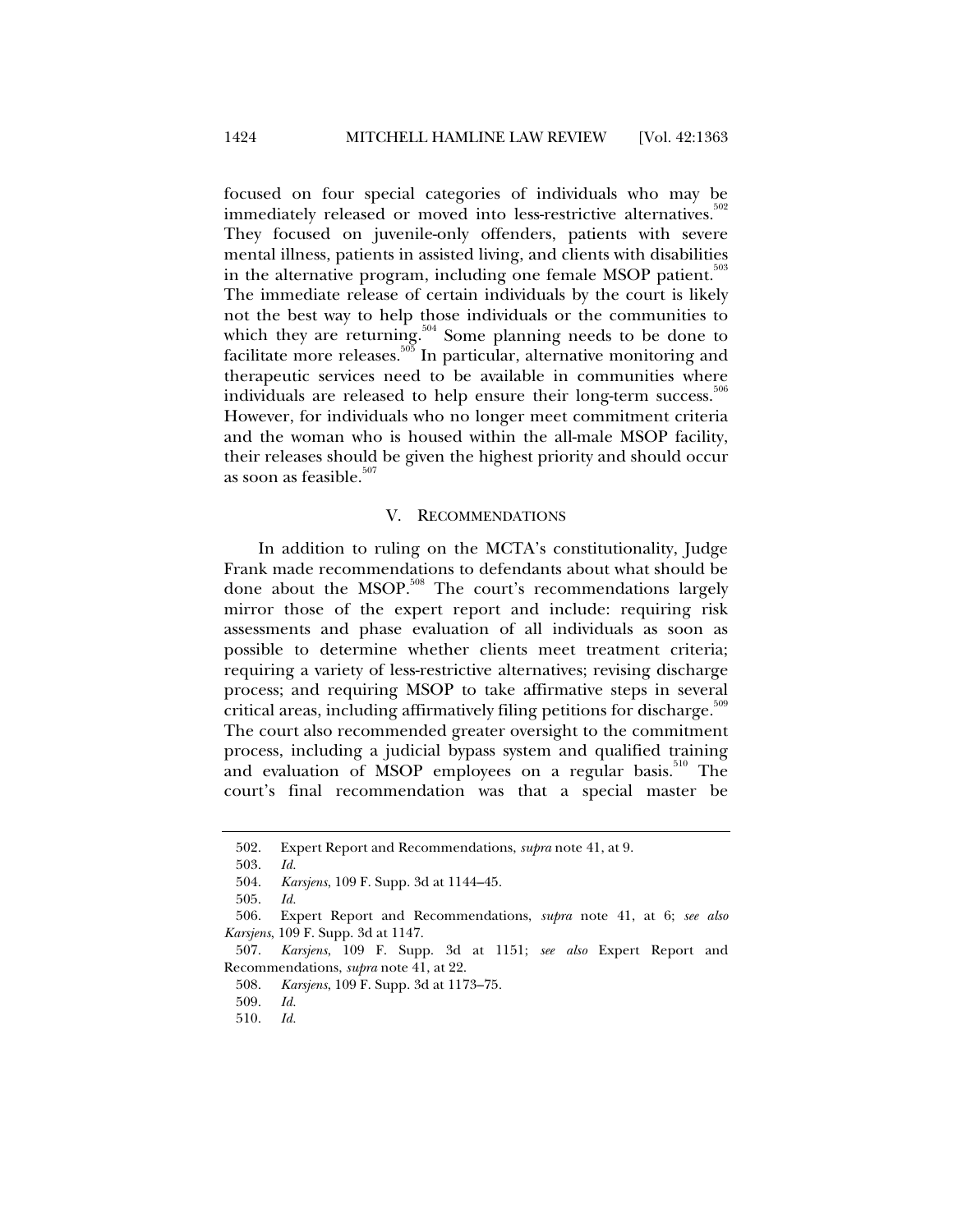## *A. Lessons from* Turay v. Seling

Other courts have ruled on similar challenges in federal court. For example, in 1994, Washington State decided the case of *Turay v. Seling*. 512 There, plaintiffs did not challenge the constitutionality of the statute, but rather the conditions of treatment.<sup>513</sup> The *Seling* case, however, still provides some basis of comparison to assess Judge Frank's potential remedies and how successful they might  $\mathrm{be}$ .<sup>514</sup>

In *Seling*, the U.S. district court found that Washington's SOCC program failed to meet professionally reasonable standards for treatment.<sup>515</sup> The court enjoined defendants to take certain steps to make sure adequate mental health treatment was available.<sup>516</sup> When the process was slow, the court ultimately appointed a special master to monitor the state's compliance.<sup>517</sup> After five years and seventeen progress reports, the court issued a contempt order against defendants based on their continuing failure to comply with the injunction.<sup>518</sup> The case lingered in the system for fifteen years before the injunction was eventually lifted.<sup>519</sup> This illustrates the entrenched nature of SOCC programs—and how challenging court-ordered remedies can be to actually implement. The Eighth Circuit injunction pending an appeal has put a halt to any initial steps to implement the court ordered recommendations relating to the adequacy of the MSOP treatment.<sup>520</sup>

#### *B. Author Recommendations*

The court does not have control over funding and hiring policies that are necessary to affect change in the statutes that

 <sup>511.</sup> *Id.* 

 <sup>512.</sup> Turay v. Seling, 108 F. Supp. 2d 1148 (W.D. Wash. 2008).

 <sup>513.</sup> *Id.* at 1149.

 <sup>514.</sup> Smith, *supra* note 489, at 1384; *see also Seling*, 108 F. Supp. 2d at 1149.

 <sup>515.</sup> *See Seling*, 108 F. Supp. 2d at 1158.

 <sup>516.</sup> *Id.*

 <sup>517.</sup> *Id.* 

 <sup>518.</sup> *Id.*; JANUS, *supra* note 376, at 5.

 <sup>519.</sup> JANUS, *supra* note 376, at 5.

 <sup>520.</sup> Karsjens v. Jesson, No. 11-3659, 2015 WL 6561712 \*1 (D. Minn. Oct. 29, 2015), *appeal docketed*, No. 15-3485 (8th Cir. Nov. 2, 2015).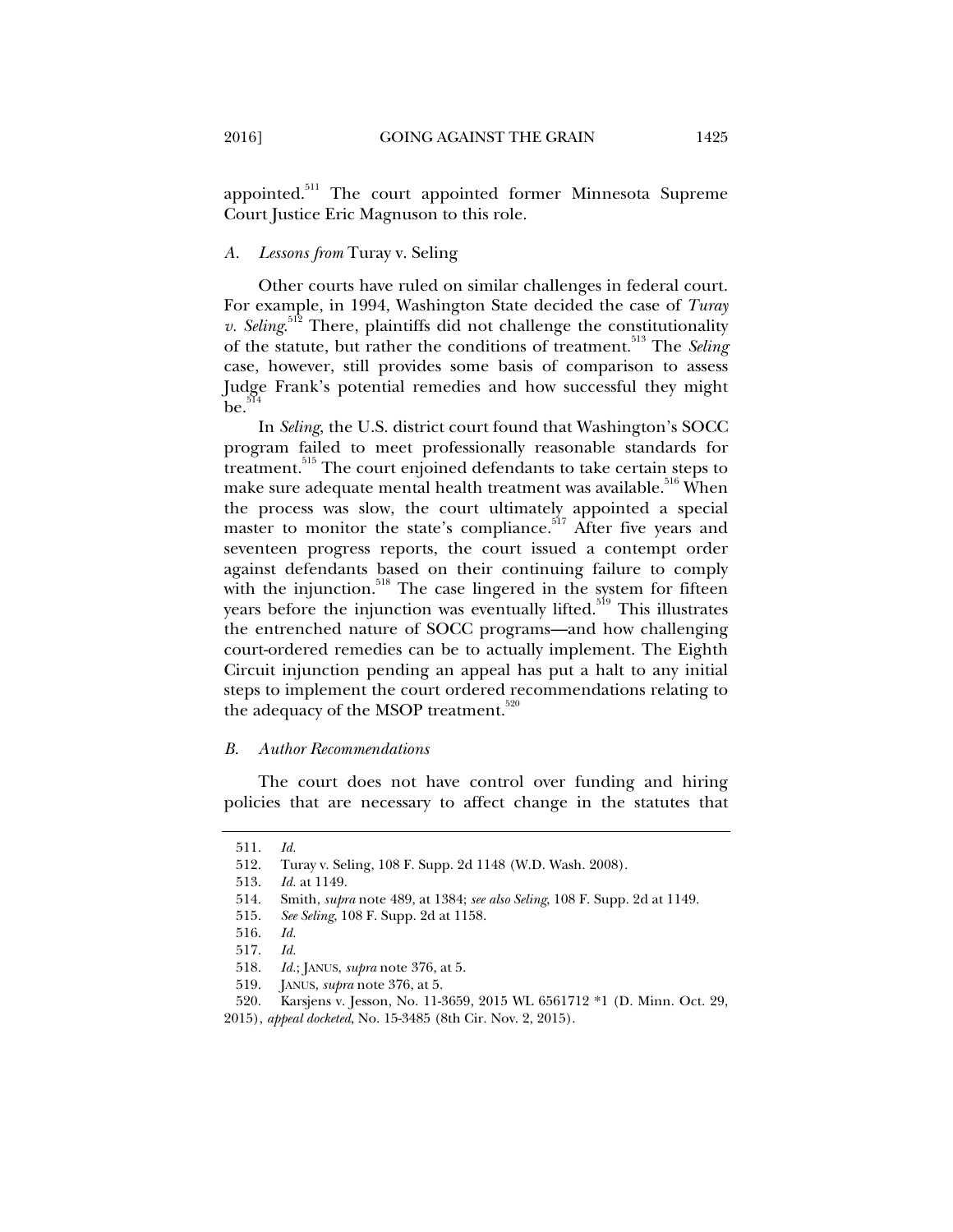impact MSOP.521 Minnesota's Department of Human Services and the state legislature hold a huge amount of power with respect to reforming MSOP.<sup>522</sup> They must allocate increased funding to support recommendations from the court.<sup>523</sup> Judge Frank, even after his initial finding of unconstitutionality, tried to engage state leadership to craft a remedy.<sup>524</sup> These engagement strategies have proven largely unsuccessful and Minnesota, like Washington in *Seling*, may be looking at a long period of protracted litigation, lack of compliance with the court's order, and very few individuals being released.

There are critical steps that could be taken outside of the court's order that would impact how sex offenders are treated in Minnesota—and how the MSOP functions. These strategies include: allocating funding to support staff and resources to provide adequate treatment and less-restrictive alternatives; a change in leadership in MSOP that would facilitate reform in training and a change in the culture of staff and management within the facilities; and engaging volunteers and the media to improve awareness to reframe the public's perspective about sexual offenders.

The Governor and Legislature have had several legislative sessions to address the issues plaguing MSOP during the pendency of the *Karsjens* litigation.<sup>525</sup> The biggest barrier to making necessary changes at MSOP is a lack of state funding to support these changes.<sup>526</sup> Currently, the money that the State of Minnesota is spending on the program is not constitutionally sound. This problem already costs \$120,000 per year per person, but in order to effectuate needed changes and pass constitutional muster more funding may be needed. $527$  Specifically, funding is needed to provide staff to conduct regular reviews and to create meaningful, safe, and well-designed less-restrictive alternatives for individuals who are released.<sup>528</sup> This funding is needed to provide additional

 <sup>521.</sup> *See Seling,* 108 F. Supp. 2d at 1148.

 <sup>522.</sup> *See* Brandt and Prescott, *supra* note 11.

 <sup>523.</sup> *See id.* 

 <sup>524.</sup> Karsjens v. Jesson, 109 F. Supp. 3d 1139, 1178 (D. Minn. 2015).

 <sup>525.</sup> Brandt and Prescott, *supra* note 11.

 <sup>526.</sup> *See generally* Expert Report and Recommendations, *supra* note 41, at 7–10.

 <sup>527.</sup> *E.g.* Expert Report and Recommendations, *supra* note 41, at 71.

 <sup>528.</sup> *Karsjens*, 109 F. Supp. 3d at 1160; Expert Report and Recommendations, *supra* note 41, at 7–8.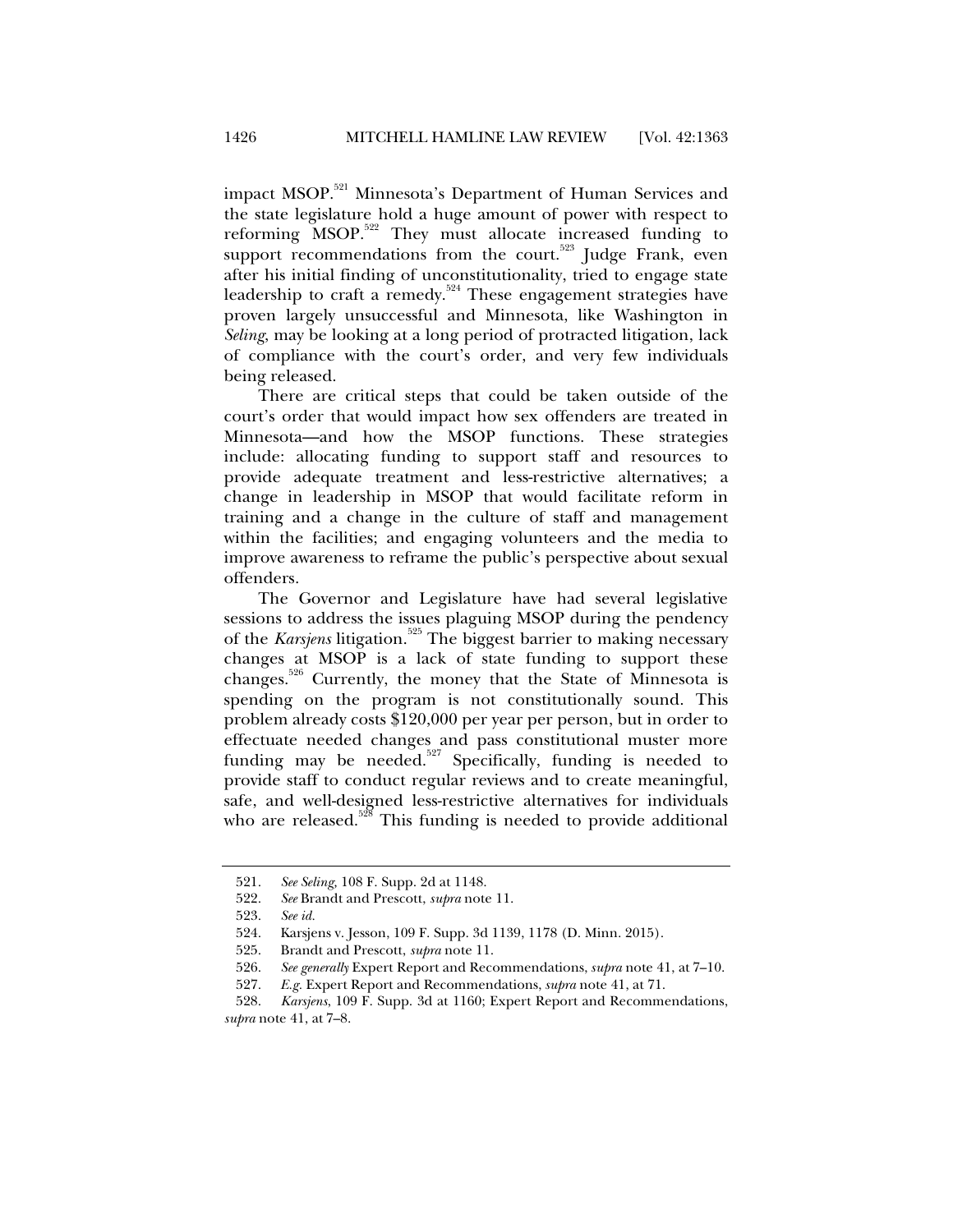resources and staff at the Moose Lake facility.<sup>529</sup> Resources and staff are also needed within the communities in which individuals are released.530 However, if individuals were moved to less-restrictive settings in the community, funding that is now being spent on housing people within the commitment programs at Moose Lake and St. Peter would be saved .<sup>531</sup>

The Rule 706 Expert Report details some of the challenges that MSOP has had in finding and retaining qualified staff at its facilities.532 It notes in its recommendations relating to the Moose Lake facility in particular, "the near impossible challenge of recruiting, hiring, retaining, training, and supervising professional and front line staff for an extremely large facility with a very diverse specialized population in a rural community."<sup>533</sup> One way to find and retain qualified staff would be to collaborate with nearby colleges or universities that have professors or students in need of clinical supervision hours or internship possibilities. The St. Peter facility is twelve miles from Mankato State University and the Moose Lake facility is forty miles from the University of Minnesota Duluth. Both schools have undergraduate and graduate social work programs and nursing programs, and Duluth has a medical school.

California's SOCC program has had success with this type of partnership.<sup>534</sup> There the SOCC

hospital is a partner with both West Hills College-Coalinga and Fresno City College. Through its psychiatric technician education program, West Hills College has provided the hospital with hundreds of graduates over the course of many years. Similarly, about 400 registered nurses from Fresno City College have completed clinical rotation in our hospital. DSH-Coalinga is currently forming a new partnership with two California universities to create clinical rotations for medical students.<sup>33</sup>

 <sup>529.</sup> Expert Report and Recommendations, *supra* note 41, at 58.

 <sup>530.</sup> *E.g.* Kay Fate, *Local Officials Concerned About Sex Offender Release Funding*, POST-BULL. (June 15, 2015), http://www.postbulletin.com/news/local/local -officials-concerned-about-sex-offender-release-funding/article\_294ea2aa-6198 -5116-83fa-b16e03a40bd3.html.

 <sup>531.</sup> Expert Report and Recommendations, *supra* note 41, at 71.

 <sup>532.</sup> *Id.* at 56.

 <sup>533.</sup> *Id.*

 <sup>534.</sup> *Department of State Hospitals—Coalinga,* CA DEP'T ST. HOSPS., http:// www.dsh.ca.gov/coalinga (last visited May 20, 2016).

 <sup>535.</sup> *Id*.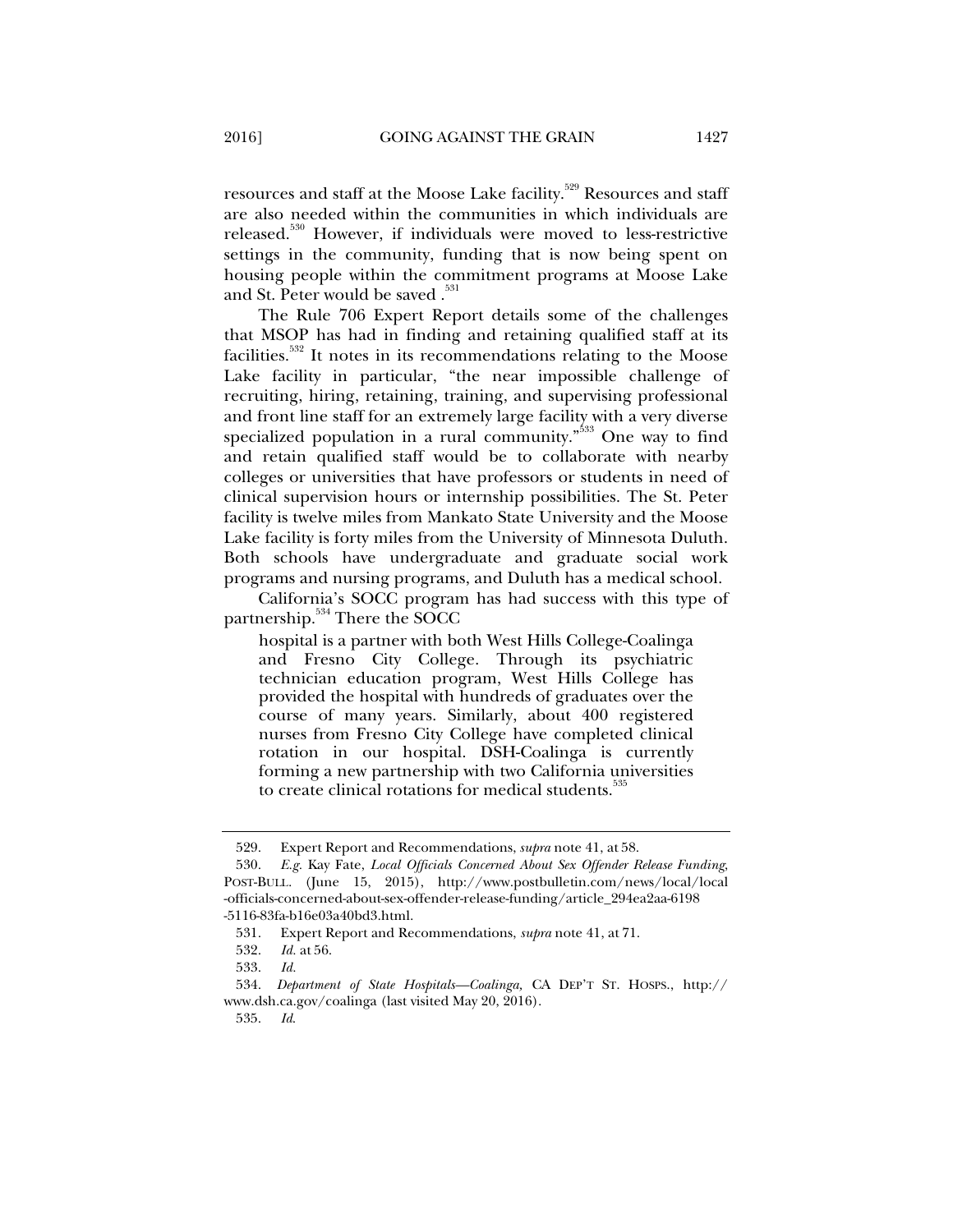Resources and staff are also needed in the communities where individuals will be released.<sup>536</sup> This includes hiring additional probation agents trained to work with sexual offenders in the community. The expert report recognizes that:

Specialized supervision for people who have sexually offended is necessary because traditional supervision practices do not necessarily address the high-risk factors associated with some people who have sexually offended. For example, traditional supervision officers may not have received specific training that would enhance their understanding of the risk factors and dynamics related to sexual offending, which may impact an officer's ability to intervene with or interpret any pre-offense behaviors. Additionally, it is important to limit the amount of cases each supervision officer receives in order for officers to better manage and monitor people who have sexually offended adjustment to the community.<sup>337</sup>

As the Rule 706 Expert Report highlights, funding is also needed to provide community-based treatment programs and transportation to these programs.<sup>538</sup>

The Expert Report makes specific recommendations with respect to resources, staffing, and training.<sup>539</sup> However, the court cannot make the Legislature pay for court ordered recommendations. The court's proverbial stick is to continue to bring the Department and MSOP back into court if the recommendations are not met.540 But like *Seling*, this back and forth can last for years.<sup>541</sup> Thus far, the leadership at MSOP has not advocated for this type of funding. A change in culture and leadership at MSOP may be necessary before the kinds of funding, resource, and staff changes discussed above become a reality.

One of the most painful parts of the Expert Report was its documentation of the toxic culture that exists at MSOP.<sup>542</sup> This

 <sup>536.</sup> Karsjens v. Jesson, 109 F. Supp. 3d 1139, 1175 (D. Minn. 2015); Expert Report and Recommendations, *supra* note 41, at 61.

 <sup>537.</sup> Expert Report and Recommendations, *supra* note 41, at 61.

 <sup>538.</sup> *Karsjens*, 109 F. Supp. 3d at 1160; Expert Report and Recommendations, *supra* note 41, at 71.

 <sup>539.</sup> *See generally* Expert Report and Recommendations, *supra* note 41; *see also Karsjens*, 109 F. Supp. 3d at 1160.

 <sup>540.</sup> *See* Turay v. Seling 108 F. Supp. 2d 1148 (W.D. Wash. 2008).

 <sup>541.</sup> Smith, *supra* note 489, at 1411–13.

 <sup>542.</sup> Expert Report and Recommendations, *supra* note 41, at 52–53; *see also*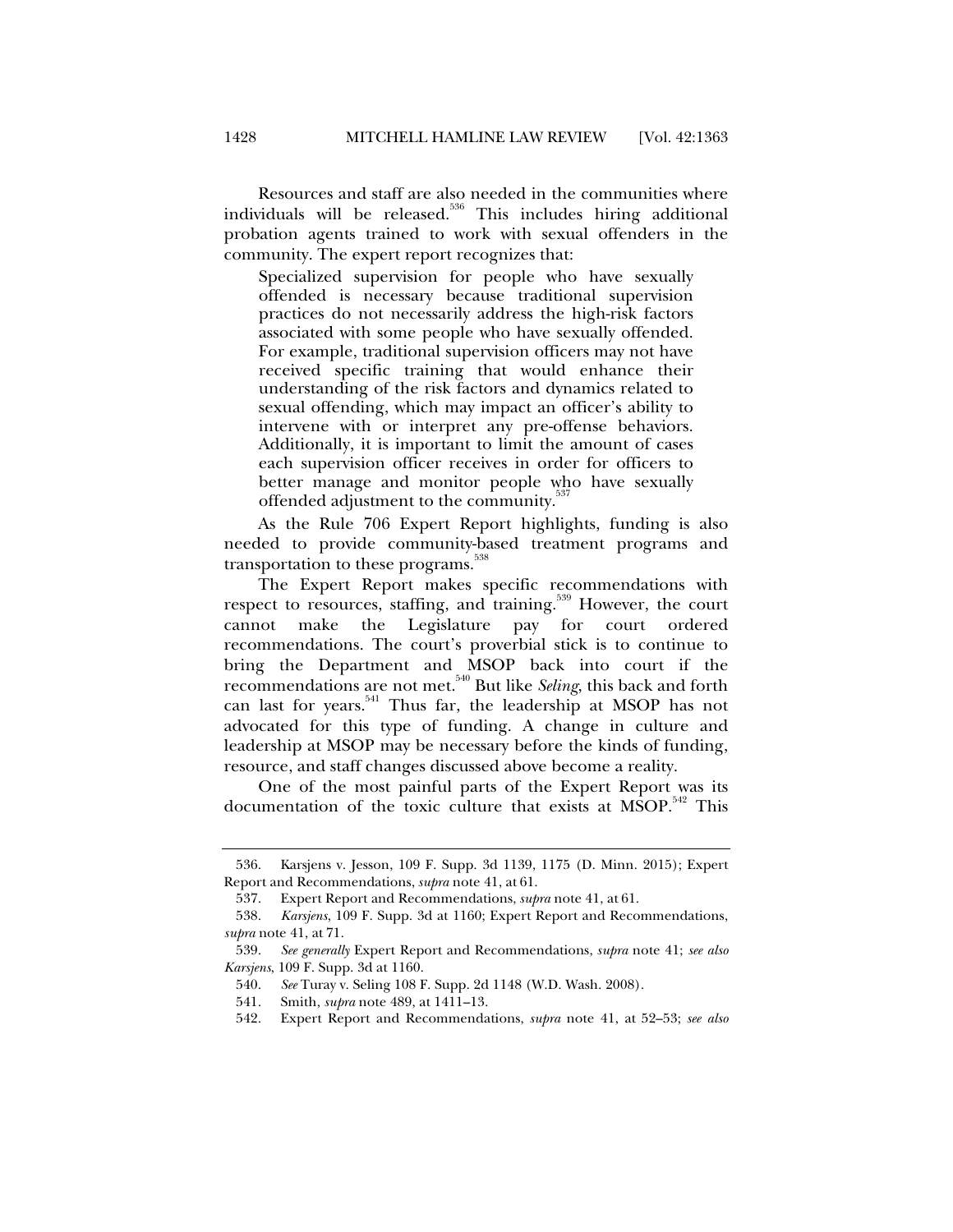includes the culture among individuals housed within the program and employees. The Expert Report documents the hopelessness of both individuals housed there and the staff. $543$  None believe that release is possible.<sup>544</sup> The status quo is too entrenched. This needs to change in order for the program to function in a healthy way. New leadership is needed. As the Expert Report states in its conclusion, "[T]here is a great deal of opportunity in Minnesota for political courage."<sup>545</sup> MSOP needs someone with that political courage to change this flawed program.

The report finds that in a "healthy" SOCC treatment program, staff within the program identify individuals who are eligible for release based on treatment criteria.<sup>546</sup> The staff are responsible and see it as a part of their role to help clients eligible for release to actually be released.<sup>547</sup> The Expert Report also documents the punitive nature of some aspects of the treatment program that hinder progress.<sup>548</sup> These include punishing people for normal infractions by forcing them to regress in treatment.<sup>549</sup> A better practice would be to not link non-sexually related behavioral offenses to treatment goals or success.<sup>550</sup> MSOP is supposed to be about treatment and not punishment.<sup>551</sup> Staff must be trained in best practices.<sup>552</sup>

The report documents specific trainings that MSOP staff should receive.<sup>553</sup> These include training to work with specialized populations, training in current diagnostic criteria consistent with DSM-5 criteria, training in deviant sexual interests, and training in relevant interventions with problematic clients.<sup>554</sup> Leadership that is willing to demand up-to-date trainings, all-staff participation, and

543*.* Expert Report and Recommendations, *supra* note 41, at 52–53.

544. *Id.*

- 545. *Id.*at 54–56, 79.
- 546. *Id.* at 54–56.
- 547. *Id.* at 54.
- 548. *Id.* at 52.
- 549. *Id.*
- 550. *Id.*
- 551. *Id.*
- 552. *Id.* at 52, 54–57.
- 553. *Id.*
- 554. *Id.* at 41, 54.

*Karsjens*, 109 F. Supp. 3d at 1151.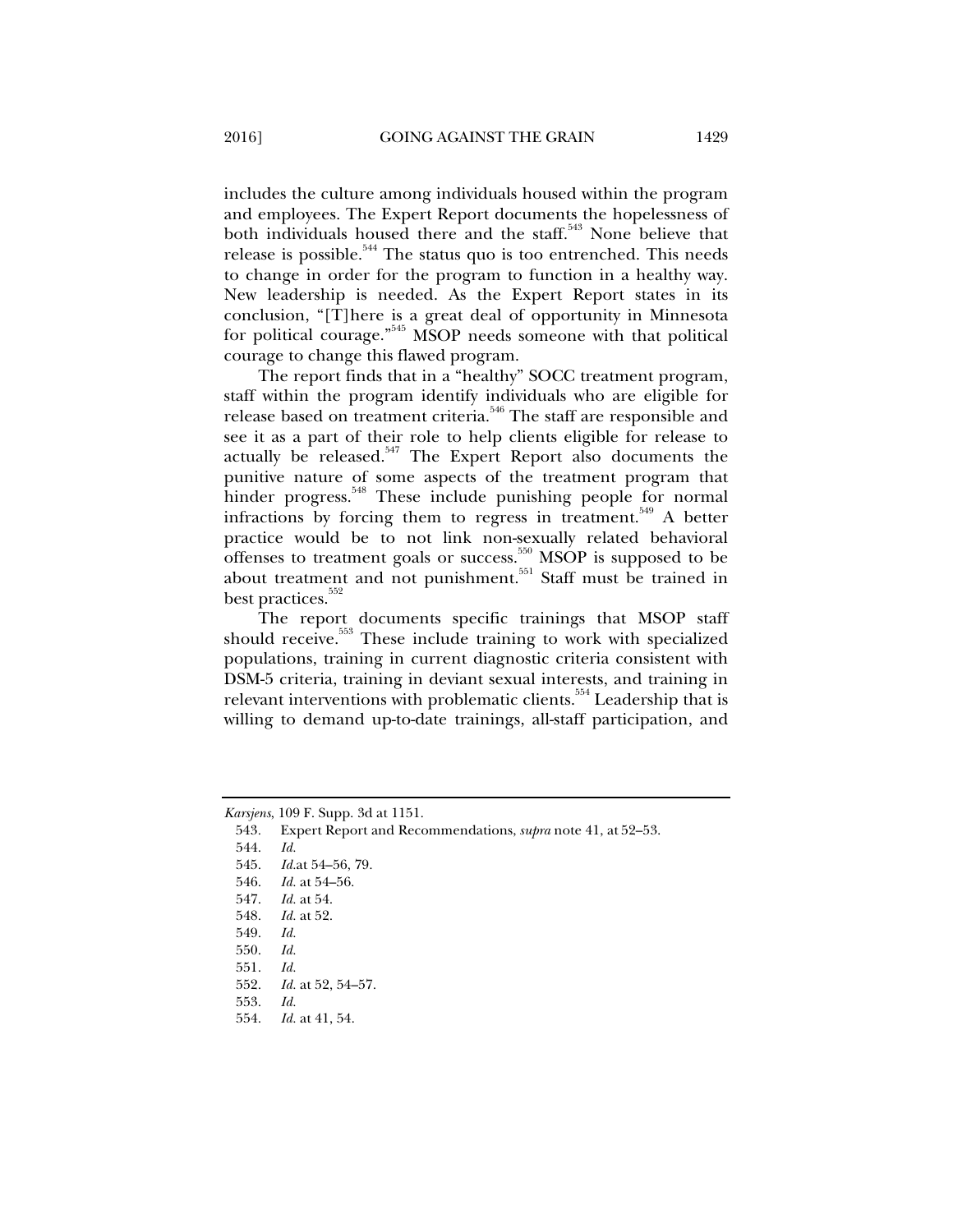actualize training into practice is necessary to change the culture at  $MSOP.<sup>555</sup>$ 

New thinking is needed from the top to the bottom. MSOP cannot change if its leadership does not believe there is a problem.556 Leadership must address the program's fundamental flaws and be willing to implement changes despite reluctance to do so from the staff and public. Moreover, new leadership may also be able to engage the public and media in efforts to reshape public perception.

In addition, public opinion about the release of sex offenders must shift in order for MSOP to be successful. The public must accept the release of individuals from MSOP into communities as a normal part of the program's trajectory. As local expert Eric Janus has so aptly pointed out, "sexual predator laws give a loud expression to our collective disapproval of sexual violence."<sup>557</sup>

One study of public perception of sex offenders found that:

[T]he public is poorly informed about sex offenders . . . . Specifically, myths of extraordinarily high recidivism rates and "stranger danger" prevail, and the public appears to view all sex offenders as posing a similar threat to communities. These widespread beliefs perpetuate the development of increasingly restrictive policies as politicians endeavor to serve their constituents.

These beliefs exist despite research and literature, which finds that most sex offenders "can and do return to the community without engaging in further sexual violence." 559

One way to begin shifting public perceptions about the release of sex offenders is to develop Circles of Support and Accountability (CoSA).560 CoSA is a "model of professionally supported

 <sup>555.</sup> *Id.*

 <sup>556.</sup> *See, e.g.*, D.J. Tice, *Tough Thing, Isn't It, This 'Due Process'?*, STAR TRIB., Feb. 3, 2014, LEXIS.

 <sup>557.</sup> JANUS*, supra* note 1, at 145.

 <sup>558.</sup> Jill S. Levenson et al., *Public Perceptions About Sex Offenders and Community Protection Policies*, 7 ANALYSES SOC. ISSUES & PUB. POL'Y 137, 155 (2007).

 <sup>559.</sup> Expert Report and Recommendations, *supra* note 41, at 72; *see also* Karsjens v. Jesson, 109 F. Supp. 3d 1139, 1159 (D. Minn. 2015). Fewer than four percent of the public felt that community awareness was more effective than chemical castration to effect recidivism in Florida. Levenson et al., *supra* note 558, at 155. Florida is a state that has released 150 sex offenders from their SOCC system. *Id.*

 <sup>560.</sup> *See* Expert Report and Recommendations, *supra* note 41, at 72.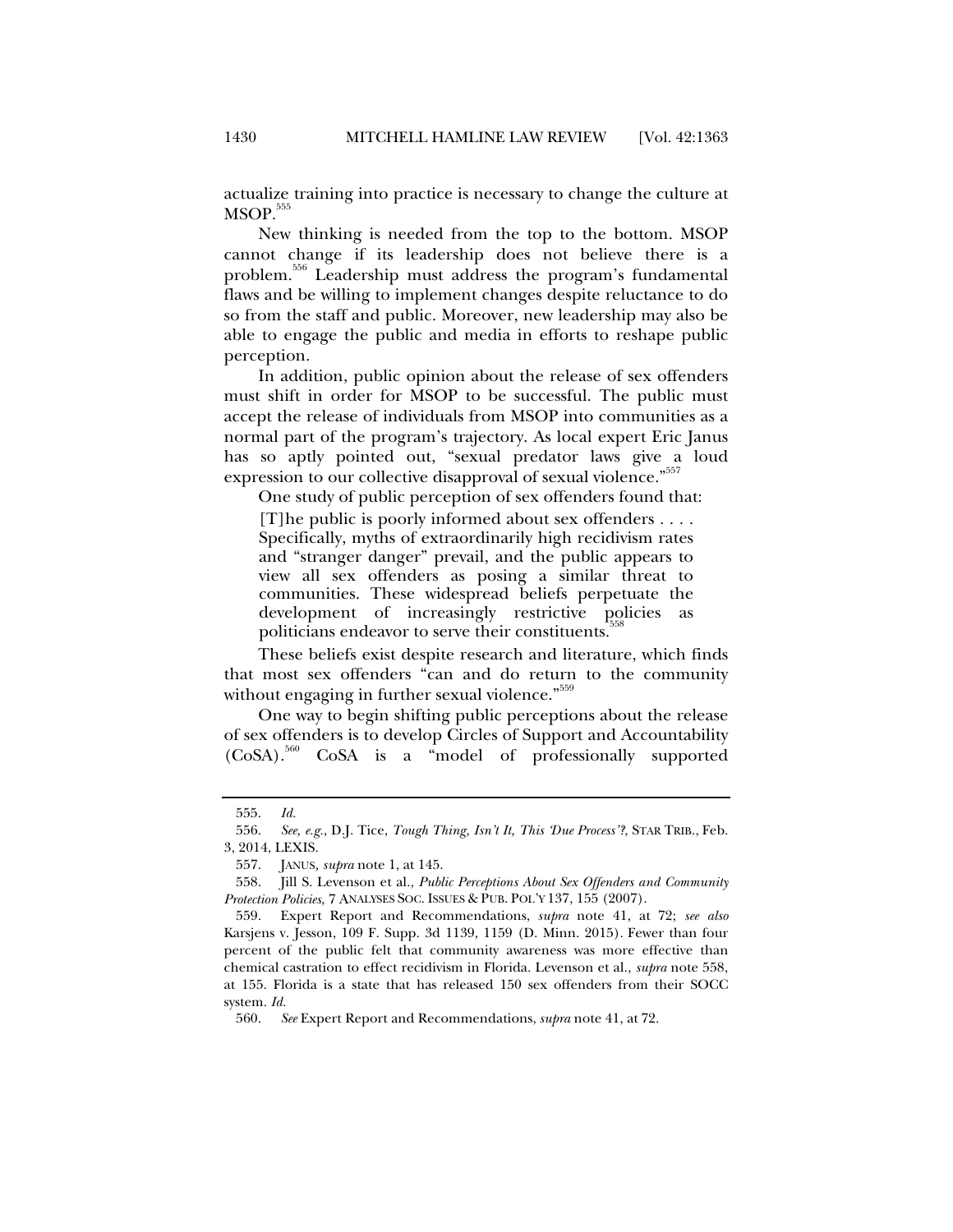volunteerism, in which trained community members volunteer to provide support and an accountability framework to a released high-risk/need sexual offender."<sup>561</sup> This program consists of two concentric circles—the inner circle being the released offender and four to six community volunteers.<sup>562</sup> The outer circle is made up of local professionals (treatment providers, law enforcement, probation staff, and other personnel) who provide support to the inner circle when needed.<sup>563</sup> CoSA has been effective at reducing recidivism among high-risk offenders.564 The program also educates community members about the realities of sex offenders—such as the affirmation that they can live, work, and contribute without reoffending.565 This aspect of the program helps dispel some of the

myths commonly held about sex offenders and re-offending. Some states, such as Wisconsin, have effectively utilized community notification meetings and other public relations strategies to assuage public fear and outrage over the release of committed individuals.<sup>566</sup> The benefits of community notification meetings include providing relevant and accurate factual information to community members as well as the media.<sup>567</sup> In this format, citizens can be educated on the likelihood of re-offense, community strategies to prevent sexual violence, and information about sexual offender civil commitment laws and treatment efficacy.568 The Expert Report points out, "[a]t a person-to-person level, community notification meetings provide concerned citizens with opportunities to interact directly with relevant law enforcement, DHS, DOC and other professionals who become known potential contacts should subsequent questions or problems arise after the meeting or after the community placement."<sup>569</sup> Often, the media attends community notification meetings and is able to reach a broader audience by reporting on the facts and information presented at these meetings. $570$  Thus, the meetings not

- 561. *Id.*
- 562. *Id.*
- 563. *Id.*
- 564. *Id.*
- 565. *Id.*
- 566. *Id.* at 96.
- 567. *Id.* at 97.
- 568. *Id.*
- 569. *Id.*
- 570. *Id.*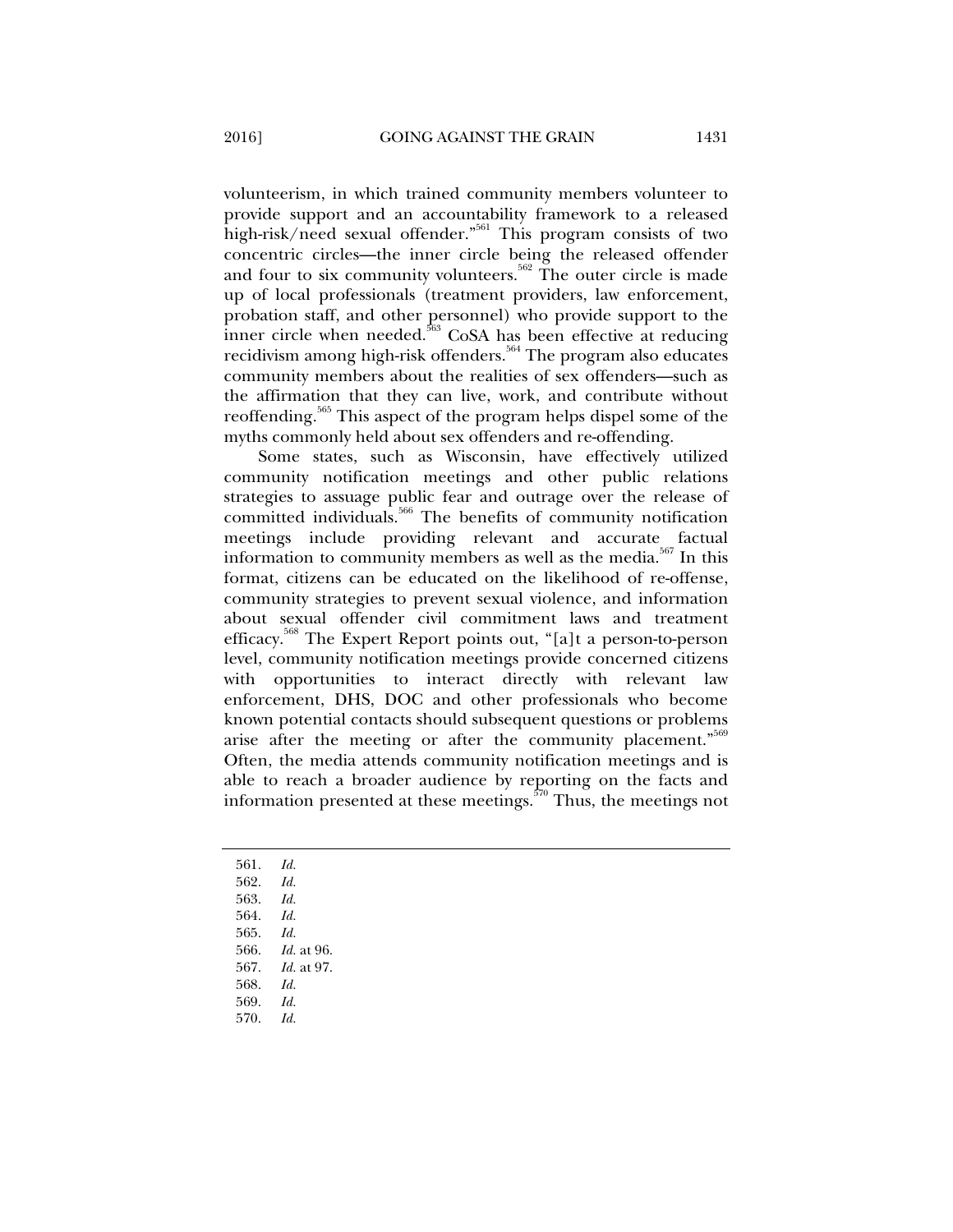only provide information to community members, but also serve a public relations purpose through broader media coverage. In many states, leadership within the SOCC program regularly interacts with media and the community to provide accurate information and to help break down fear and stigma.<sup>571</sup>

The media also plays an important role in creating accurate public awareness about sex offenders.

The media should be enlisted as a partner in educating the public about sexual abuse through the dissemination of accurate and research-based information about sexual violence, sexual perpetrators, and victimization. Rather than sensationalistic journalism, the public would benefit from factual information about recidivism rates, the heterogeneity of sex offenders, the signs and symptoms of sexual abuse, and the common types of grooming behaviors used by perpetrators who gain access to victims by using their positions of familiarity, trust, or authority.<sup>372</sup>

The media is very good at inciting fear in the public when it covers violent and rare cases like that of Dru Sjodin. However, if the media provided accurate information about the risk of sex offenders re-offending or the effectiveness of community-based treatment programs even for high-risk offenders, programs like MSOP would have a much easier time releasing individuals safely into communities. The media could be a powerful partner in Minnesota to begin the necessary shift in public awareness about sex offenders. A shift in public opinion would also make legislative change more palatable. Increasing knowledge, sharing accurate information, and presenting images to the public of sex offenders that do not shock us are needed in order to begin swinging the pendulum back to a more balanced place on this issue within the public sphere.

## VI. CONCLUSION

This *Karsjens* case highlights what happens when a system set up to protect the public becomes a political tool—one where public outrage supersedes rehabilitation and due process. The public's propensity to react swiftly through punitive legislation to singular violent crimes does not make sound policy. As discussed,

 <sup>571.</sup> *See id.* at 97–98.

 <sup>572.</sup> Levenson et al., *supra* note 558, at 156.